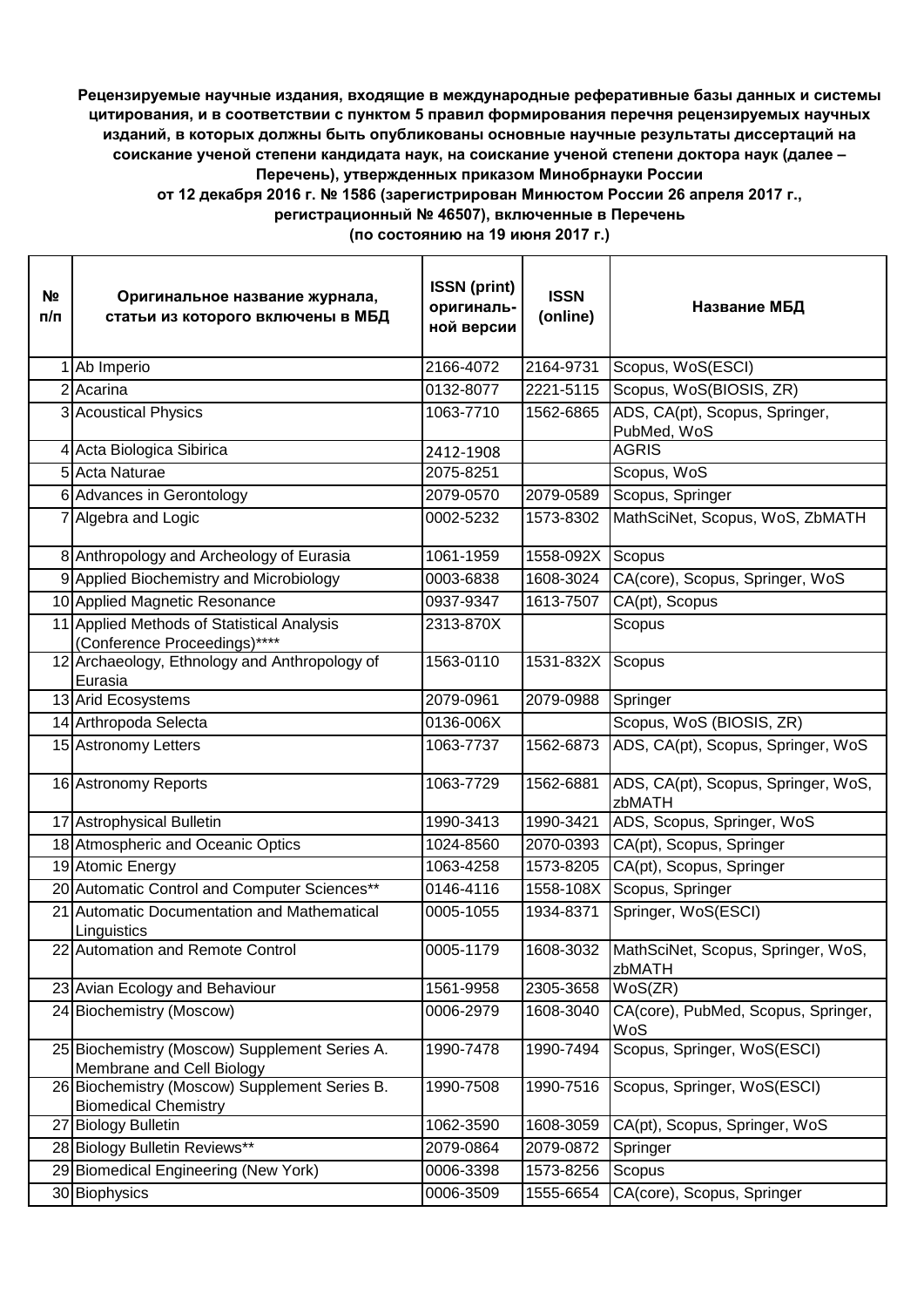| 31 Botanica Pacifica                                       | 2226-4701 | 2410-3713 Scopus |                                                                |
|------------------------------------------------------------|-----------|------------------|----------------------------------------------------------------|
| 32 Bulletin of Experimental Biology and Medicine           | 0007-4888 | 1573-8221        | CA(pt), Scopus, Springer, WoS                                  |
| 33 Bulletin of the Lebedev Physics Institute               | 1068-3356 |                  | 1934-838X Scopus, Springer, WoS                                |
| 34 Bulletin of the Russian Academy of Sciences.<br>Physics | 1062-8738 | 1934-9432        | CA(core), Scopus, Springer                                     |
| 35 Cardiometry                                             |           | 2304-7232        | WoS(ESCI)                                                      |
| 36 Catalysis in Industry                                   | 2070-0504 | 2070-0555        | Scopus, Springer, WoS(ESCI)                                    |
| 37 Cell and Tissue Biology                                 | 1990-519X | 1990-5203        | Scopus, Springer                                               |
| 38 Chemical and Petroleum Engineering                      | 0009-2355 | 1573-8329        | CA(pt), Scopus, Springer, WoS(ESCI)                            |
| 39 Chemistry and Technology of Fuels and Oils              | 0009-3092 | 1573-8310        | CA(core), Scopus, Springer, WoS                                |
| 40 CIS Iron and Steel Review                               | 2072-0815 |                  | Scopus                                                         |
| 41 Coke and Chemistry                                      | 1068-364X | 1934-8398        | Scopus, Springer                                               |
| 42 Colloid Journal                                         | 1061-933X | 1608-3067        | CA(core), Scopus, Springer, WoS                                |
| 43 Combustion, Explosion and Shock Waves                   | 0010-5082 | 1573-8345        | Scopus, Springer, WoS                                          |
| 44 Comparative Cytogenetics                                | 1993-0771 | 1993-078X        | Scopus, WoS                                                    |
| 45 Computational Mathematics and Mathematical              | 0965-5425 | 1555-6662        | MathSciNet, Scopus, Springer, WoS,                             |
| Physics                                                    |           |                  | zbMATH                                                         |
| 46 Computational Mathematics and Modeling                  | 1046-283X | 1573-837X        | MathSciNet, Scopus, zbMATH                                     |
| 47 Contemporary Problems of Ecology                        | 1995-4255 | 1995-4263        | AGRIS, Scopus, Springer, WoS                                   |
| 48 Cosmic Research                                         | 0010-9525 | 1608-3075        | CA(pt), Scopus, Springer, WoS                                  |
| 49 Crystallography Reports                                 | 1063-7745 | 1562-689X        | CA(core), Scopus, Springer, WoS,<br>zbMATH                     |
| 50 Cybernetics and Physics ****                            | 2223-7038 | 2226-4116        | Scopus                                                         |
| 51 Differential Equations                                  | 0012-2661 | 1608-3083        | MathSciNet, Scopus, Springer, WoS,<br>zbMATH                   |
| 52 Discrete Mathematics and Applications                   | 0924-9265 | 1569-3929        | Scopus                                                         |
| 53 Doklady Biochemistry and Biophysics                     | 1607-6729 | 1608-3091        | CA(core), PubMed, Scopus, Springer,<br>WoS                     |
| 54 Doklady Biological Sciences                             | 0012-4966 | 1608-3105        | CA(core), PubMed, Scopus, Springer                             |
| 55 Doklady Chemistry                                       | 0012-5008 | 1608-3113        | CA(core), Scopus, Springer, WoS                                |
| 56 Doklady Earth Sciences                                  | 1028-334X |                  | 1531-8354 CA(core), GeoRef, Scopus, Springer,<br>WoS, zbMATH   |
| 57 Doklady Mathematics                                     | 1064-5624 | 1531-8362        | MathSciNet, Scopus, Springer, WoS,<br>zbMATH                   |
| 58 Doklady Physical Chemistry                              | 0012-5016 | 1608-3121        | CA(core), Scopus, Springer, WoS,<br>zbMATH                     |
| 59 Doklady Physics                                         | 1028-3358 | 1562-6903        | CA(core), GeoRef, MathSciNet,<br>Scopus, Springer, WoS, zbMATH |
| 60 Earth's Cryosphere                                      | 1560-7496 |                  | Scopus                                                         |
| 61 Entomological Review                                    | 0013-8738 | 1555-6689        | Scopus, Springer                                               |
| 62 Eurasian Mining                                         | 2072-0823 |                  | Scopus                                                         |
| 63 Eurasian Soil Science                                   | 1064-2293 | 1556-195X        | CA(pt), GeoRef, Scopus, Springer,<br>WoS                       |
| 64 European Journal of Contemporary Education              | 2304-9650 | 2305-6746        | Scopus, WoS(ESCI)                                              |
| 65 European Journal of Molecular Biotechnology             | 2310-6255 | 2409-1332        | CA(pt)                                                         |
| 66 Far Eastern Entomologist (Дальневосточный<br>энтомолог) | 1026-051X |                  | Scopus, WoS(ZR)                                                |
| 67 Fibre Chemistry                                         | 0015-0541 | 1573-8493        | CA(core), Scopus, WoS                                          |
| 68 Fluid Dynamics                                          | 0015-4628 | 1573-8507        | CA(pt), MathSciNet, Scopus, Springer,<br>WoS, zbMATH           |
| 69 Fluorine Notes                                          |           | 2071-4807        | CA(pt)                                                         |
| 70 Foods and Raw Materials                                 | 2308-4057 | 2310-9599        | AGRIS, Scopus, WoS(ESCI)                                       |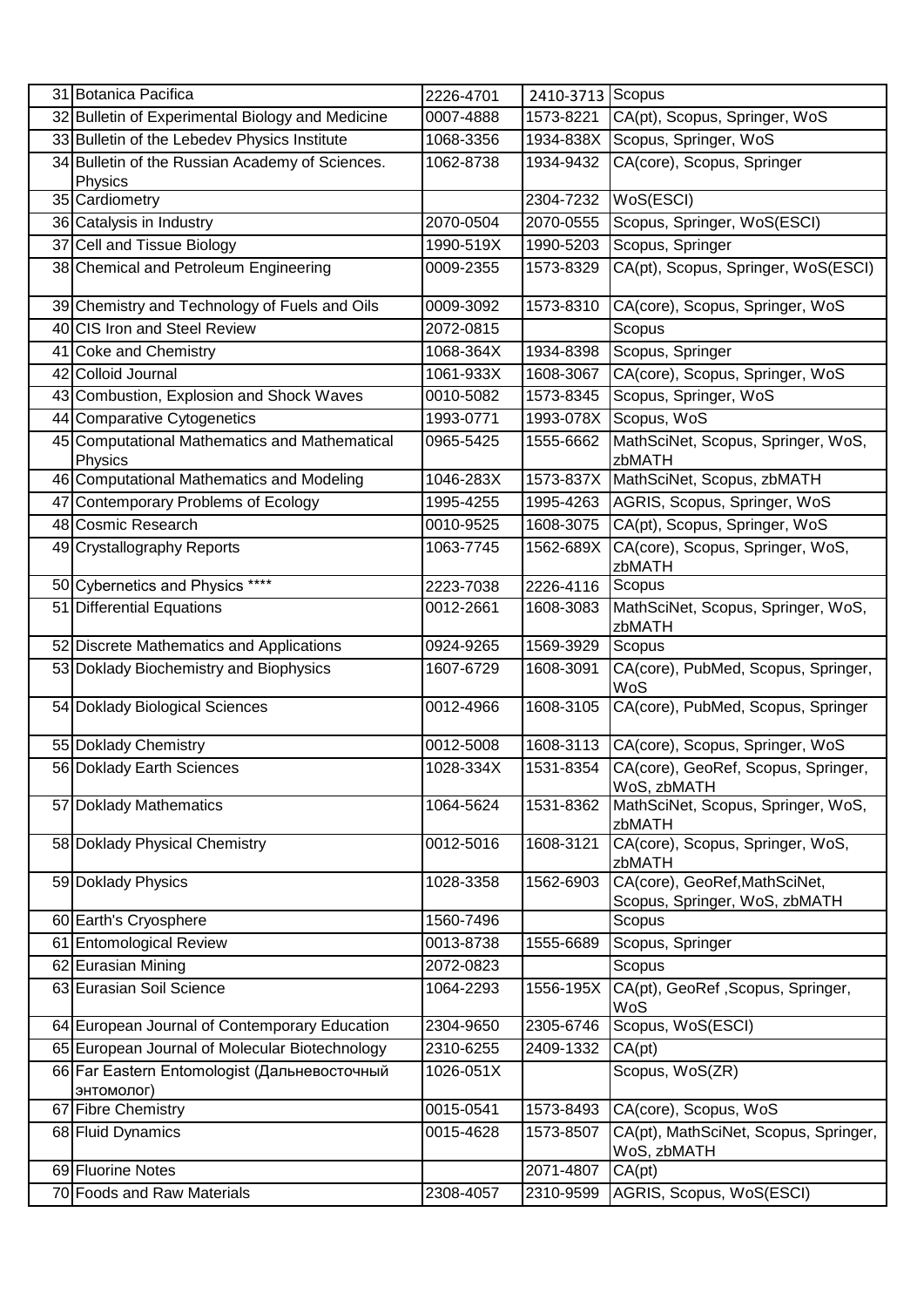|    | 71 Functional Analysis and its Applications                                                               | 0016-2663 | 1573-8485 | Scopus, Springer, WoS                        |
|----|-----------------------------------------------------------------------------------------------------------|-----------|-----------|----------------------------------------------|
|    | 72 Geochemistry International                                                                             | 0016-7029 | 1556-1968 | CA(core), GeoRef, Scopus, Springer,<br>WoS   |
|    | 73 Geography and Natural Resources                                                                        | 1875-3728 | 1875-371X | Scopus, Springer, WoS(ESCI)                  |
|    | 74 Geology of Ore Deposits                                                                                | 1075-7015 | 1555-6476 | GeoRef, Scopus, Springer, WoS                |
|    | 75 Geomagnetism and Aeronomy                                                                              | 0016-7932 | 1555-645X | Scopus, Springer, WoS                        |
|    | 76 Geotectonics                                                                                           | 0016-8521 | 1556-1976 | Scopus, Springer, WoS                        |
|    | 77 Glass and Ceramics                                                                                     | 0361-7610 | 1573-8515 | CA(pt), Scopus, WoS                          |
|    | 78 Glass Physics and Chemistry                                                                            | 1087-6596 | 1608-313X | CA(core), Scopus, Springer, WoS              |
|    | 79 Gravitation and Cosmology                                                                              | 0202-2893 | 1995-0721 | MathSciNet, Scopus, Springer, WoS,<br>zbMATH |
|    | 80 Gyroscopy and Navigation                                                                               | 2075-1087 | 2075-1109 | Scopus, Springer                             |
|    | 81 Herald of the Russian Academy of Sciences                                                              | 1019-3316 | 1555-6492 | Scopus, Springer, WoS                        |
|    | 82 High Energy Chemistry                                                                                  | 0018-1439 | 1608-3148 | CA(core), Scopus, Springer, WoS              |
|    | 83 High Temperature                                                                                       | 0018-151X | 1608-3156 | CA(core), Scopus, Springer, WoS              |
|    | 84 HORIZON. Феноменологические исследования                                                               | 2226-5260 | 2311-6986 | Scopus                                       |
|    | 85 Hortus Botanicus                                                                                       |           | 1994-3849 | <b>AGRIS</b>                                 |
|    | 86 Human Physiology                                                                                       | 0362-1197 | 1608-3164 | CA(pt), Scopus, Springer,<br>WoS(BIOSIS)     |
|    | 87 Inland Water Biology                                                                                   | 1995-0829 | 1995-0837 | Scopus, Springer, WoS                        |
|    | 88 Inorganic Materials                                                                                    | 0020-1685 | 1608-3172 | CA(core), Scopus, Springer, WoS              |
|    | 89 Inorganic Materials: Applied Research**                                                                | 2075-1133 | 2075-115X | Scopus, Springer                             |
|    | 90 Instruments and Experimental Techniques                                                                | 0020-4412 | 1608-3180 | CA(pt), Scopus, Springer, WoS                |
| 91 | International Journal of Corrosion and Scale<br>Inhibition                                                |           | 2305-6894 | CA(pt), Scopus                               |
|    | 92 International Journal of Self-Propagating High-<br><b>Temperature Synthesis</b>                        | 1061-3862 | 1934-788X | Scopus, Springer, WoS(ESCI)                  |
|    | 93 International Polymer Science and Technology**                                                         | 0307-174X |           | Scopus                                       |
|    | 94 Invertebrate Zoology (Зоология<br>беспозвоночных)*                                                     | 1812-9250 | 1814-0815 | Scopus, WoS(ZR)                              |
|    | 95 Izvestiya. Atmospheric and Oceanic Physics*                                                            | 0001-4338 | 1555-628X | MathSciNet, Scopus, Springer, WoS,<br>zbMATH |
|    | 96 Izvestiya. Mathematics                                                                                 | 1064-5632 | 1468-4810 | MathSciNet, Scopus, WoS, zbMATH              |
|    | 97 Izvestiya. Physics of the Solid Earth                                                                  | 1069-3513 | 1555-6506 | GeoRef, Scopus, Springer, WoS                |
|    | 98 JETP Letters                                                                                           | 0021-3640 | 1090-6487 | CA(core), Scopus, Springer, WoS              |
|    | 99 Journal of Analytical Chemistry                                                                        | 1061-9348 | 1608-3199 | CA(core), Scopus, Springer, WoS              |
|    | 100 Journal of Applied and Industrial Mathematics                                                         | 1990-4789 | 1990-4797 | MathSciNet, Scopus, Springer,<br>zbMATH      |
|    | 101 Journal of Applied Mathematics and Mechanics<br>(PMM Journal of Applied Mathematics and<br>Mechanics) | 0021-8928 | 1873-4855 | MathSciNet, Scopus, WoS                      |
|    | 102 Journal of Applied Mechanics and Technical<br>Physics                                                 | 0021-8944 | 1573-8620 | MathSciNet, Scopus, Springer, WoS,<br>zbMATH |
|    | 103 Journal of Communications Technology and<br>Electronics                                               | 1064-2269 | 1555-6557 | CA(pt), Scopus, Springer, WoS                |
|    | 104 Journal of Computational and Engineering<br>Mathematics                                               | 2313-8106 | 2413-3574 | MathSciNet, zbMATH                           |
|    | 105 Journal of Computer and System Sciences<br>International                                              | 1064-2307 | 1555-6530 | MathSciNet, Scopus, Springer, WoS,<br>zbMATH |
|    | 106 Journal of Engineering Thermophysics                                                                  | 1810-2328 | 1990-5432 | CA(pt), Scopus, Springer, WoS                |
|    | 107 Journal of Evolutionary Biochemistry and                                                              | 0022-0930 | 1608-3202 | CA(pt), Scopus, Springer, WoS                |
|    | Physiology                                                                                                |           |           |                                              |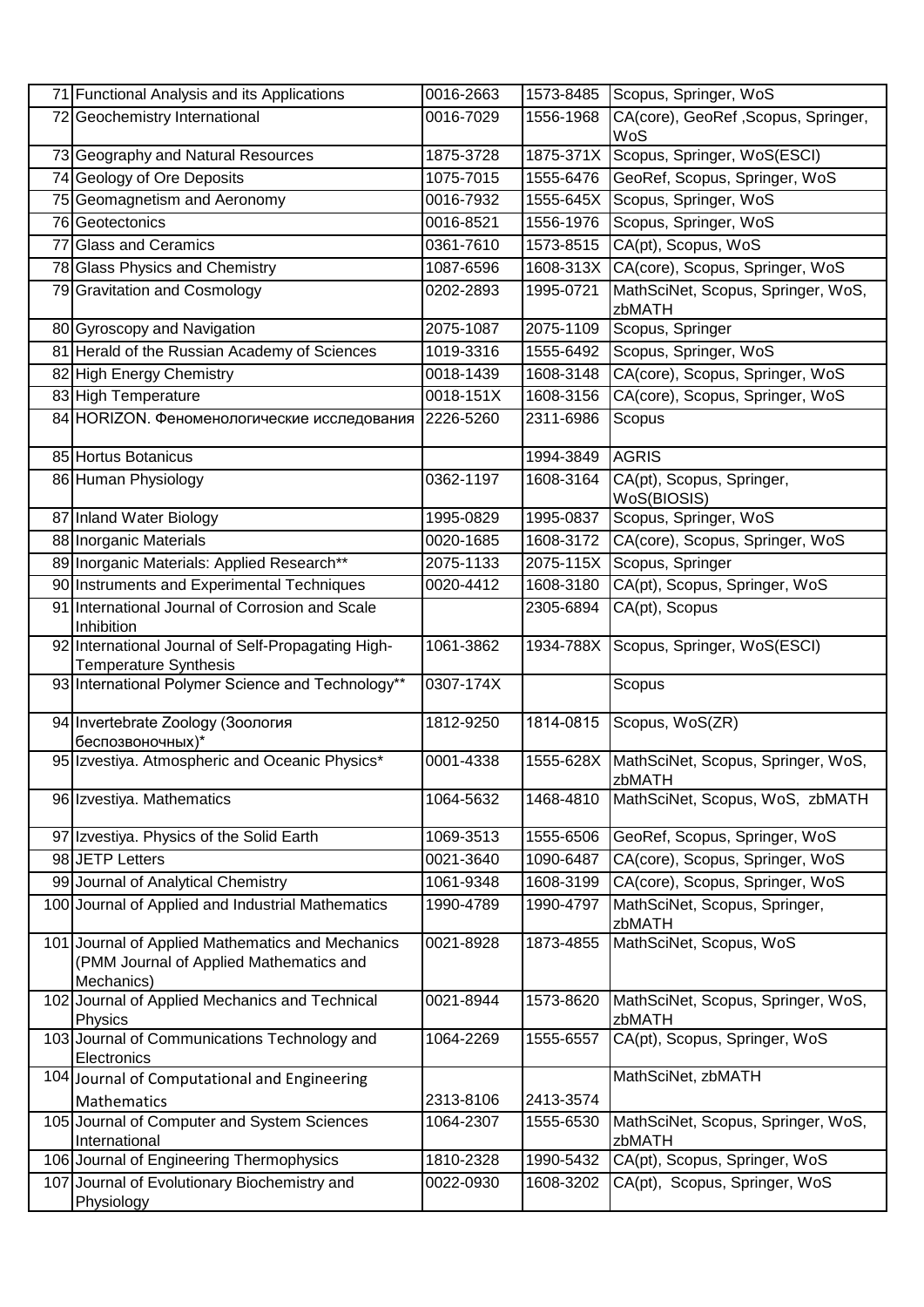| 108 Journal of Experimental and Theoretical Physics                               | 1063-7761 | 1090-6509  | CA(core), MathSciNet, Scopus,                |
|-----------------------------------------------------------------------------------|-----------|------------|----------------------------------------------|
|                                                                                   |           |            | Springer, WoS, zbMATH                        |
| 109 Journal of Ichthyology                                                        | 0032-9452 | 1555-6425  | Scopus, Springer                             |
| 110 Journal of Machinery Manufacture and Reliability                              | 1052-6188 | 1934-9394  | Scopus, Springer                             |
| 111 Journal of Mathematical Sciences**                                            | 1072-3374 | 1573-8795  | Scopus, Springer                             |
| 112 Journal of Mining Science                                                     | 1062-7391 | 1573-8736  | Scopus, Springer, WoS                        |
| 113 Journal of Optical Technology                                                 | 1070-9762 | 1091-0786  | Scopus, WoS                                  |
| 114 Journal of Russian Laser Research                                             | 1071-2836 | 1573-8760  | CA(pt), Scopus, WoS                          |
| 115 Journal of Structural Chemistry                                               | 0022-4766 | 1573-8779  | CA(core), Scopus, Springer, WoS              |
| 116 Journal of Surface Investigation X-Ray,<br>Synchrotron and Neutron Techniques | 1027-4510 | 1819-7094  | CA(pt), Scopus, Springer, WoS(ESCI)          |
| 117 Journal of Volcanology and Seismology                                         | 0742-0463 | 1819-7108  | GeoRef, Scopus, Springer, WoS                |
| 118 Kinetics and Catalysis                                                        | 0023-1584 | 1608-3210  | CA(core), Scopus, Springer, WoS              |
| 119 Laser Physics                                                                 | 1054-660X | 1555-6611  | ADS, CA(pt), Scopus, WoS                     |
| 120 Laser Physics Letters                                                         | 1612-2011 | 1612-202X  | CA(pt), Scopus, WoS                          |
| 121 Light and Engineering                                                         | 1068-9761 |            | Scopus, WoS                                  |
| 122 Lithology and Mineral Resources                                               | 0024-4902 | 1608-3229  | CA(pt), GeoRef, Scopus, Springer,<br>WoS,    |
| 123 Lobachevskii Journal of Mathematics                                           | 1995-0802 | 1818-9962  | MathSciNet, Scopus, Springer,<br>zbMATH      |
| 124 Magnetic Resonance in Solids                                                  |           | 2072-5981  | Scopus                                       |
| 125 Manuscripta Orientalia****                                                    | 1238-5018 | 2415-3613  | Scopus                                       |
| 126 Markov Processes and Related Fields                                           | 1024-2953 |            | MathSciNet, Scopus, WoS, zbMATH              |
| 127 Materials Physics and Mechanics (Физика и<br>механика материалов)             | 1605-2730 | 1605-8119] | CA(pt), Scopus, WoS (ESCI)                   |
| 128 Mathematical Methods of Statistics                                            | 1066-5307 | 1934-8045  | Scopus, Springer                             |
| 129 Mathematical Models and Computer Simulations                                  | 2070-0482 | 2070-0490  | Scopus, Springer                             |
| 130 Mathematical Notes                                                            | 0001-4346 | 1573-8876  | MathSciNet, Scopus, Springer, WoS,<br>zbMATH |
| 131 Measurement Techniques                                                        | 0543-1972 | 1573-8906  | Scopus, Springer, WoS                        |
| 132 Mechanics of Solids                                                           | 0025-6544 |            | 1934-7936 Scopus, Springer, WoS              |
| 133 Mendeleev Communications                                                      | 0959-9436 |            | 1364-551X CA(core), Scopus, WoS              |
| 134 Metal Science and Heat Treatment                                              | 0026-0673 | 1573-8973  | CA(core), Scopus, Springer, WoS              |
| 135 Metallurgist                                                                  | 0026-0894 | 1573-8892  | CA(pt), Scopus, WoS                          |
| 136 Microbiology                                                                  | 0026-2617 | 1608-3237  | CA(pt), Scopus, Springer, WoS                |
| 137 Modern Economy Success                                                        | 2500-3747 |            | <b>AGRIS</b>                                 |
| 138 Molecular Biology                                                             | 0026-8933 | 1608-3245  | CA(pt), Scopus, Springer, WoS                |
| 139 Molecular Genetics, Microbiology and Virology                                 | 0891-4168 | 1934-841X  | Scopus, Springer                             |
| 140 Moscow Mathematical Journal                                                   | 1609-3321 | 1609-4514  | MathSciNet, Scopus, WoS, zbMATH              |
| 141 Moscow University Biological Sciences Bulletin                                | 0096-3925 | 1934-791X  | Scopus, Springer                             |
| 142 Moscow University Chemistry Bulletin                                          | 0027-1314 | 1935-0260  | Scopus, Springer                             |
| 143 Moscow University Computational Mathematics<br>and Cybernetics                | 0278-6419 | 1934-8428  | Scopus, Springer                             |
| 144 Moscow University Geology Bulletin                                            | 0145-8752 | 1934-8436  | Scopus, Springer                             |
| 145 Moscow University Mathematics Bulletin                                        | 0027-1322 | 1934-8444  | Scopus, Springer                             |
| 146 Moscow University Mechanics Bulletin                                          | 0027-1330 | 1934-8452  | Scopus, Springer, WoS(ESCI)                  |
| 147 Moscow University Physics Bulletin                                            | 0027-1349 | 1934-8460  | Scopus, Springer, WoS                        |
| 148 Moscow University Soil Science Bulletin                                       | 0147-6874 | 1934-7928  | Springer                                     |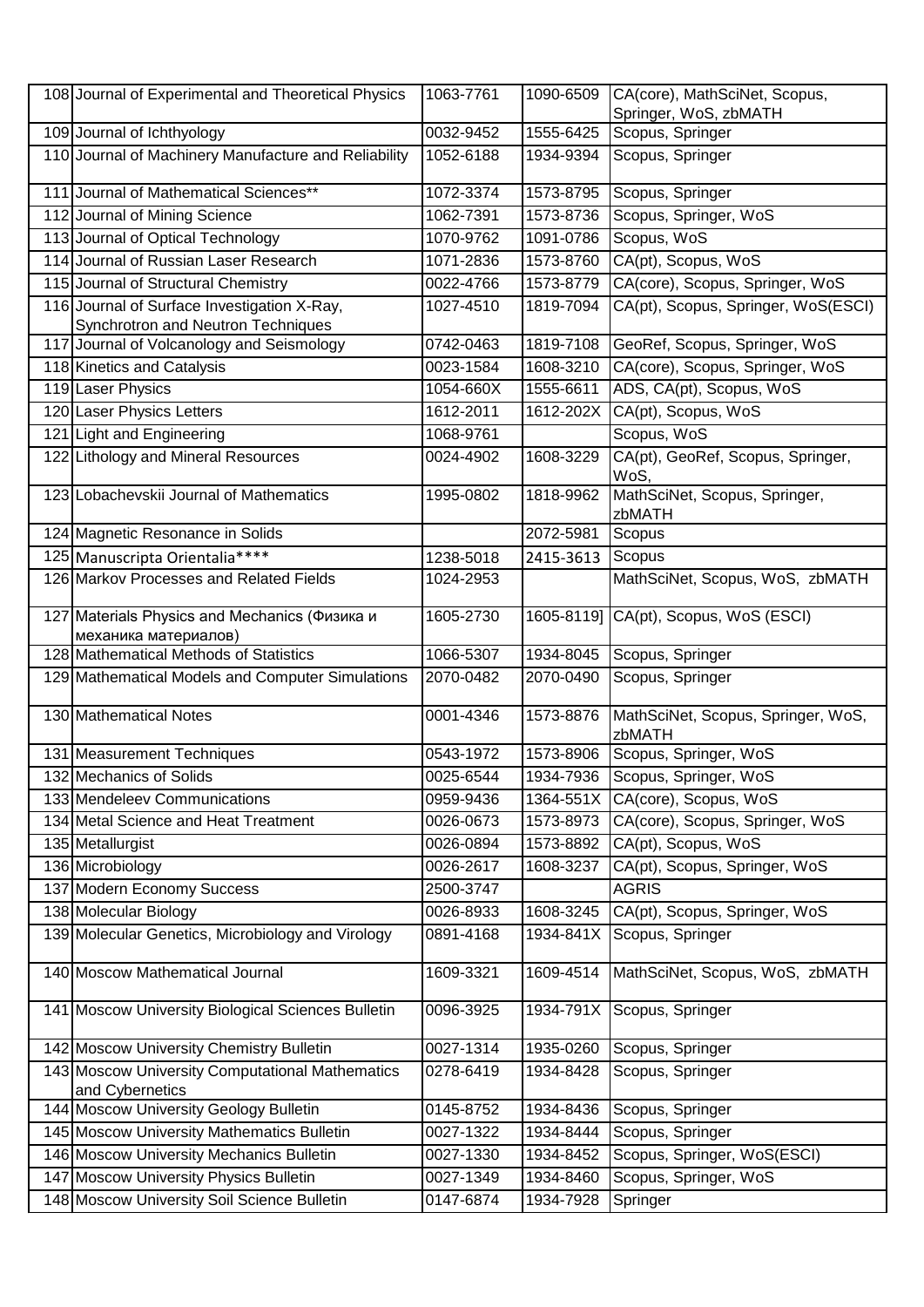| 149 Nanotechnologies in Russia                                           | 1995-0780 | 1995-0799     | CA(pt), Scopus, Springer                                    |
|--------------------------------------------------------------------------|-----------|---------------|-------------------------------------------------------------|
| 150 Neurochemical Journal                                                | 1819-7124 | 1819-7132     | CA(pt), Scopus, Springer, WoS                               |
| 151 Neuroscience and Behavioral Physiology**                             | 0097-0549 | 1573-899X     | CA(pt), Scopus, Springer                                    |
| 152 Non-ferrous Metals                                                   | 2072-0807 |               | Scopus                                                      |
| 153 Numerical Analysis and Applications                                  | 1995-4239 | 1995-4247     | Scopus, Springer, WoS(ESCI)                                 |
| 154 Oceanology                                                           | 0001-4370 | 1531-8508     | GeoRef, Scopus, Springer, WoS                               |
| 155 Optical Memory and Neural Networks (Information 1060-992X<br>Optics) |           | 1934-7898     | Scopus, Springer                                            |
| 156 Optics and Spectroscopy                                              | 0030-400X | 1562-6911     | CA(core), Scopus, Springer, WoS                             |
| 157 Optoelectronics, Instrumentation and Data                            | 8756-6990 | 1934-7944     | Scopus, Springer, WoS(ESCI)                                 |
| Processing                                                               |           |               |                                                             |
| 158 p-Adic Numbers, Ultrametric Analysis and<br>Applications             | 2070-0466 | 2070-0474     | Scopus, Springer                                            |
| 159 Paleontological Journal                                              | 0031-0301 | 1555-6174     | GeoRef, Scopus, Springer, WoS                               |
| 160 Pattern Recognition and Image Analysis                               | 1054-6618 | 1555-6212     | Scopus, Springer                                            |
| 161 Petroleum Chemistry                                                  | 0965-5441 | 1555-6239     | CA(core), Scopus, Springer, WoS                             |
| 162 Petrology                                                            | 0869-5911 | 1556-2085     | GeoRef, Scopus, Springer, WoS                               |
| 163 Pharmaceutical Chemistry Journal                                     | 0091-150X | 1573-9031     | CA(core), Scopus, Springer, WoS                             |
| 164 Physical Mesomechanics                                               | 1029-9599 | 1990-5424     | Scopus, Springer                                            |
| 165 Physics - Uspekhi                                                    | 1063-7869 | 1468-4780     | CA(pt), Scopus, WoS, zbMATH                                 |
| 166 Physics of Atomic Nuclei                                             | 1063-7788 | 1562-692X     | ADS, CA(core), MathSciNet, Scopus,<br>Springer, WoS, zbMATH |
| 167 Physics of Metals and Metallography                                  | 0031-918X | 1555-6190     | Scopus, Springer, WoS                                       |
| 168 Physics of Particles and Nuclei                                      | 1063-7796 | 1531-8559     | ADS, CA(pt), Scopus, Springer, WoS                          |
| 169 Physics of Particles and Nuclei Letters                              | 1547-4771 | 1531-8567     | ADS, CA(pt), Scopus, Springer,<br>WoS(ESCI)                 |
| 170 Physics of the Solid State                                           | 1063-7834 | 1090-6460     | CA(core), Scopus, Springer, WoS                             |
| 171 Physics of Wave Phenomena                                            | 1541-308X | 1934-807X     | Scopus, Springer, WoS                                       |
| 172 Plasma Physics Reports                                               | 1063-780X | 1562-6938     | CA(pt), Scopus, Springer, WoS                               |
| 173 Polymer Science, Series A                                            | 0965-545X | 1555-6107     | CA(core), Scopus, Springer, WoS                             |
| 174 Polymer Science, Series B                                            | 1560-0904 | 1555-6123     | CA(core), Scopus, Springer, WoS                             |
| 175 Polymer Science, Series C                                            | 1811-2382 | $1555 - 614X$ | CA(core), Scopus, Springer, WoS                             |
| 176 Polymer Science, Series D                                            | 1995-4212 | 1995-4220     | CA(core), Scopus, Springer                                  |
| 177 Power Technology and Engineering                                     | 1570-145X | 1570-1468     | Scopus, Springer                                            |
| 178 Problems of Information Transmission                                 | 0032-9460 | 1608-3253     | MathSciNet, Scopus, Springer, WoS,<br>zbMATH                |
| 179 Proceedings of the Steklov Institute of<br>Mathematics               | 0081-5438 | 1531-8605     | MathSciNet, Scopus, Springer, WoS,<br>ZbMATH                |
| 180 Programming and Computer Software                                    | 0361-7688 | 1608-3261     | MathSciNet, Scopus, Springer, WoS,<br>zbMATH                |
| 181 Protection of Metals and Physical Chemistry of<br>Surfaces           | 2070-2051 | 2070-206X     | CA(core), Scopus, Springer, WoS                             |
| 182 Protistology                                                         | 1680-0826 |               | WoS(BIOSIS)                                                 |
| 183 Psychology in Russia: State of the Art                               | 2074-6857 | 2307-2202     | Scopus                                                      |
| 184 Quaestio Rossica****                                                 | 2311-911X | 2313-6871     | Scopus, WoS(ESCI)                                           |
| 185 Quantum Electronics                                                  | 1063-7818 | 1468-4799     | CA(core), Scopus, WoS                                       |
| 186 Radiochemistry                                                       | 1066-3622 | 1608-3288     | CA(core), Scopus, Springer                                  |
| 187 Radioelectronics and Communications Systems                          | 0735-2727 | 1934-8061     | Scopus, Springer                                            |
| 188 Radiophysics and Quantum Electronics                                 | 0033-8443 | 1573-9120     | Scopus, Springer, WoS                                       |
| 189 Refractories and Industrial Ceramics                                 | 1083-4877 | 1573-9139     | CA(pt), Scopus, Springer, WoS                               |
| 190 Regional Research of Russia**                                        | 2079-9705 | 2079-9713     | Scopus, Springer                                            |
|                                                                          |           |               |                                                             |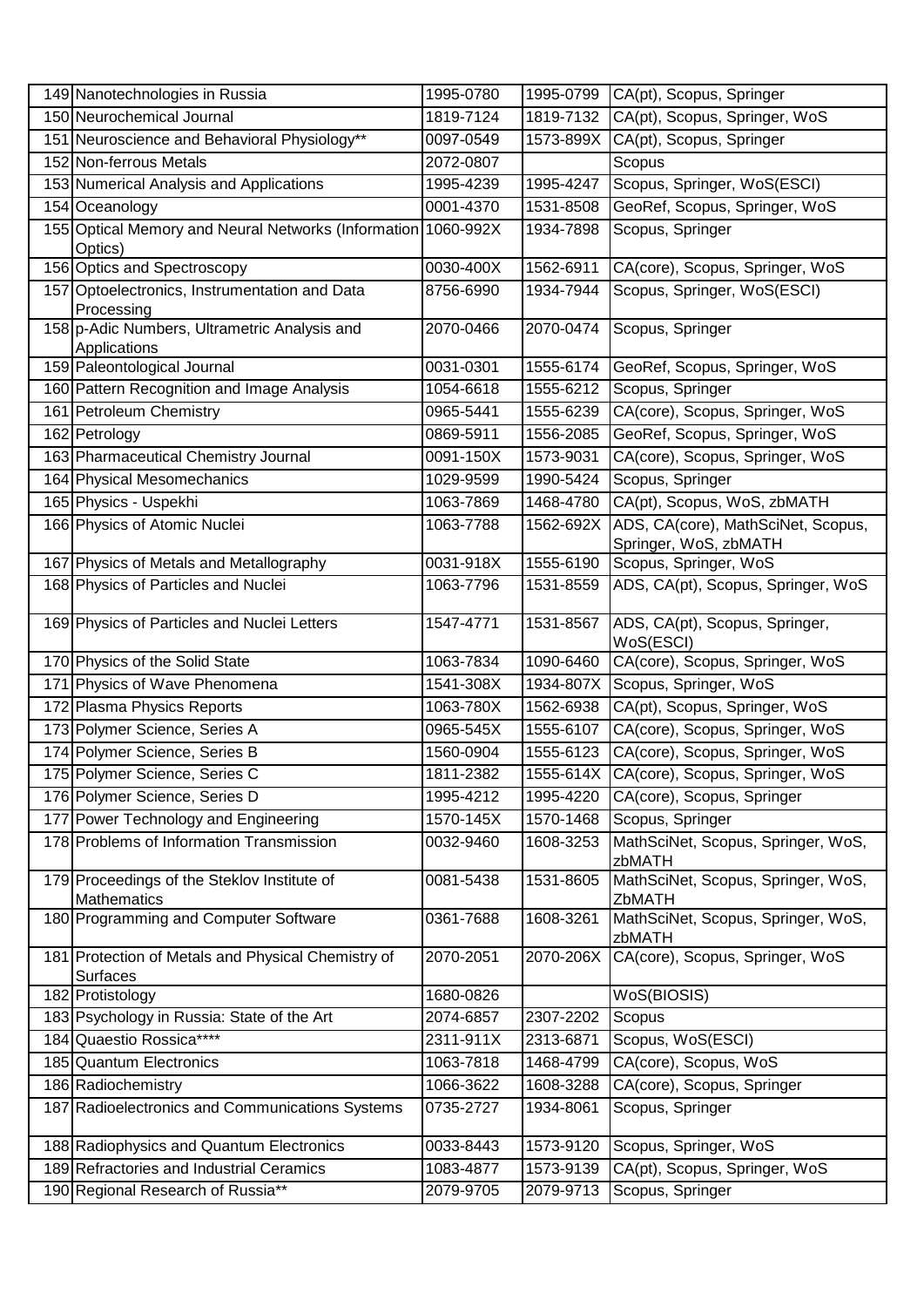|     | 191 Regular and Chaotic Dynamics                                               | 1560-3547 | 1468-4845 | MathSciNet, Scopus, Springer, WoS,<br>zbMATH |
|-----|--------------------------------------------------------------------------------|-----------|-----------|----------------------------------------------|
|     | 192 Review Journal of Chemistry                                                | 2079-9780 | 2079-9799 | Springer                                     |
|     | 193 Reviews on Advanced Materials Science                                      | 1606-5131 | 1605-8127 | Scopus, WoS                                  |
|     | 194 Russian Aeronautics                                                        | 1068-7998 | 1934-7901 | Scopus, Springer                             |
|     | 195 Russian Agricultural Sciences                                              | 1068-3674 | 1934-8037 | AGRIS, Springer                              |
|     | 196 Russian Chemical Bulletin                                                  | 1066-5285 | 1573-9171 | CA(core), Scopus, Springer, WoS              |
|     | 197 Russian Chemical Reviews                                                   | 0036-021X | 1468-4837 | CA(core), Scopus, WoS                        |
|     | 198 Russian Electrical Engineering                                             | 1068-3712 | 1934-8010 | Scopus, Springer                             |
|     | 199 Russian Electronic Journal of Radiology                                    |           |           | Scopus                                       |
|     | (Российский электронный журнал лучевой                                         |           |           |                                              |
|     | диагностики)                                                                   |           | 2222-7415 |                                              |
|     | 200 Russian Engineering Research**                                             | 1068-798X | 1934-8088 | Scopus, Springer                             |
|     | 201 Russian Entomological Journal                                              | 0132-8069 |           | Scopus, WoS (BIOSIS, ZR)                     |
|     | 202 Russian Geology and Geophysics                                             | 1068-7971 |           | 1878-030X Scopus, WoS                        |
|     | 203 Russian Journal of Agricultural and Socio-                                 |           | 2226-1184 | <b>AGRIS</b>                                 |
|     | <b>Economic Sciences</b>                                                       |           |           |                                              |
|     | 204 Russian Journal of Applied Chemistry                                       | 1070-4272 | 1608-3296 | CA(core), Scopus, Springer, WoS              |
|     | 205 Russian Journal of Biological Invasions                                    | 2075-1117 | 2075-1125 | AGRIS, Scopus, Springer                      |
|     | 206 Russian Journal of Biomechanics                                            | 1812-5123 | 2410-065X | Scopus                                       |
|     | 207 Russian Journal of Bioorganic Chemistry                                    | 1068-1620 |           | 1068-330X CA(core), Scopus, Springer, WoS    |
|     | 208 Russian Journal of Coordination Chemistry                                  | 1070-3284 | 1608-3318 | CA(core), Scopus, Springer, WoS              |
|     | 209 Russian Journal of Developmental Biology                                   | 1062-3604 | 1608-3326 | CA(pt), Scopus, Springer, WoS                |
|     | 210 Russian Journal of Earth Sciences                                          | 1681-1208 |           | WoS(ESCI)                                    |
|     | 211 Russian Journal of Ecology                                                 | 1067-4136 | 1608-3334 | AGRIS, CA(pt), Scopus, Springer,<br>WoS      |
|     | 212 Russian Journal of Electrochemistry                                        | 1023-1935 | 1608-3342 | CA(core), Scopus, Springer, WoS              |
|     | 213 Russian Journal of General Chemistry                                       | 1070-3632 | 1608-3350 | CA(core), Scopus, Springer, WoS              |
|     | 214 Russian Journal of Genetics                                                | 1022-7954 | 1608-3369 | AGRIS, CA(core). Scopus, Springer,<br>WoS    |
|     | 215 Russian Journal of Genetics: Applied Research**                            | 2079-0597 | 2079-0600 | Scopus, Springer                             |
|     | 216 Russian Journal of Herpetology                                             | 1026-2296 |           | Scopus, WoS                                  |
|     | 217 Russian Journal of Inorganic Chemistry                                     | 0036-0236 | 1531-8613 | CA(core), Scopus, Springer, WoS              |
|     | 218 Russian Journal of Marine Biology                                          | 1063-0740 | 1608-3377 | CA(pt), Scopus, Springer, WoS                |
|     | 219 Russian Journal of Mathematical Physics                                    | 1061-9208 | 1555-6638 | MathSciNet, Scopus, Springer, WoS,<br>zbMATH |
|     | 220 Russian Journal of Nematology                                              | 0869-6918 |           | Scopus, WoS                                  |
|     | 221 Russian Journal of Nondestructive Testing                                  | 1061-8309 | 1608-3385 | CA(pt), Scopus, Springer, WoS                |
| 222 | Russian Journal of Non-Ferrous Metals                                          | 1067-8212 | 1934-970X | Scopus, Springer, WoS                        |
|     | 223 Russian Journal of Numerical Analysis and<br><b>Mathematical Modelling</b> | 0927-6467 | 1569-3988 | Scopus, WoS                                  |
|     | 224 Russian Journal of Organic Chemistry                                       | 1070-4280 | 1608-3393 | CA(core), Scopus, Springer, WoS              |
|     | 225 Russian Journal of Pacific Geology                                         | 1819-7140 | 1819-7159 | CA(pt), Scopus, Springer, WoS                |
|     | 226 Russian Journal of Physical Chemistry A. Focus<br>on Chemistry             | 0036-0244 | 1531-863X | CA(core), Scopus, Springer, WoS              |
| 227 | Russian Journal of Physical Chemistry B. Focus<br>on Physics                   | 1990-7931 | 1990-7923 | CA(core), Scopus, Springer, WoS              |
|     | 228 Russian Journal of Plant Physiology                                        | 1021-4437 | 1608-3407 | AGRIS, CA(core), Scopus, Springer,<br>WoS    |
|     | 229 Russian Journal of Theriology                                              | 1682-3559 | 1819-7159 | Scopus, WoS (BIOSIS, ZR)                     |
|     | 230 Russian Law Journal                                                        | 2309-8678 | 2312-3605 | Scopus, WoS(ESCI)                            |
|     | 231 Russian Linguistic Bulletin                                                | 2313-0288 | 2411-2968 | WoS(ESCI)                                    |
|     |                                                                                |           |           |                                              |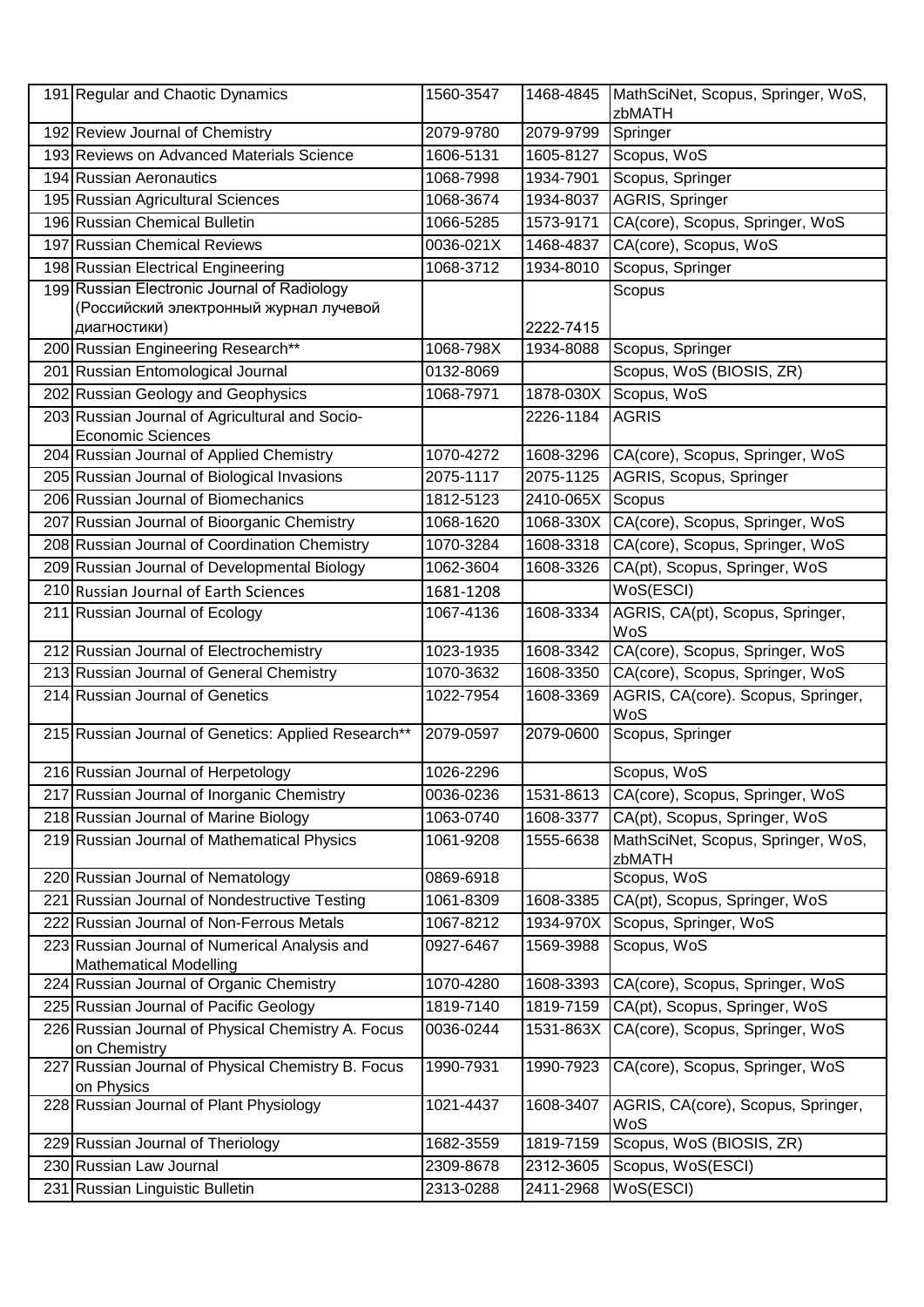|     | 232 Russian Mathematical Surveys                                                                                                                                                                                                                                              | 0036-0279 | 1468-4829 | MathSciNet, Scopus, WoS, zbMATH                                |
|-----|-------------------------------------------------------------------------------------------------------------------------------------------------------------------------------------------------------------------------------------------------------------------------------|-----------|-----------|----------------------------------------------------------------|
|     | 233 Russian Mathematics                                                                                                                                                                                                                                                       | 1066-369X | 1934-810X | ADS, MathSciNet, Scopus, Springer,<br>ZbMATH                   |
|     | 234 Russian Metallurgy (Metally)                                                                                                                                                                                                                                              | 0036-0295 | 1555-6255 | Scopus, Springer                                               |
|     | 235 Russian Meteorology and Hydrology                                                                                                                                                                                                                                         | 1068-3739 | 1934-8096 | Scopus, Springer, WoS                                          |
|     | 236 Russian Microelectronics                                                                                                                                                                                                                                                  | 1063-7397 | 1608-3415 | CA(pt), Scopus, Springer                                       |
|     | 237 Russian Open Medical Journal                                                                                                                                                                                                                                              |           | 2304-3415 | CA(pt), Scopus                                                 |
|     | 238 Russian Physics Journal                                                                                                                                                                                                                                                   | 1064-8887 | 1573-9228 | ADS, CA(pt), MathSciNet, Scopus,<br>Springer, WoS, ZbMATH      |
|     | 239 Russian Politics and Law**                                                                                                                                                                                                                                                | 1061-1940 | 1558-0962 | Scopus, WoS                                                    |
|     | 240 Russian Studies in Literature**                                                                                                                                                                                                                                           | 1061-1975 | 1944-7167 | Scopus, WoS                                                    |
|     | 241 Russian Studies in Philosophy**                                                                                                                                                                                                                                           | 1061-1967 | 1558-0431 | Scopus, WoS                                                    |
|     | 242 Ruthenica                                                                                                                                                                                                                                                                 | 0136-0027 | 2307-7336 | Scopus, WoS (ZR)                                               |
|     | 243 Sbornik Mathematics                                                                                                                                                                                                                                                       | 1064-5616 | 1468-4802 | ADS, MathSciNet, Scopus, WoS,<br>zbMATH                        |
|     | 244 Schole. Философское антиковедение и<br>классическая традиция                                                                                                                                                                                                              | 1995-4328 | 1995-4336 | Scopus                                                         |
|     | 245 Scientific and Technical Information Processing                                                                                                                                                                                                                           | 0147-6882 | 1934-8118 | Scopus, Springer, WoS(ESCI)                                    |
|     | 246 Scientific herald of the Voronezh State University<br>of Architecture and Civil Engineering.<br>Construction and architecture (рус. вариант:<br>Научный вестник Воронежского<br>государственного архитектурно-строительного<br>университета. Строительство и архитектура) | 2075-0811 | 2077-0219 | WoS(ESCI)                                                      |
|     | 247 Scrinium                                                                                                                                                                                                                                                                  | 1817-7530 | 1817-7565 | Scopus                                                         |
|     | 248 Seismic Instruments                                                                                                                                                                                                                                                       | 0747-9239 | 1934-7871 | Springer, WoS(ESCI)                                            |
|     | 249 Semiconductors                                                                                                                                                                                                                                                            | 1063-7826 | 1090-6479 | CA(core), Scopus, Springer, WoS                                |
|     | 250 Siberian Advances in Mathematics                                                                                                                                                                                                                                          | 1055-1344 | 1934-8126 | Scopus, Springer                                               |
|     | 251 Siberian Mathematical Journal                                                                                                                                                                                                                                             | 0037-4466 | 1573-9260 | MathSciNet, Scopus, Springer, WoS,<br>zbMATH                   |
|     | 252 Slověne = Словъне. International Journal<br>of Slavic Studies                                                                                                                                                                                                             | 2304-0785 | 2305-6754 | Scopus, WoS(ESCI)                                              |
|     | 253 Social Evolution and History                                                                                                                                                                                                                                              | 1681-4363 |           | Scopus, WoS(ESCI)                                              |
|     | 254 Social Sciences                                                                                                                                                                                                                                                           | 0134-5486 | 1938-2553 | Scopus                                                         |
|     | 255 Soil Mechanics and Foundation Engineering                                                                                                                                                                                                                                 | 0038-0741 | 1573-9279 | Scopus, WoS                                                    |
|     | 256 Solar System Research                                                                                                                                                                                                                                                     | 0038-0946 | 1608-3423 | CA(pt), Scopus, Springer, WoS                                  |
|     | 257 Solid Fuel Chemistry                                                                                                                                                                                                                                                      | 0361-5219 | 1934-8029 | CA(core), Scopus, Springer, WoS                                |
|     | 258 St Petersburg Mathematical Journal                                                                                                                                                                                                                                        | 1061-0022 | 1547-7371 | MathSciNet, Scopus, WoS                                        |
|     | 259 Steel in Translation**                                                                                                                                                                                                                                                    | 0967-0912 | 1935-0988 | Scopus, Springer                                               |
|     | 260 Stratigraphy and Geological Correlation                                                                                                                                                                                                                                   | 0869-5938 | 1555-6263 | Scopus, Springer, WoS                                          |
|     | 261 Studia Slavica et Balcanica Petropolitana<br>(Петербургские славянские и балканские<br>исследования)                                                                                                                                                                      | 1995-848X |           | Scopus                                                         |
|     | 262 Studies on Russian Economic Development                                                                                                                                                                                                                                   | 1075-7007 | 1531-8664 | Scopus, Springer                                               |
|     | 263 Surface Engineering and Applied Electrochemistry                                                                                                                                                                                                                          | 1068-3755 | 1934-8002 | Scopus, Springer                                               |
|     | 264 Technical Physics                                                                                                                                                                                                                                                         | 1063-7842 | 1090-6525 | CA(core), Scopus, Springer, WoS                                |
|     | 265 Technical Physics Letters                                                                                                                                                                                                                                                 | 1063-7850 | 1090-6533 | CA(core), Scopus, Springer, WoS                                |
|     | 266 Telecommunications and Radio Engineering                                                                                                                                                                                                                                  | 0040-2508 | 1943-6009 | Scopus                                                         |
| 267 | Terra economicus                                                                                                                                                                                                                                                              | 2073-6606 | 2410-4531 | WoS(ESCI)                                                      |
|     | 268 Theoretical and Mathematical Physics                                                                                                                                                                                                                                      | 0040-5779 | 1573-9333 | CA(pt), MathSciNet, Scopus, Springer,<br>WoS, Zentralblat MATH |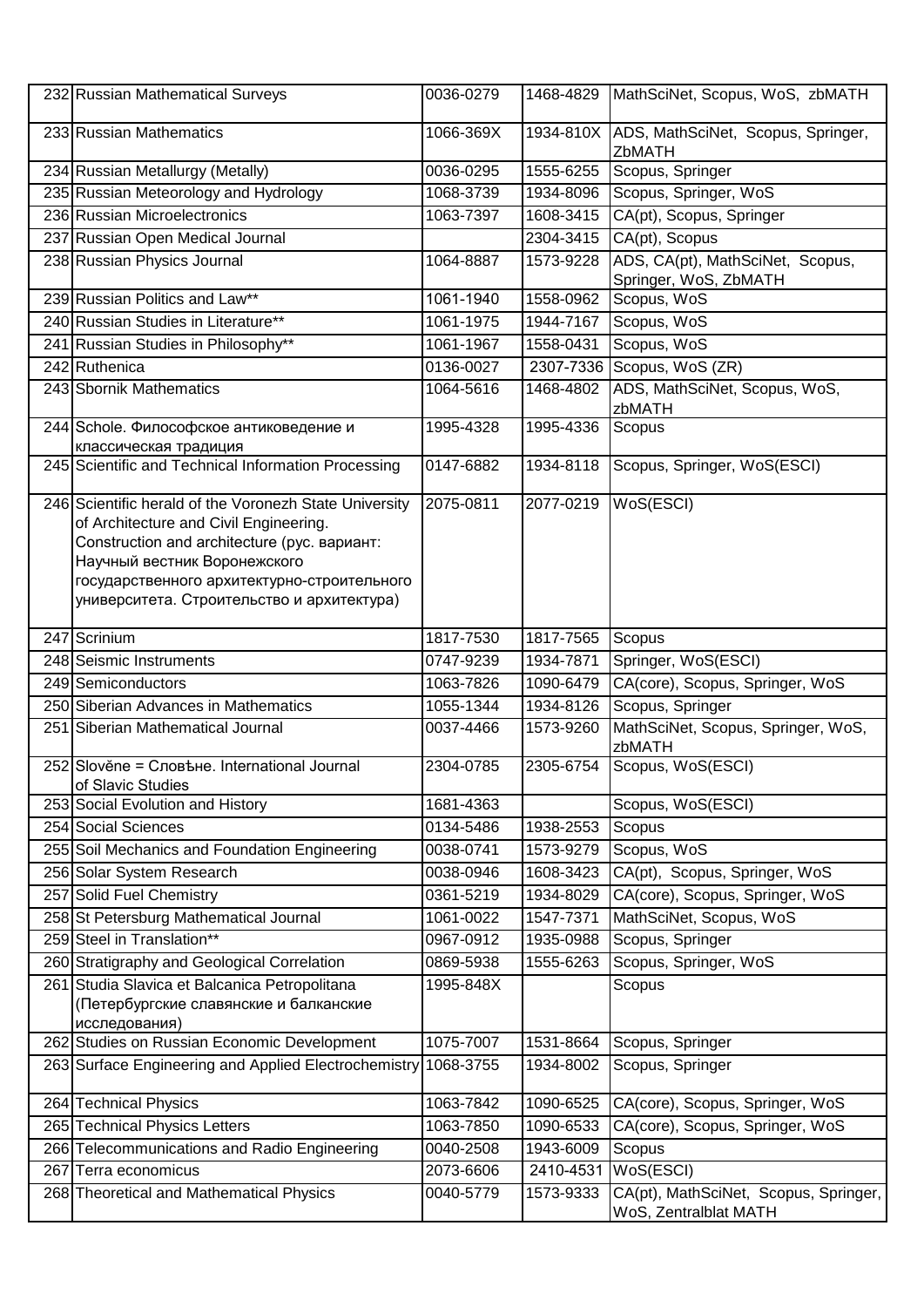|     | 269 Theoretical Foundations of Chemical Engineering                                   | 0040-5795 | 1608-3431 | CA(core), Scopus, Springer, WoS                   |
|-----|---------------------------------------------------------------------------------------|-----------|-----------|---------------------------------------------------|
|     | 270 Theory of Probability and its Applications                                        | 0040-585X | 1095-7219 | Scopus, WoS                                       |
| 271 | <b>Thermal Engineering</b>                                                            | 0040-6015 | 1555-6301 | Scopus, Springer                                  |
|     | 272 Thermophysics and Aeromechanics                                                   | 0869-8643 | 1531-8699 | Scopus, Springer, WoS                             |
|     | 273 Transactions of the Moscow Mathematical Society 0077-1554                         |           | 1547-738X | MathScieNet, zbMATH                               |
|     | 274 Turczaninowia                                                                     | 1560-7259 | 1560-7267 | Scopus                                            |
|     | 275 Vestnik St. Petersburg University. Mathematics                                    | 1063-4541 | 1934-7855 | Scopus, Springer                                  |
|     | 276 Water Resources                                                                   | 0097-8078 | 1608-344X | AGRIS, CA(core), GeoRef, Scopus,<br>Springer, WoS |
|     | 277 Welding International                                                             | 0950-7116 | 1754-2138 | Scopus                                            |
|     | 278 Zoosystematica Rossica*                                                           | 0320-9180 | 2410-0226 | Scopus, WoS (BIOSIS, ZR)                          |
|     | 279 Авиакосмическая и экологическая медицина***                                       | 0233-528X |           | CA(pt), PubMed, Scopus, Springer,<br>WoS(BIOSIS)  |
|     | 280 Авиационная промышленность                                                        | 0869-530X |           | CA(pt)                                            |
|     | 281 Автоматизация в промышленности                                                    | 1819-5962 |           | MathSciNet, Scopus, Springer, WoS,<br>zbMATH      |
|     | 282 Автоматизация, телемеханизация и связь в<br>нефтяной промышленности               | 0132-2222 |           | CA(pt)                                            |
|     | 283 Автоматика и телемеханика*                                                        | 0005-2310 |           | MathSciNet, Scopus, Scopus, WoS,<br>zbMATH        |
|     | 284 Автометрия*                                                                       | 0320-7102 |           | Scopus, Springer                                  |
|     | 285 Автомобильная промышленность                                                      | 0005-2337 |           | CA(pt)                                            |
|     | 286 Аграрная наука                                                                    | 0869-8155 |           | <b>AGRIS</b>                                      |
|     | 287 Аграрная наука Евро-Северо-Востока                                                | 2072-9081 |           | <b>AGRIS</b>                                      |
|     | 288 Аграрная Россия                                                                   | 1999-5636 |           | <b>AGRIS</b>                                      |
|     | 289 Аграрный вестник Урала                                                            | 1997-4868 | 2307-0005 | <b>AGRIS</b>                                      |
|     | 290 Аграрный научный журнал (бывш. Вестник<br>Саратовского государственного аграрного | 2313-8432 |           | <b>AGRIS</b>                                      |
|     | университета им. Н.И.Вавилова)                                                        | 2227-0280 |           | <b>AGRIS</b>                                      |
|     | 291 Агропродовольственная политика России                                             |           |           |                                                   |
|     | 292 Агрохимический вестник                                                            | 1029-2551 |           | $\overline{CA(pt)}$                               |
|     | 293 Агрохимия                                                                         | 0002-1881 |           | CA(pt), WoS(BIOSIS)                               |
|     | 294 Актуальные проблемы теории и истории<br>искусства****                             | 2312-2129 |           | Scopus                                            |
|     | 295 Акустический журнал*                                                              | 0320-7919 |           | Scopus, Springer, WoS                             |
|     | 296 Акушерство и гинекология                                                          | 0300-9092 | 2412-5679 | Scopus                                            |
|     | 297 Алгебра и анализ*                                                                 | 0234-0852 |           | MathSciNet, Scopus, WoS, zbMATH                   |
|     | 298 Алгебра и логика*                                                                 | 0373-9252 |           | MathSciNet, Scopus, WoS, zbMATH                   |
|     | 299 Альтернативная энергетика и экология                                              | 1608-8298 |           | CA(pt)                                            |
|     | 300 Аналитика и контроль                                                              | 2073-1442 | 2073-1450 | Scopus                                            |
|     | 301 Ангиология и сосудистая хирургия                                                  | 1027-6661 |           | PubMed, Scopus                                    |
|     | 302 Анестезиология и реаниматология                                                   | 0201-7563 | 2410-4698 | PubMed, Scopus, WoS(BIOSIS)                       |
|     | 303 АНРИ (Аппаратура и новости радиационных<br>измерений)                             | 2075-1338 |           | CA(pt)                                            |
|     | 304 Антибиотики и химиотерапия                                                        | 0235-2990 |           | CA(core), PubMed, Scopus,<br>WoS(BIOSIS)          |
|     | 305 АПК России (бывш. Вестник Челябинской<br>государственной агроинженерной академии) | 2227-7005 |           | <b>AGRIS</b>                                      |
|     | 306 АПК: экономика, управление                                                        | 0235-2443 |           | <b>AGRIS</b>                                      |
|     |                                                                                       |           |           |                                                   |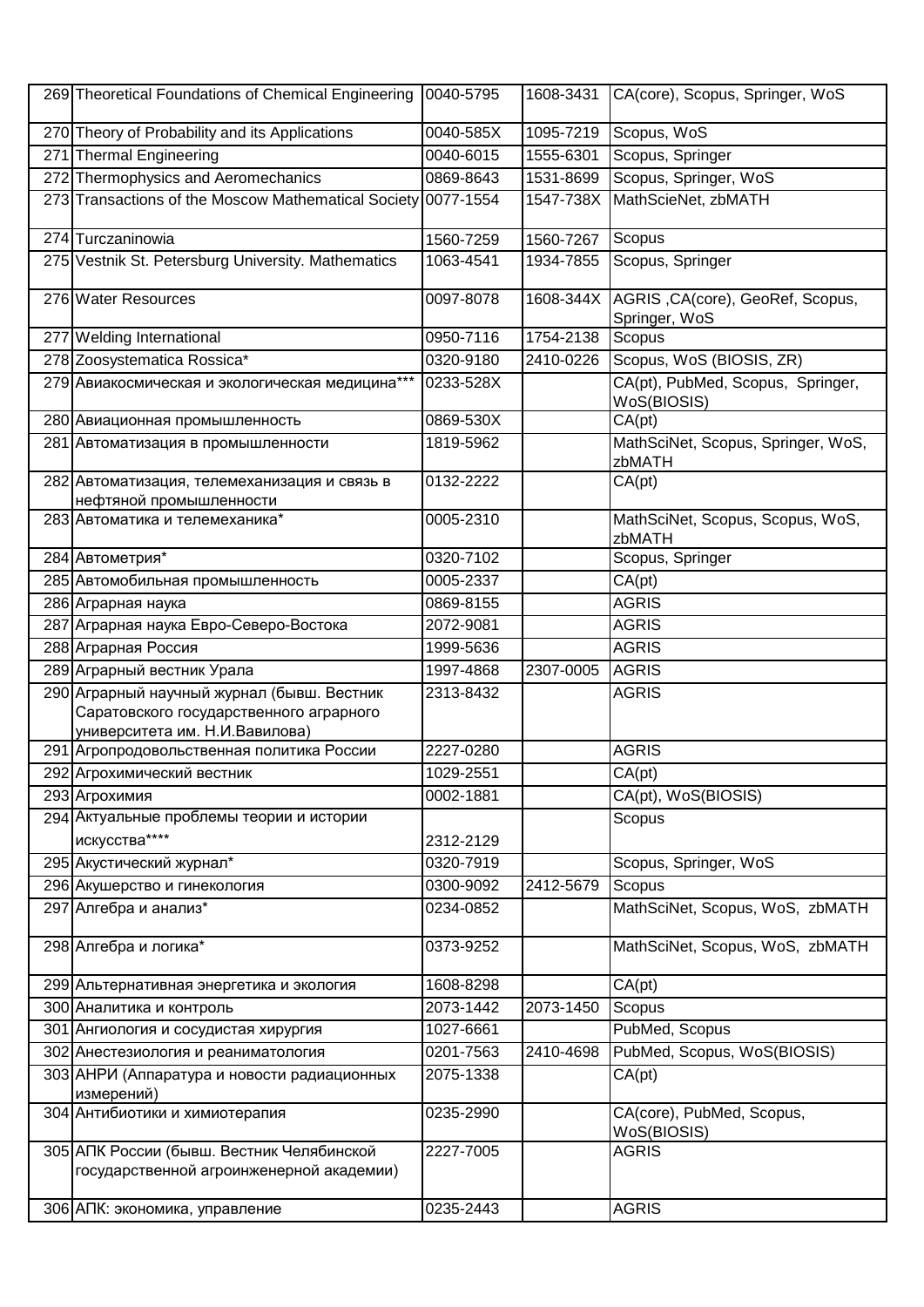| 307 Аридные экосистемы*                                                                                                  | 2079-0961 | 2079-0988 | Springer                                                            |
|--------------------------------------------------------------------------------------------------------------------------|-----------|-----------|---------------------------------------------------------------------|
| 308 Артериальная гипертензия****                                                                                         | 1607-419X | 2411-8524 | Scopus                                                              |
| 309 Археология, этнография и антропология<br>Евразии*                                                                    | 1563-0102 |           | Scopus                                                              |
| 310 Архив патологии                                                                                                      | 0004-1955 | 2309-1266 | CA(pt), PubMed, Scopus,<br>WoS(BIOSIS)                              |
| 311 Астрономический вестник*                                                                                             | 0320-930X |           | ADS, Scopus, WoS, zbMATH                                            |
| 312 Астрономический журнал*                                                                                              | 0004-6299 |           | ADS, CA(pt), MathSciNet, Scopus,<br>WoS, zbMATH                     |
| 313 Астрофизический бюллетень*                                                                                           | 0320-9318 | 1990-3391 | ADS, Scopus, Springer, WoS                                          |
| 314 Атомная энергия*                                                                                                     | 0004-7163 |           | Scopus, Springer, WoS, zbMATH                                       |
| 315 Балтийский регион                                                                                                    | 2074-9848 | 2310-0532 | WoS(ESCI)                                                           |
| 316 Башкирский химический журнал                                                                                         | 0869-8406 |           | CA(pt)                                                              |
| 317 Безопасность жизнедеятельности                                                                                       | 1684-6435 |           | CA(pt)                                                              |
| 318 Безопасность труда в промышленности                                                                                  | 0409-2961 |           | CA(pt)                                                              |
| 319 Биологические мембраны*                                                                                              | 0233-4755 |           | CA(core), PubMed, Scopus, Springer,<br>WoS                          |
| 320 Биология внутренних вод*                                                                                             | 0320-9652 |           | Scopus, Springer, WoS(ZR)                                           |
| 321 Биология моря*                                                                                                       | 0134-3475 |           | Scopus, WoS                                                         |
| 322 Биомедицинская радиоэлектроника                                                                                      | 1560-4136 |           | CA(pt)                                                              |
| 323 Биомедицинская химия*                                                                                                | 2310-6972 | 2310-6905 | CA(core), PubMed, Scopus, Springer,<br>WoS                          |
| 324 Биоорганическая химия*                                                                                               | 0132-3423 | 1998-2860 | CA(pt), PubMed, Scopus, WoS                                         |
| 325 Биосфера                                                                                                             | 2077-1371 | 2077-1460 | <b>AGRIS</b>                                                        |
| 326 Биотехнология***                                                                                                     | 0234-2758 |           | CA(pt), WoS(BIOSIS); ABM -                                          |
| 327 Биофармацевтический журнал*                                                                                          | 2073-8099 |           | CA(pt), Scopus                                                      |
| 328 Биофизика*                                                                                                           | 0006-3029 |           | CA(core), GeoRef, PubMed, Scopus,<br>Springer, WoS, WoS(BIOSIS, ZR) |
| 329 Биохимия*                                                                                                            | 0320-9725 |           | CA(core), Scopus, Springer, WoS                                     |
| 330 Ботанический журнал                                                                                                  | 0006-8136 |           | WoS(BIOSIS, ZR)                                                     |
| 331 Бурение и нефть                                                                                                      | 2072-4799 |           | CA(pt)                                                              |
| 332 Былые годы                                                                                                           | 2073-9745 |           | 2310-0028 Scopus, WoS(ESCI)                                         |
| 333 Бюллетень Дальневосточного                                                                                           | 1560-8425 |           | WoS(ZR)                                                             |
| малакологического общества                                                                                               |           |           |                                                                     |
| 334 Бюллетень Московского общества<br>испытателей природы. Биологический отдел                                           | 0027-1403 |           | WoS (BIOSIS, ZR)                                                    |
| 335 Бюллетень Московского общества<br>испытателей природы. Отдел геологический                                           | 0366-1318 |           | CA(pt), WoS(ZR)                                                     |
| 336 Бюллетень Почвенного института им. В.В.<br>Докучаева                                                                 | 0136-1694 |           | <b>AGRIS</b>                                                        |
| 337 Бюллетень сибирской медицины                                                                                         | 1682-0363 | 1819-3684 | WoS(ESCI)                                                           |
| 338 Бюллетень экспериментальной биологии и<br>медицины*                                                                  | 0365-9615 |           | Scopus, Springer, WoS                                               |
| 339 В мире научных открытий                                                                                              | 2072-0831 | 2307-9428 | <b>AGRIS</b>                                                        |
| 340 Вавиловский журнал генетики и селекции****                                                                           | 2500-0462 | 2500-3259 | Scopus, Springer, WoS(ZR)                                           |
| 341 Вестник Всероссийского научно-<br>исследовательского института электрификации<br>сельского хозяйства (Вестник ВИЭСХ) | 2304-5868 |           | <b>AGRIS</b>                                                        |
| 342 Вестник Алтайского государственного<br>аграрного университета                                                        | 1996-4277 |           | <b>AGRIS</b>                                                        |
| 343 Вестник АПК Верхневолжья                                                                                             | 1998-1635 |           | <b>AGRIS</b>                                                        |
|                                                                                                                          |           |           |                                                                     |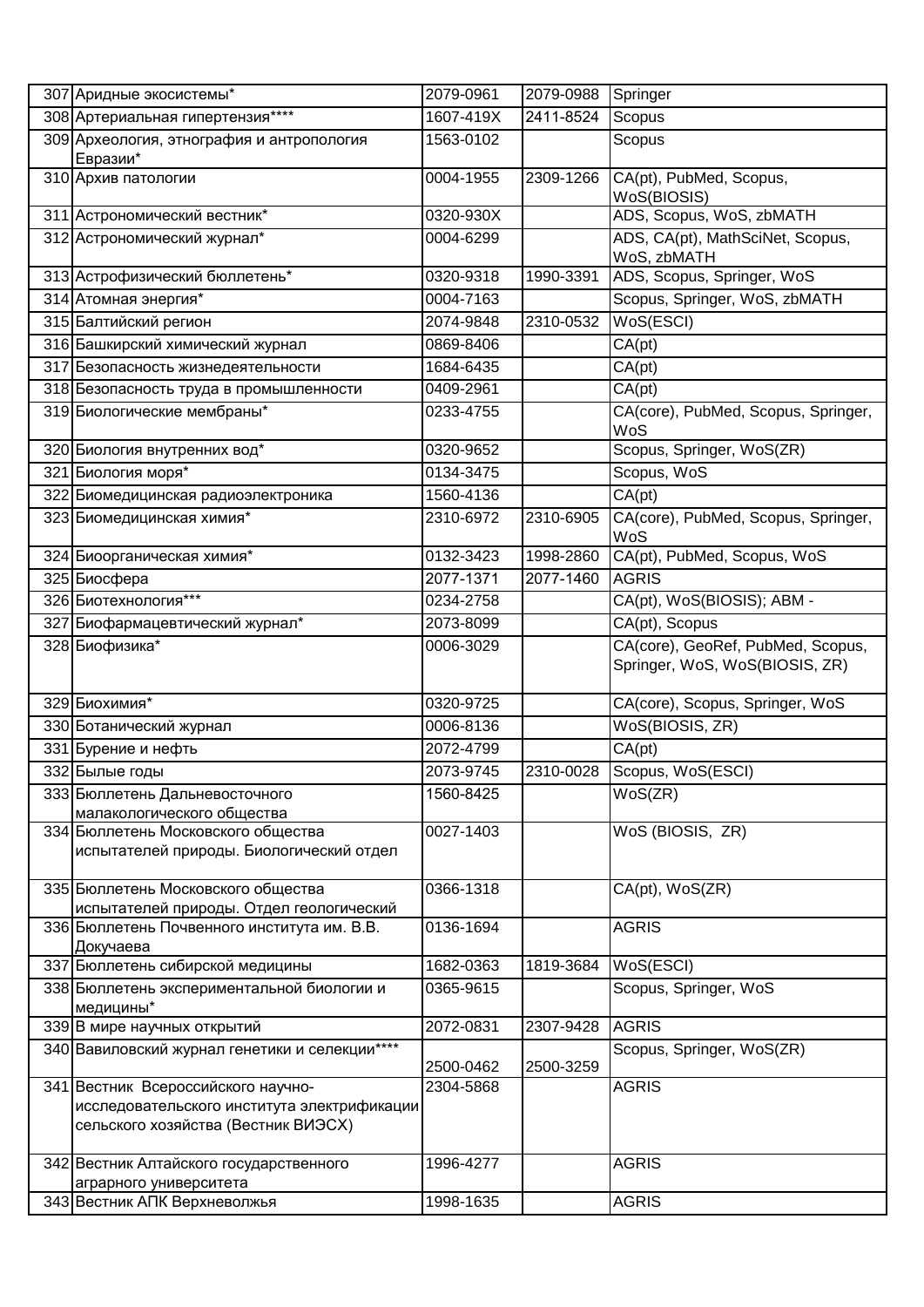| 344 Вестник АПК Ставрополья                                                                | 2222-9345 |           | <b>AGRIS</b>                                  |
|--------------------------------------------------------------------------------------------|-----------|-----------|-----------------------------------------------|
| 345 Вестник архивиста                                                                      | 2073-0101 | 2073-0101 | WoS(ESCI)                                     |
| 346 Вестник Астраханского государственного                                                 | 2073-5529 | 2309-978X | <b>AGRIS</b>                                  |
| технического университета. Серия: Рыбное                                                   |           |           |                                               |
| хозяйство                                                                                  |           |           |                                               |
| 347 Вестник Башкирского государственного                                                   | 1684-7628 |           | <b>AGRIS</b>                                  |
| аграрного университета                                                                     |           |           |                                               |
| 348 Вестник ветеринарии                                                                    | 2071-3096 |           | <b>AGRIS</b>                                  |
| 349 Вестник Воронежского государственного                                                  |           |           | <b>AGRIS</b>                                  |
| аграрного университета (Вестник ВГАУ)                                                      |           |           |                                               |
| 350 Вестник Воронежского государственного                                                  | 2226-910X |           | <b>AGRIS</b>                                  |
| университета инженерных технологий                                                         |           |           |                                               |
| 351 Вестник Воронежского государственного                                                  | 1609-0691 |           | GeoRef, WoS (ZR)                              |
| университета. Серия Геология                                                               |           |           |                                               |
| 352 Вестник Дальневосточного отделения                                                     | 0869-7698 |           | WoS (ZR)                                      |
| Российской академии наук                                                                   |           |           |                                               |
| 353 Вестник дерматологии и венерологии                                                     | 0042-4609 |           | WoS(BIOSIS)                                   |
| 354 Вестник древней истории****                                                            | 0321-0391 |           | Scopus, WoS(ESCI)                             |
| 355 Вестник защиты растений                                                                | 1727-1320 |           | <b>AGRIS</b>                                  |
| 356 Вестник Ижевской государственной                                                       | 1817-5457 |           | <b>AGRIS</b>                                  |
| сельскохозяйственной академии                                                              |           |           |                                               |
| 357 Вестник Института геологии Коми Научного                                               | 2221-1381 |           | GeoRef                                        |
| Центра Уральского отделения Российской                                                     |           |           |                                               |
| академии наук                                                                              |           |           |                                               |
| 358 Вестник Казанского государственного                                                    | 2073-0462 |           | <b>AGRIS</b>                                  |
| аграрного университета                                                                     |           |           |                                               |
| 359 Вестник Казанского технологического                                                    | 1998-7072 |           | CA(pt)                                        |
| университета                                                                               |           |           |                                               |
| 360 Вестник КрасГАУ                                                                        |           |           | <b>AGRIS</b>                                  |
| 361 Вестник Курганской государственной                                                     | 2227-4227 |           | <b>AGRIS</b>                                  |
| сельскохозяйственной академии                                                              |           |           |                                               |
| 362 Вестник машиностроения***                                                              | 0042-4633 |           | CA(pt), Scopus, Springer                      |
| 363 Вестник Международного института                                                       | 2412-9542 |           | <b>AGRIS</b>                                  |
| информатизации и государственного<br>управления им П.А. Столыпина                          |           |           |                                               |
| 364 Вестник Международной академии холода                                                  | 1606-4313 |           | AGRIS, CA(pt)                                 |
|                                                                                            |           |           |                                               |
| 365 Вестник международных организаций<br>/International Organisations Research Journal**** | 1996-7845 |           | Scopus, WoS(ESCI)                             |
|                                                                                            |           |           |                                               |
| 366 Вестник Мичуринского государственного                                                  | 1992-2582 |           | <b>AGRIS</b>                                  |
| аграрного университета                                                                     |           |           |                                               |
| 367 Вестник Московского государственного                                                   | 1812-3368 |           | Scopus                                        |
| технического университета им. Н.Э. Баумана.                                                |           |           |                                               |
| Серия: Естественные науки                                                                  |           |           |                                               |
| 368 Вестник Московского государственного                                                   | 0236-3941 |           | CA(pt)                                        |
| технического университета им. Н.Э. Баумана.                                                |           |           |                                               |
| Серия: Машиностроение                                                                      |           |           |                                               |
| 369 Вестник Московского университета. Серия 1.                                             | 0579-9368 |           | Scopus, Springer                              |
| Математика. Механика*                                                                      |           |           |                                               |
| 370 Вестник Московского университета. Серия 15.                                            | 0137-0782 |           | MathSciNet, Scopus,                           |
| Вычислительная математика и кибернетика*                                                   |           |           | Springer, zbMATH                              |
|                                                                                            |           |           |                                               |
| 371 Вестник Московского университета. Серия 16.<br>Биология*                               | 0137-0952 |           | CA(pt), Scopus, Springer, WoS<br>(BIOSIS, ZR) |
| 372 Вестник Московского университета. Серия 17.                                            | 0137-0944 | 1934-7928 | CA(pt), Springer, WoS(BIOSIS)                 |
| Почвоведение*                                                                              |           |           |                                               |
|                                                                                            |           |           |                                               |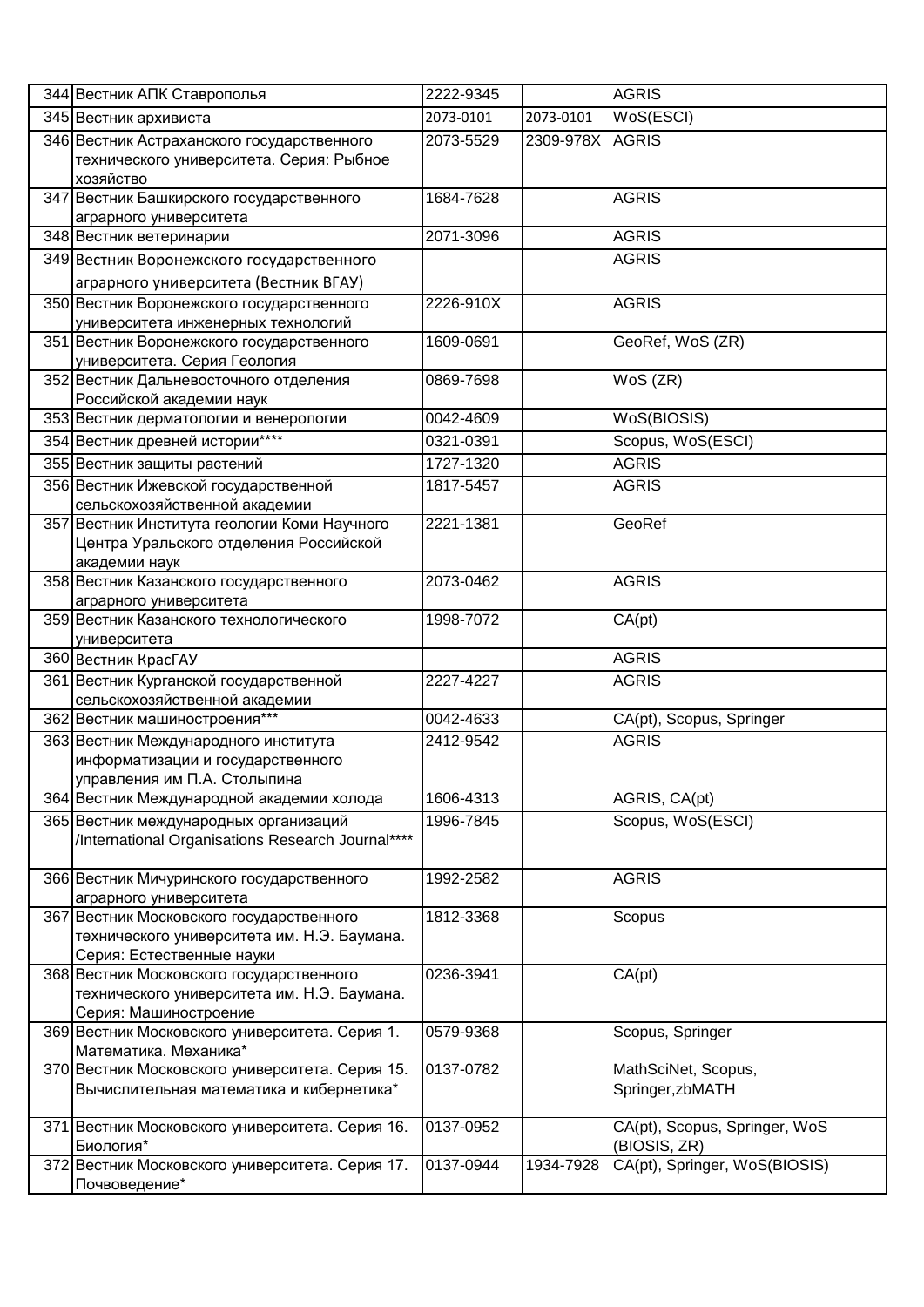| 373 Вестник Московского университета. Серия 2.<br>Химия*                             | 0579-9384 | 1728-2101        | CA(core), Scopus, Springer                     |
|--------------------------------------------------------------------------------------|-----------|------------------|------------------------------------------------|
| 374 Вестник Московского университета. Серия 3.<br>Физика и астрономия*               | 0579-9392 |                  | CA(pt), Scopus, Springer, WoS                  |
| 375 Вестник Московского университета. Серия 4.<br>Геология*                          | 0579-9406 |                  | CA(pt), GeoRef, Scopus, Springer,<br>WoS(ESCI) |
| 376 Вестник Московского университета. Серия 5.<br>География                          | 0579-9414 |                  | Scopus                                         |
| 377 Вестник Мурманского государственного                                             | 1560-9278 | 1997-4736        | $WoS$ ( $ZR$ )                                 |
| технического университета (Вестник МГТУ)                                             |           |                  |                                                |
| 378 Вестник Новосибирского государственного<br>аграрного университета                | 2072-6724 |                  | <b>AGRIS</b>                                   |
| 379 Вестник Новосибирского государственного<br>педагогического университета          |           | 2226-3365        | AGRIS, Scopus                                  |
| 380 Вестник НПО им. С.А. Лавочкина***                                                | 2075-6941 | 2311-3367        | CA(pt), Scopus, Springer, WoS                  |
| 381 Вестник Омского государственного аграрного<br>университета                       | 2222-0364 |                  | <b>AGRIS</b>                                   |
| 382 Вестник Орловского государственного                                              | 1990-3618 |                  | <b>AGRIS</b>                                   |
| аграрного университета                                                               |           |                  |                                                |
| 383 Вестник оториноларингологии                                                      | 0042-4668 | 2309-1274        | PubMed, Scopus, WoS(BIOSIS)                    |
| 384 Вестник офтальмологии                                                            | 0042-465X | 2309-1282        | PubMed, Scopus                                 |
| 385 Вестник Пермского университета. Серия<br>Геология                                | 1994-3601 |                  | GeoRef                                         |
| 386 Вестник Пермского университета.<br>Юридические науки                             | 1995-4190 |                  | WoS(ESCI)                                      |
| 387 Вестник ПНИПУ. Механика (Вестник Пермского 2224-9893                             |           | 2226-1869        | Scopus                                         |
| национального исследовательского                                                     |           |                  |                                                |
| политехнического университета. Механика)                                             |           |                  |                                                |
|                                                                                      |           |                  |                                                |
| 388 Вестник Поволжского государственного                                             | 2306-2827 |                  | <b>AGRIS</b>                                   |
| технологического университета. Серия Лес,                                            |           |                  |                                                |
| экология, природопользование                                                         |           |                  |                                                |
|                                                                                      | 0042-4676 |                  | PubMed, Scopus                                 |
| 389 Вестник рентгенологии и радиологии                                               |           |                  |                                                |
| 390 Вестник Российского государственного                                             | 2075-3756 |                  | <b>AGRIS</b>                                   |
|                                                                                      |           |                  |                                                |
| аграрного заочного университета                                                      |           | 2542-1204 Scopus |                                                |
| 391 Вестник Российского государственного<br>медицинского университета (Вестник РГМУ) |           |                  |                                                |
|                                                                                      | 2500-1094 |                  |                                                |
| 392 Вестник Российского государственного                                             | 1999-3633 |                  | CA(pt)                                         |
| университета им. И. Канта                                                            |           |                  |                                                |
| 393 Вестник Российского фонда фундаментальных                                        | 1605-8070 | 2410-4639        | CA(pt)                                         |
| исследований                                                                         |           |                  |                                                |
| 394 Вестник Российской академии медицинских                                          | 0869-6047 |                  | CA(pt), PubMed, Scopus,<br>WoS(BIOSIS)         |
| наук<br>395 Вестник Российской академии наук*                                        | 0869-5873 |                  | CA(pt), Scopus, Springer, WoS                  |
| 396 Вестник Российской сельскохозяйственной                                          | 2500-2082 |                  | AGRIS, CA(pt)                                  |
| науки (бывш. Вестник Российской академии                                             |           |                  |                                                |
| сельскохозяйственных наук)                                                           |           |                  |                                                |
| 397 Вестник Рязанского государственного                                              | 2077-2084 |                  | <b>AGRIS</b>                                   |
| агротехнологического университета имени П.                                           |           |                  |                                                |
| А. Костычева                                                                         |           |                  |                                                |
| 398 Вестник Самарского государственного                                              | 1810-5378 |                  | zbMATH                                         |
| университета. Естественнонаучная серия                                               |           |                  |                                                |
| 399 Вестник Санкт-Петербургского университета.                                       | 1025-3106 |                  | Scopus, zbMATH                                 |
| Серия 1. Математика. Механика, Астрономия*                                           |           |                  |                                                |
|                                                                                      |           |                  |                                                |
| 400 Вестник Санкт-Петербургского университета.<br>Серия 3. Биология                  | 1025-8604 |                  | WoS(ZR)                                        |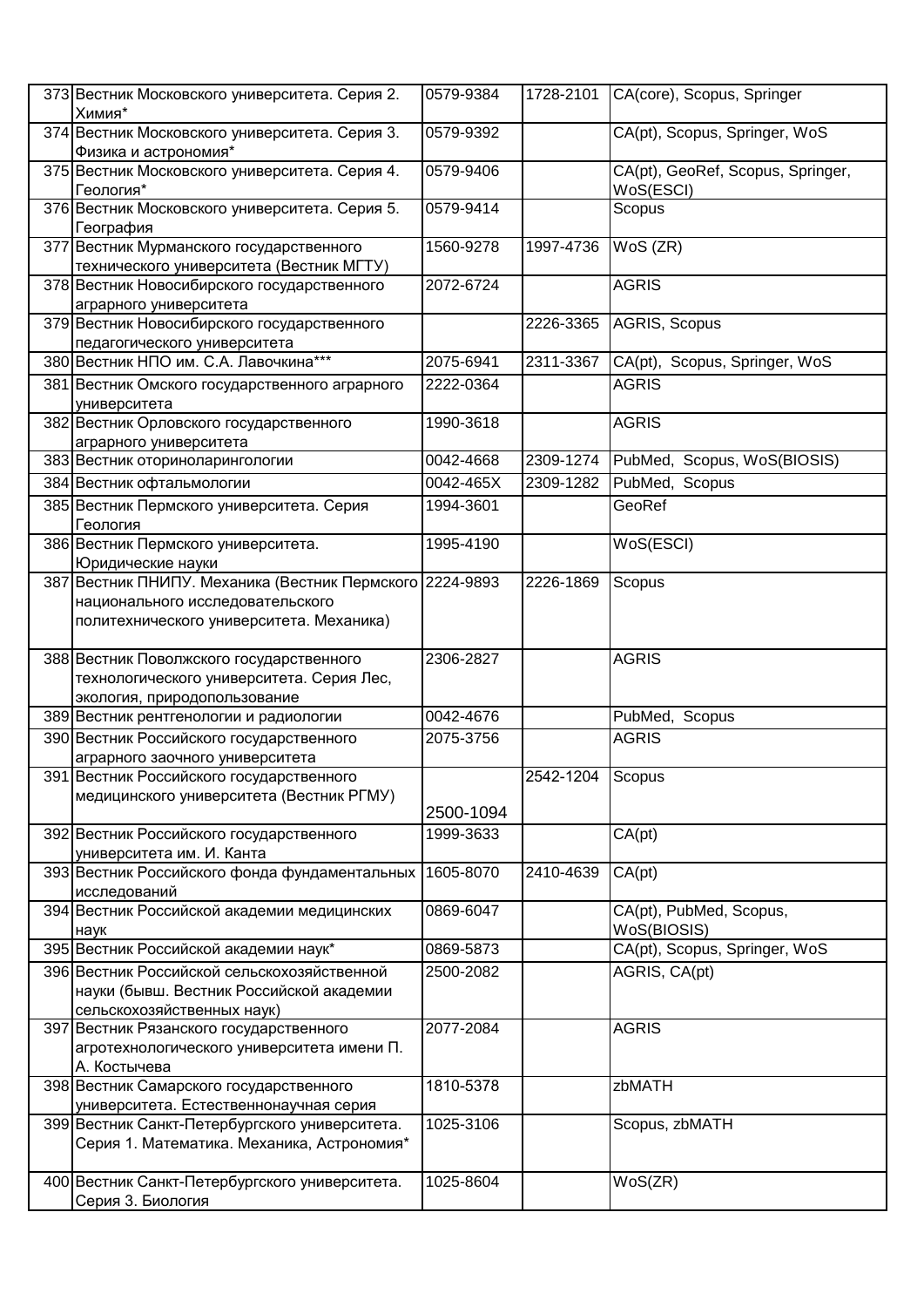|     | 401 Вестник Санкт-Петербургского университета.<br>Серия 4. Физика. Химия   | 1024-8579 |           | CA(core), Scopus           |
|-----|----------------------------------------------------------------------------|-----------|-----------|----------------------------|
|     | 402 Вестник Санкт-Петербургского университета.                             | 1029-7456 |           | CA(pt), GeoRef, WoS(ZR)    |
|     | Серия 7. Геология. География                                               |           |           |                            |
|     |                                                                            |           |           |                            |
|     | 403 Вестник Саратовского госагроуниверситета им.                           | 1998-6548 |           | <b>AGRIS</b>               |
|     | Н.И. Вавилова                                                              |           |           |                            |
|     | 404 Вестник славянских культур                                             | 2073-9567 |           | WoS(ESCI)                  |
|     | 405 Вестник Тамбовского государственного                                   | 0136-5835 |           | CA(pt)                     |
|     | технического университета<br>406 Вестник Тверского государственного        | 1995-0160 |           | WoS (ZR)                   |
|     | университета. Серия: Биология и экология                                   |           |           |                            |
|     | 407 Вестник Томского государственного                                      |           |           | WoS(ESCI)                  |
|     | университета                                                               | 1561-7793 |           |                            |
|     | 408 Вестник Томского государственного                                      | 1998-8591 | 2311-2077 | WoS(ZR)                    |
|     | университета. Биология                                                     |           |           |                            |
|     | 409 Вестник Томского государственного                                      | 1998-8613 | 2311-2387 | WoS(ESCI)                  |
|     | университета. История                                                      |           |           |                            |
|     | 410 Вестник Томского государственного                                      | 1998-6645 | 2310-5046 | Scopus                     |
|     | университета. Филология<br>411 Вестник трансплантологии и искусственных    | 1995-1191 | 2412-6160 | Scopus, WoS(ESCI)          |
|     | органов                                                                    |           |           |                            |
|     | 412 Вестник Удмуртского университета.                                      | 1994-9197 | 2076-5959 | Scopus, MathSciNet, zbMATH |
|     | Математика. Механика. Компьютерные науки                                   |           |           |                            |
|     |                                                                            |           |           |                            |
|     | 413 Вестник Ульяновской государственной                                    | 1816-4501 |           | <b>AGRIS</b>               |
|     | сельскохозяйственной академии<br>414 Вестник Федерального государственного |           |           | <b>AGRIS</b>               |
|     |                                                                            |           |           |                            |
|     | образовательного учреждения высшего<br>профессионапьного образования       |           |           |                            |
|     |                                                                            |           |           |                            |
|     | «Московский государственный                                                |           |           |                            |
|     | агроинженерный университет имени В.П.                                      | 1728-7936 |           |                            |
|     | Горячкинаэ<br>415 Вестник хирургии им. И.И. Грекова                        | 0042-4625 |           | PubMed, Scopus             |
|     | 416 Вестник Южно-Уральского государственного                               | 2310-2748 |           | <b>AGRIS</b>               |
|     | университета. Серия Пищевые и                                              |           |           |                            |
|     | биотехнологии                                                              |           |           |                            |
|     | 417 Вестник Южно-Уральского государственного                               | 2075-809X | 2409-6547 | zbMATH                     |
|     | университета. Серия «Математика. Механика.                                 |           |           |                            |
|     | Физика»                                                                    |           |           |                            |
|     | 418 Вестник Южно-Уральского государственного                               | 2071-0216 | 2308-0256 | Scopus, WoS(ESCI)          |
|     | университета. Серия Математическое                                         |           |           |                            |
|     | моделирование и программирование*                                          |           |           |                            |
|     |                                                                            | 0042-4846 |           |                            |
|     | 419 Ветеринария                                                            | 1814-9588 |           | CA(pt)<br><b>AGRIS</b>     |
|     | 420 Ветеринария и кормление                                                |           |           |                            |
|     | 421 Ветеринария Кубани                                                     | 2071-8020 |           | <b>AGRIS</b>               |
|     | 422 Виноделие и виноградарство                                             | 2073-3631 |           | <b>AGRIS</b>               |
|     | 423 ВИЧ-инфекция и иммуносупрессии                                         | 2077-9828 | 2078-1792 | Scopus                     |
|     | 424 Владикавказский математический журнал                                  | 1683-3414 | 1814-0807 | <b>MathSciNet</b>          |
|     | 425 Вода и экология: проблемы и решения                                    | 2305-3488 |           | Scopus                     |
|     | 426 Водные ресурсы*                                                        | 0321-0596 |           | Scopus, Springer, WoS      |
| 427 | Водоснабжение и санитарная техника                                         | 0321-4044 | 0321-4044 | CA(pt)                     |
|     | 428 Военно-медицинский журнал                                              | 0026-9050 |           | PubMed, Scopus             |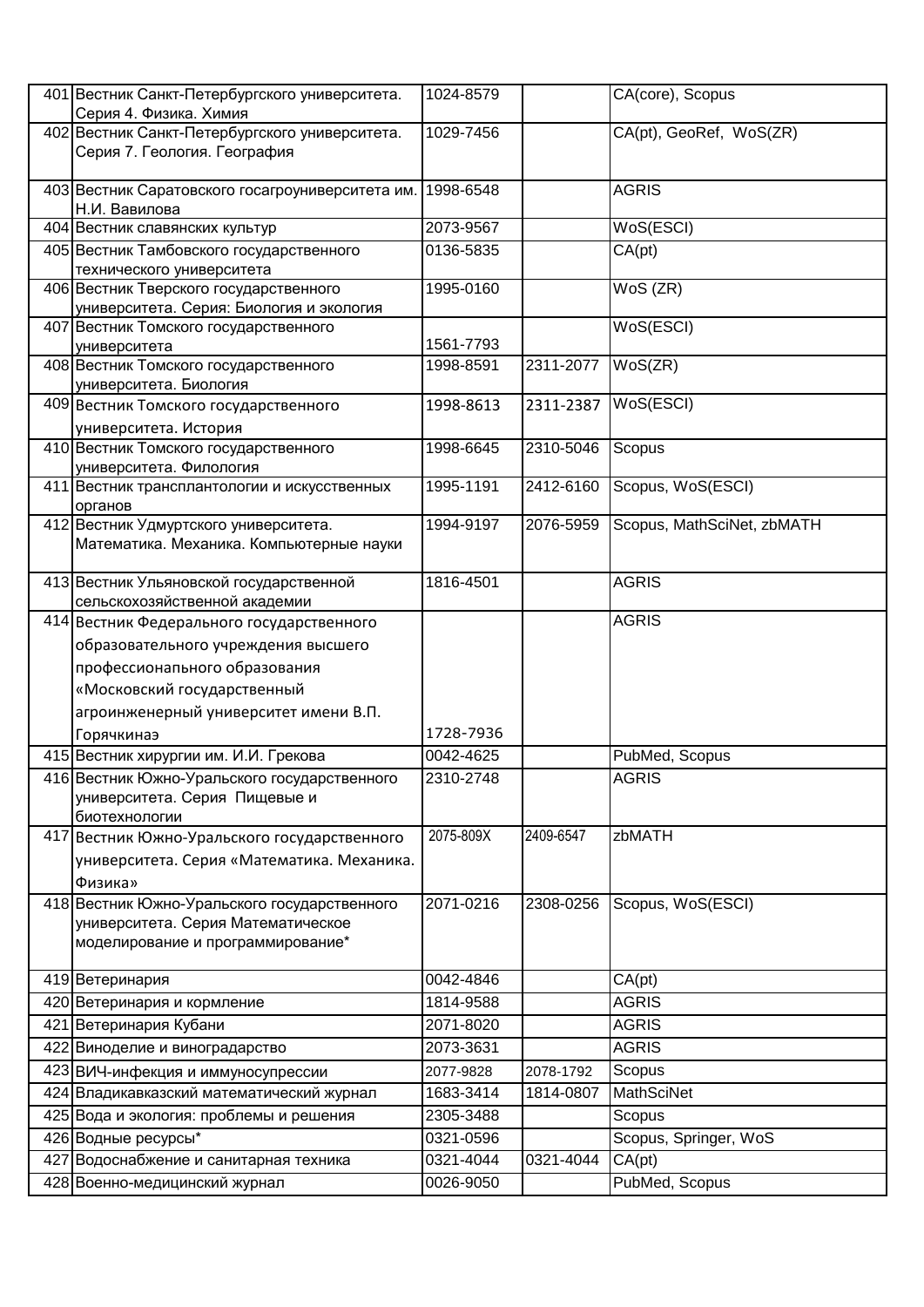|     | 429 Вопросы атомной науки и техники. Серия<br>Термоядерный синтез*** | 0202-3822 |           | CA(pt), MathSciNet, Scopus, Springer,<br>WoS, zbMATH |
|-----|----------------------------------------------------------------------|-----------|-----------|------------------------------------------------------|
|     | 430 Вопросы атомной науки и техники. Серия:                          | 0205-4671 |           | CA(pt), MathSciNet, Scopus, Springer,                |
|     | Физика ядерных реакторов***                                          |           |           | WoS, zbMATH                                          |
|     | 431 Вопросы биологической, медицинской и                             | 1560-9596 |           | CA(pt)                                               |
|     | фармацевтической химии                                               |           |           |                                                      |
|     | 432 Вопросы вирусологии                                              | 0507-4088 | 2411-2097 | CA(pt), PubMed, Scopus, WoS                          |
|     |                                                                      |           |           | (BIOSIS, ZR)                                         |
|     | 433 Вопросы гинекологии, акушерства и                                | 1726-1678 | 2414-9152 | Scopus                                               |
|     | перинатологии                                                        |           |           |                                                      |
|     | 434 Вопросы государственного и муниципального                        | 1999-5431 |           | Scopus, WoS(ESCI)                                    |
|     | управления                                                           |           |           |                                                      |
|     | 435 Вопросы детской диетологии                                       | 1727-5784 | 2414-9519 | Scopus                                               |
|     | 436 Вопросы инженерной сейсмологии***                                | 0132-2826 | 2311-9586 | GeoRef, Springer                                     |
|     | 437 Вопросы истории                                                  | 0042-8779 | 1938-2561 | WoS                                                  |
|     | 438 Вопросы истории естествознания и техники                         | 0205-9606 |           | MathSciNet, zbMATH                                   |
|     | 439 Вопросы ихтиологии*                                              | 0042-8752 |           | Scopus, Springer, WoS(BIOSIS, ZR)                    |
|     | 440 Вопросы когнитивной лингвистики                                  | 1812-3228 |           | Scopus                                               |
|     | 441 Вопросы курортологии, физиотерапии и                             | 0042-8787 | 2309-1355 | PubMed, Scopus                                       |
|     | лечебной физической культуры                                         |           |           |                                                      |
|     | 442 Вопросы материаловедения***                                      | 1994-6716 |           | CA(pt), Scopus, Springer, WoS                        |
|     | 443 Вопросы нейрохирургии им. Н.Н. Бурденко                          | 0042-8817 | 2313-8254 | PubMed, Scopus                                       |
|     | (Вопросы нейрохирургии им. Н.Н. Бурденко)                            |           |           |                                                      |
|     |                                                                      | 1814-9545 |           | Scopus, WoS(ESCI)                                    |
|     | 444 Вопросы образования                                              |           | 2412-4354 |                                                      |
|     | 445 Вопросы ономастики                                               | 1994-2400 | 1994-2451 | Scopus                                               |
|     | 446 Вопросы питания                                                  | 0042-8833 |           | AGRIS, CA(pt), PubMed,                               |
|     | 447 Вопросы практической педиатрии                                   | 1817-7646 |           | WoS(BIOSIS)<br>Scopus                                |
|     |                                                                      | 0042-8841 |           |                                                      |
|     | 448 Вопросы психологии                                               |           |           | PubMed, Scopus, WoS                                  |
|     | 449 Вопросы философии**                                              | 0042-8744 |           | Scopus; WoS                                          |
|     | 450 Вопросы экономики****                                            | 0042-8736 |           | Scopus, WoS(ESCI)                                    |
|     | 451 Вопросы языкознания                                              | 0373-658X |           | Scopus, WoS                                          |
|     | 452 Вопросы гематологии/онкологии и иммунопато<br>логии в педиатрии* | 1726-1708 |           | Scopus                                               |
|     | 453 Вопросы онкологии                                                | 0507-3758 |           | PubMed, Scopus, WoS(BIOSIS)                          |
|     | 454 Все материалы. Энциклопедический                                 | 1994-6260 |           | CA(pt)                                               |
|     | справочник                                                           |           |           |                                                      |
|     | 455 Всё о мясе - Теория и практика переработки                       | 2071-2499 |           | <b>AGRIS</b>                                         |
|     | мяса                                                                 |           |           |                                                      |
|     | 456 Всероссийский криминологический журнал (до                       |           |           | Scopus                                               |
|     | №2 2016 - Криминологический журнал                                   |           |           |                                                      |
|     | Байкальского государственного университета                           |           |           |                                                      |
|     | экономики и права)                                                   | 2500-4255 | 2500-1442 |                                                      |
|     | 457 Вулканология и сейсмология*                                      | 0203-0306 |           | CA(pt), GeoRef, Scopus, Springer,<br>WoS             |
|     | 458 Высокомолекулярные соединения. Серия А*                          | 2308-1120 | 2412-9844 | CA(core), Scopus, Springer, WoS                      |
|     | 459 Высокомолекулярные соединения. Серия Б*                          | 2308-1139 | 2412-9852 | CA(core), Scopus, Springer, WoS                      |
|     |                                                                      |           |           |                                                      |
|     | 460 Высокомолекулярные соединения. Серия С*                          | 2308-1147 | 2412-9860 | CA(core), Scopus, Springer, WoS                      |
| 461 | Вычислительные технологии                                            | 1560-7534 | 2313-691X | MathSciNet, zbMATH                                   |
|     |                                                                      | 0016-5581 |           | CA(pt)                                               |
|     | 462 Газовая промышленность                                           |           |           |                                                      |
|     | 463 Гематология и трансфузиология                                    | 0234-5730 | 2411-3042 | CA(pt), PubMed, Scopus, WoS                          |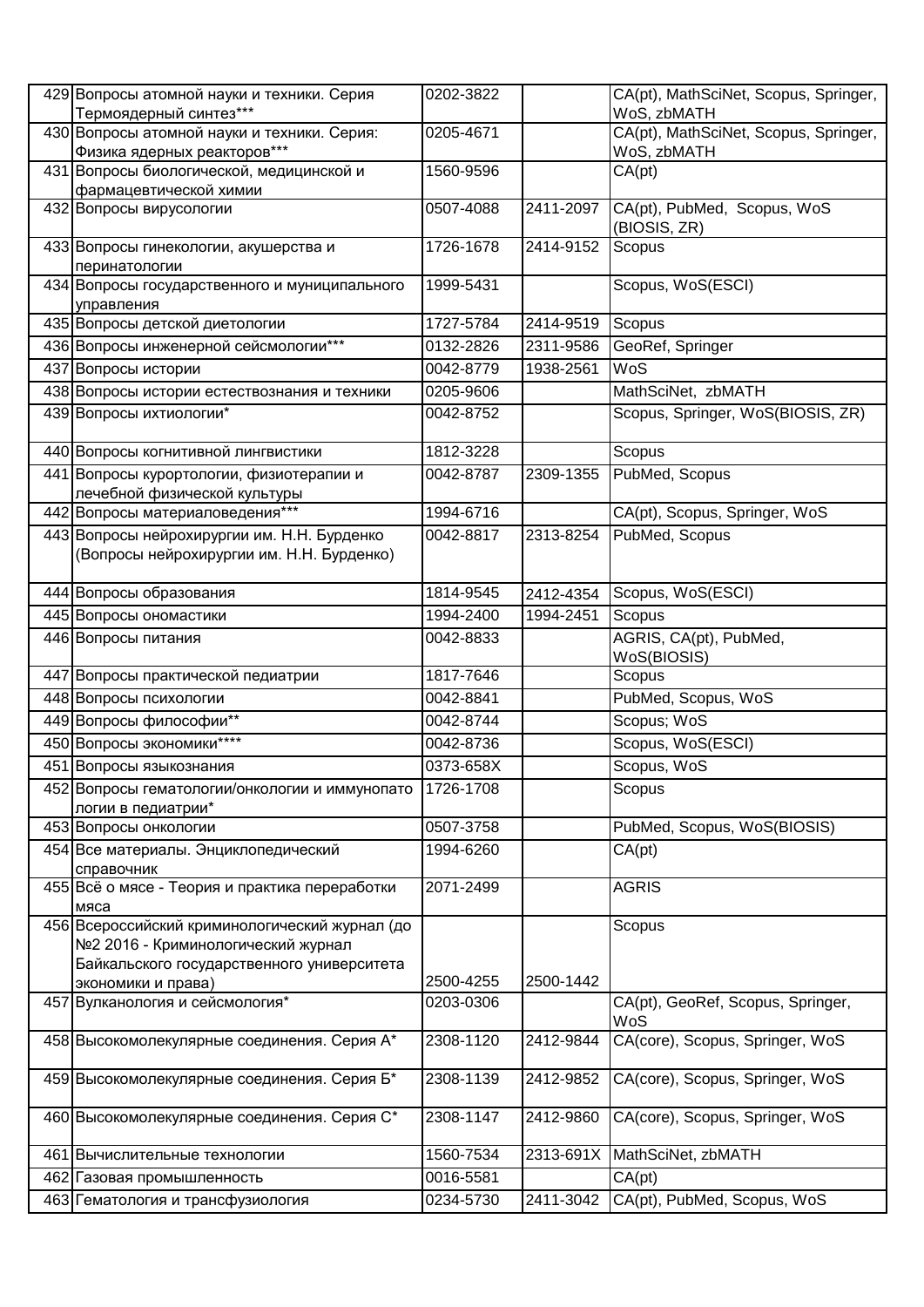| 464 Генетика*                                                                                                                | 0016-6758 |           | PubMed, Scopus, Springer, WoS                                  |
|------------------------------------------------------------------------------------------------------------------------------|-----------|-----------|----------------------------------------------------------------|
| 465 Гены и клетки (до 2013 г. - Клеточная                                                                                    | 2313-1829 |           | Scopus                                                         |
| трансплантология и тканевая инженерия)                                                                                       |           |           |                                                                |
| 466 География и природные ресурсы*                                                                                           | 0206-1619 |           | GeoRef, Scopus, Springer                                       |
| 467 Геодинамика и тектонофизика                                                                                              |           |           | 2078-502X GeoRef, Scopus                                       |
| 468 Геология и геофизика*                                                                                                    | 0016-7886 |           | CA(pt), GeoRef, Scopus, WoS                                    |
| 469 Геология и минеральные ресурсы Сибири                                                                                    | 2078-0575 |           | GeoRef                                                         |
| 470 Геология нефти и газа                                                                                                    | 0016-7894 |           | CA(pt)                                                         |
| 471 Геология рудных месторождений*                                                                                           | 0016-7770 |           | CA(pt), GeoRef, Scopus, Springer,<br>WoS                       |
| 472 Геология, геофизика и разработка нефтяных и<br>газовых месторождений                                                     | 0234-1581 |           | CA(pt), GeoRef                                                 |
| 473 Геомагнетизм и аэрономия*                                                                                                | 0016-7940 |           | CA(pt), GeoRef, Scopus, Springer,<br>WoS                       |
| 474 Геоморфология                                                                                                            | 0435-4281 |           | GeoRef, Scopus, WoS                                            |
| 475 Георесурсы                                                                                                               | 1608-5043 | 1608-5078 | GeoRef                                                         |
| 476 Геотектоника*                                                                                                            | 0016-853X |           | CA(pt), GeoRef, Scopus, Springer,<br>WoS                       |
| 477 Геофизические исследования                                                                                               | 1818-3735 | 2311-9543 | GeoRef                                                         |
| 478 Геофизические процессы и биосфера***                                                                                     | 1811-0045 | 2311-9578 | GeoRef, MathSciNet, Scopus,<br>Springer, WoS, zbMATH           |
| 479 Геохимия*                                                                                                                | 0016-7525 |           | CA(core), GeoRef, Scopus, Springer,<br>WoS                     |
| 480 Геоэкология, инженерная геология,<br>гидрогеология, геокриология***                                                      | 0869-7809 |           | AGRIS, CA(pt), GeoRef, Scopus,<br>Springer, WoS                |
| 481 Гигиена и санитария                                                                                                      | 0016-9900 | 2412-0650 | CA(pt), PubMed, Scopus,<br>WoS(BIOSIS)                         |
| 482 Гидротехническое строительство***                                                                                        | 0016-9714 |           | Scopus                                                         |
| 483 Гироскопия и навигация*                                                                                                  | 0869-7035 | 2075-0927 | Scopus, Springer                                               |
| 484 Горный журнал                                                                                                            | 0017-2278 |           | CA(pt), Scopus                                                 |
| 485 Государство, религия, церковь в России и за<br>рубежом                                                                   | 2073-7203 | 2073-7211 | Scopus                                                         |
| 486 Дальневосточный математический журнал                                                                                    | 1608-845X |           | <b>MathSciNet</b>                                              |
| 487 Датчики и системы***                                                                                                     | 1992-7185 |           | Scopus, Springer, WoS, zbMATH                                  |
| 488 Дефектоскопия*                                                                                                           | 0130-3082 |           | ADS, GeoRef, Scopus, Springer, WoS                             |
| 489 Деформация и разрушение материалов***                                                                                    | 1814-4632 |           | CA(pt), Scopus, Springer                                       |
| 490 Диалог со временем                                                                                                       | 2073-7564 |           | Scopus                                                         |
| 491 Динамические системы                                                                                                     | 0203-3755 |           | zbMATH                                                         |
| 492 Дискретная математика*                                                                                                   | 0234-0860 | 2305-3143 | MathSciNet, Scopus, zbMATH                                     |
| 493 Дискретный анализ и исследование<br>операций***                                                                          | 1560-7542 |           | MathSciNet, Scopus, Springer,<br>zbMATH                        |
| 494 Дифференциальные уравнения и процессы<br>управления***                                                                   | 1817-2172 | 1817-2172 | MathSciNet, Scopus, Springer, WoS,<br>zbMATH                   |
| 495 Дифференциальные уравнения*                                                                                              | 0374-0641 |           | Scopus, Springer, WoS, zbMATH                                  |
| 496 Доклады Академии наук*                                                                                                   | 0869-5652 |           | CA(core), GeoRef, MathSciNet,<br>Scopus, Springer, WoS, zbMATH |
| 497 Доклады Российской академии<br>сельскохозяйственных наук (изменил название<br>на: Российская сельскохозяйственная наука) | 0869-6128 |           | AGRIS, CA(pt), WoS(BIOSIS)                                     |
| 498 Достижения науки и техники АПК                                                                                           | 0235-2451 |           | <b>AGRIS</b>                                                   |
| 499 Евразиатский энтомологический журнал                                                                                     | 1684-4866 |           | $\overline{\mathsf{WoS}}$ (BIOSIS, ZR)                         |
| 500 Европейский журнал современного<br>образования                                                                           | 2304-9650 | 2305-6746 | WoS(ESCI)                                                      |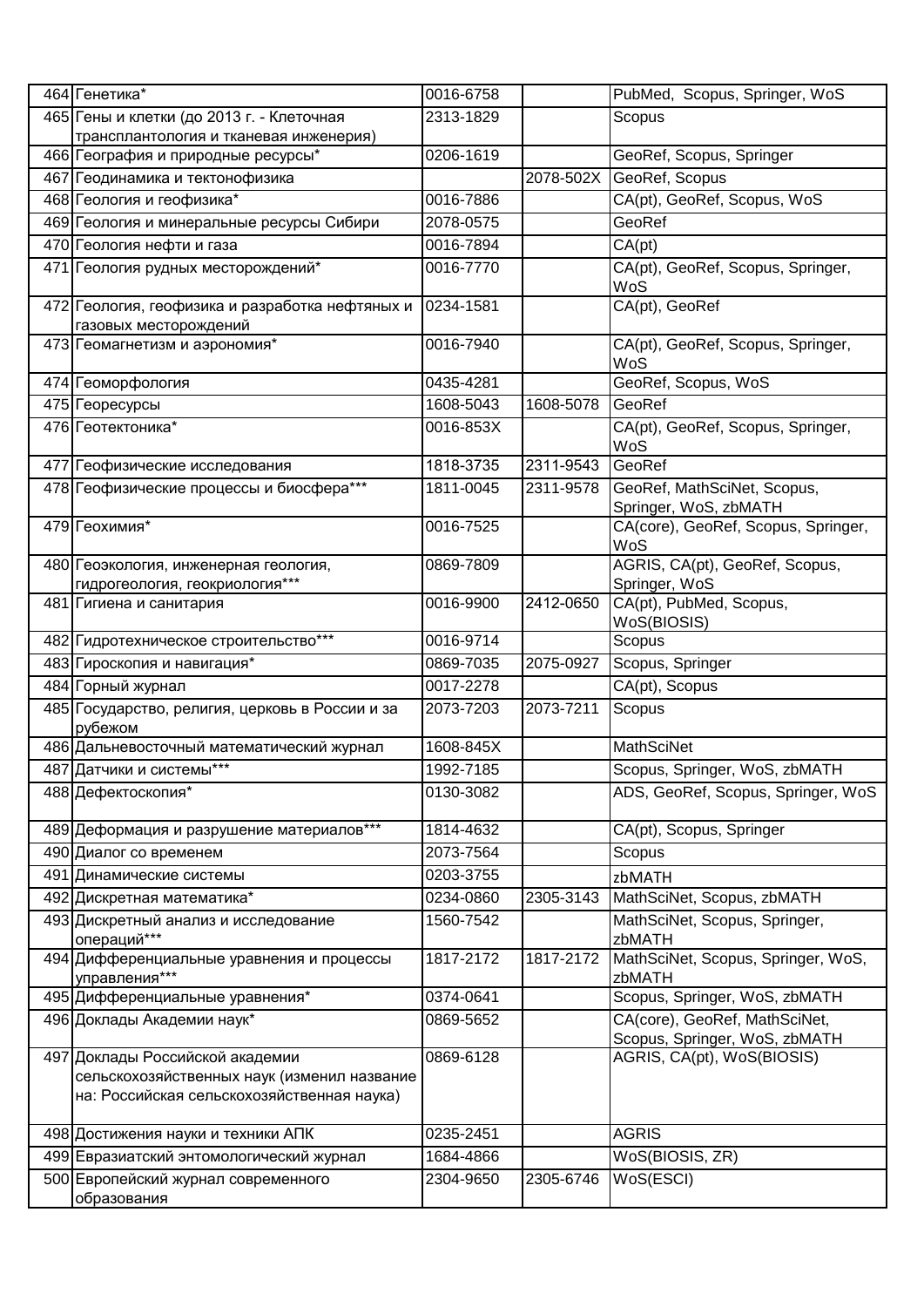| 501 Естественные и технические науки<br>502 Женщина в российском обществе     |           |                  | CA(pt)                                                    |
|-------------------------------------------------------------------------------|-----------|------------------|-----------------------------------------------------------|
|                                                                               | 1992-2892 | 2500-221X Scopus |                                                           |
| 503 Жидкие кристаллы и их практическое<br>использование****                   | 1991-3966 |                  | CA(pt), Scopus, WoS(ESCI)                                 |
| 504 Журнал аналитической химии*                                               | 0044-4502 |                  | GeoRef, Scopus, Springer, WoS                             |
| 505 Журнал высшей нервной деятельности им.<br>И.П. Павлова                    | 0044-4677 |                  | CA(pt), PubMed, Scopus, WoS                               |
| 506 Журнал вычислительной математики и<br>математической физики*              | 0044-4669 |                  | ADS, MathSciNet, Scopus, Springer,<br>WoS, zbMATH         |
| 507 Журнал институциональных исследований                                     | 2076-6297 | 2412-6039        | WoS(ESCI)                                                 |
| 508 Журнал исследований социальной политики                                   | 1727-0634 |                  | Scopus, WoS(ESCI)                                         |
| 509 Журнал микробиологии, эпидемиологии и<br>иммунобиологии                   | 0372-9311 |                  | CA(pt), PubMed, Scopus, WoS<br>(BIOSIS, ZR)               |
| 510 Журнал неврологии и психиатрии им. С.С.<br>Корсакова                      | 1997-7298 | 2309-4729        | PubMed, Scopus                                            |
| 511 Журнал неорганической химии*                                              | 0044-457X |                  | CA(core), GeoRef, Scopus, WoS                             |
| 512 Журнал Новой экономической ассоциации                                     | 2221-2264 |                  | Scopus, WoS(ESCI)                                         |
| 513 Журнал общей биологии***                                                  | 0044-4596 |                  | GeoRef, PubMed, Scopus, Springer,                         |
|                                                                               |           |                  | WoS                                                       |
| 514 Журнал общей химии*                                                       | 0044-460X |                  | CA(core), GeoRef, Scopus, WoS                             |
| 515 Журнал органической химии*                                                | 0514-7492 |                  | CA(core), Scopus, Springer, WoS                           |
| 516 Журнал прикладной химии*                                                  | 0044-4618 |                  | CA(core), GeoRef, Scopus, WoS                             |
| 517 Журнал Сибирского федерального<br>университета. Серия Биология            | 1997-1389 |                  | WoS(ZR)                                                   |
| 518 Журнал Сибирского федерального<br>университета. Серия Математика и физика | 1997-1397 |                  | Scopus                                                    |
| 519 Журнал Сибирского федерального<br>университета. Серия: Химия              | 1998-2836 |                  | CA(pt)                                                    |
| 520 Журнал Средневолжского математического<br>общества                        | 2079-6900 |                  | zbMATH                                                    |
| 521 Журнал стресс-физиологии и биохимии                                       | 1997-0838 |                  | <b>AGRIS</b>                                              |
| 522 Журнал структурной химии*                                                 | 0136-7463 |                  | Scopus, WoS                                               |
| 523 Журнал технической физики*                                                | 0044-4642 |                  | GeoRef, Scopus, WoS, zbMATH                               |
| 524 Журнал физической химии*                                                  | 0044-4537 |                  | CA(core), GeoRef, Scopus, WoS                             |
| 525 Журнал эволюционной биохимии и<br>физиологии*                             | 0044-4529 |                  | PubMed, Scopus, Springer, WoS                             |
| 526 Журнал экспериментальной и теоретической<br>физики*                       | 0044-4510 |                  | ADS, CA(core), GeoRef, Scopus,<br>MathSciNet, WoS, zbMATH |
| 527 Заводская лаборатория. Диагностика<br>материалов***                       | 1028-6861 |                  | CA(core), Scopus, Springer, WoS                           |
| 528 Заготовительные производства в<br>машиностроении                          | 1684-1107 | 0044-1805        | CA(pt)                                                    |
| 529 Записки Российского минералогического<br>общества*** ****                 | 0869-6055 |                  | CA(pt), GeoRef, Scopus, Springer,<br>WoS                  |
| 530 Записки Горного института                                                 | 0135-3500 |                  | GeoRef                                                    |
| 531 Записки научных семинаров ПОМИ РАН***                                     | 1072-3374 |                  | Scopus, zbMATH                                            |
| 532 Защита окружающей среды в нефтегазовом<br>комплексе                       | 2411-7013 |                  | CA(pt)                                                    |
| 533 Земледелие                                                                | 0044-3913 |                  | <b>AGRIS</b>                                              |
| 534 Зернобобовые и крупяные культуры                                          | 2309-348X |                  | <b>AGRIS</b>                                              |
| 535 Зоологический журнал***                                                   | 0044-5134 |                  | CA(pt), Scopus, Springer, WoS                             |
| 536 Известия Академии наук. Серия химическая*                                 | 1026-3500 |                  | Scopus, WoS                                               |
| 537 Известия вузов. Прикладная химия и<br>биотехнология                       | 2227-2925 |                  | CA(pt)                                                    |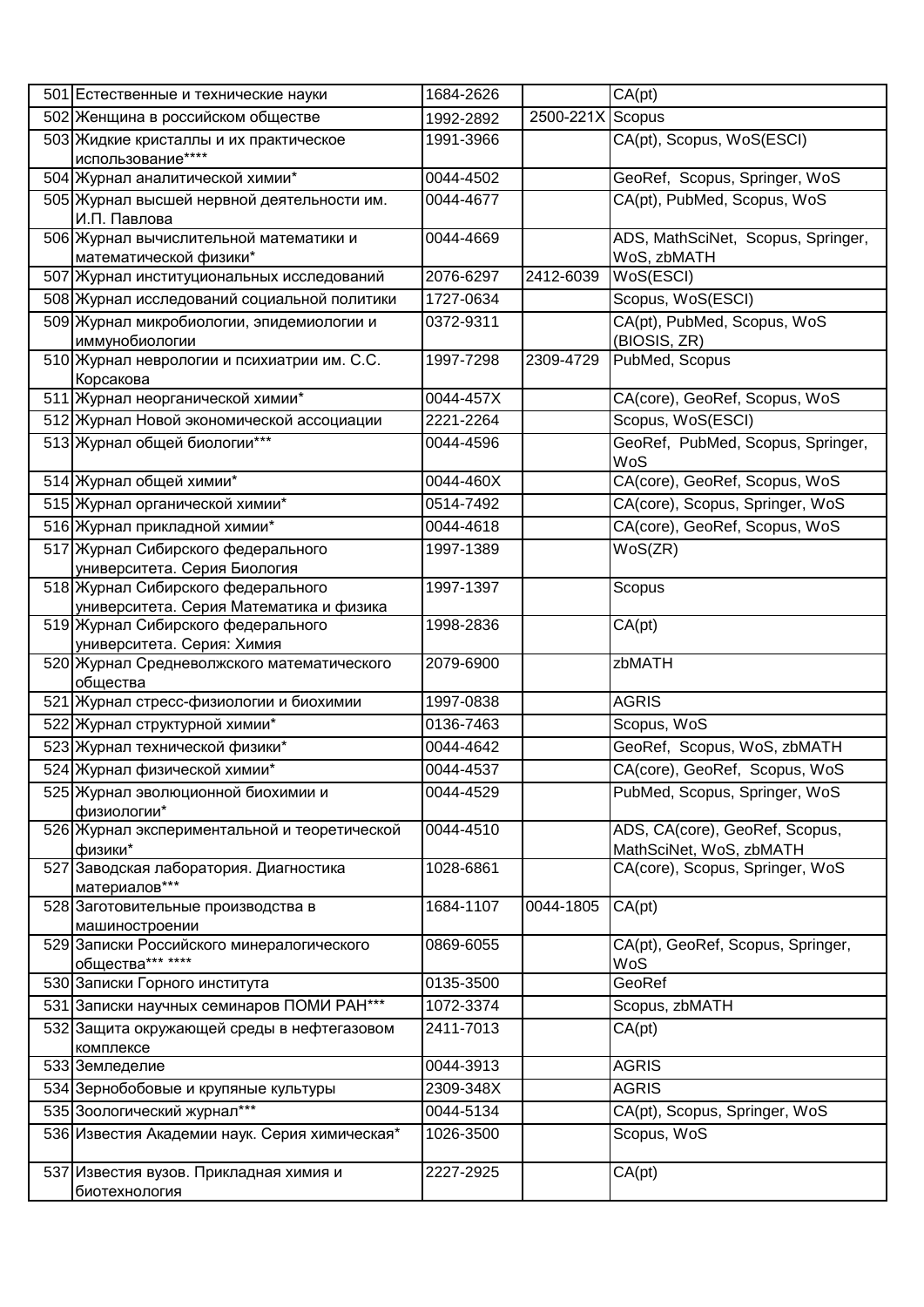| 538 Известия высших учебных заведений.                        | 0579-2975 |           | Scopus, Springer                   |
|---------------------------------------------------------------|-----------|-----------|------------------------------------|
| Авиационная техника*                                          |           |           |                                    |
| 539 Известия высших учебных заведений.<br>Геология и разведка | 0016-7762 |           | CA(pt), GeoRef                     |
| 540 Известия высших учебных заведений. Горный                 | 0536-1028 |           | CA(pt), GeoRef                     |
| журнал                                                        |           |           |                                    |
| 541 Известия высших учебных заведений. Лесной                 | 0536-1036 |           | CA(pt)                             |
| журнал                                                        |           |           |                                    |
| 542 Известия высших учебных заведений.                        | 0021-3446 | 2076-4626 | ADS, MathSciNet, Scopus, Springer, |
| Математика                                                    |           |           | ZbMATH                             |
| 543 Известия высших учебных заведений.                        | 1609-3557 | 2413-6387 |                                    |
|                                                               |           |           | CA(pt)                             |
| Материалы электронной техники***                              |           |           |                                    |
| 544 Известия высших учебных заведений. Нефть и                | 0445-0108 |           | CA(pt)                             |
| газ                                                           |           |           |                                    |
| 545 Известия высших учебных заведений.                        | 0579-3009 |           | AGRIS, CA(pt)                      |
| Пищевая технология                                            |           |           |                                    |
| 546 Известия высших учебных заведений.                        | 1997-308X | 2412-8767 | CA(pt), Scopus, WoS                |
| Порошковая металлургия и функциональные                       |           |           |                                    |
| покрытия***                                                   |           |           |                                    |
| 547 Известия высших учебных заведений.                        | 0021-3462 |           | CA(pt), MathSciNet, Scopus, WoS,   |
| Радиофизика*                                                  |           |           | zbMATH                             |
| 548 Известия высших учебных заведений. Северо-                | 0321-3005 |           | CA(pt), WoS(ZR)                    |
| Кавказский регион. Серия: Естественные науки                  |           |           |                                    |
|                                                               |           |           |                                    |
|                                                               |           |           |                                    |
| 549 Известия высших учебных заведений. Северо-                | 0321-2653 |           | CA(pt)                             |
| Кавказский регион. Серия: Технические науки                   |           |           |                                    |
|                                                               |           |           |                                    |
| 550 Известия высших учебных заведений.                        | 0536-1052 |           | CA(pt)                             |
| Строительство                                                 |           |           |                                    |
| 551 Известия высших учебных заведений.                        | 0021-3497 |           | CA(pt). Scopus                     |
| Технология текстильной промышленности                         |           |           |                                    |
| 552 Известия высших учебных заведений. Физика*                | 0021-3411 |           | MathSciNet, Scopus, WoS, zbMATH    |
|                                                               |           |           |                                    |
| 553 Известия высших учебных заведений. Химия и                | 0579-2991 |           | CA(core)                           |
| химическая технология                                         |           |           |                                    |
| 554 Известия высших учебных заведений. Цветная 0021-3438      |           |           | CA(pt), Scopus, WoS                |
| металлургия*                                                  |           |           |                                    |
|                                                               |           | 2410-2091 |                                    |
| 555 Известия высших учебных заведений. Черная                 | 0368-0797 |           | CA(pt), Scopus                     |
| металлургия***                                                |           |           |                                    |
| 556 Известия высших учебных заведений.                        | 1561-5405 |           | CA(pt), Scopus, Springer           |
| Электроника***                                                |           |           |                                    |
| 557 Известия высших учебных заведений. Ядерная                | 0204-3327 |           | Scopus                             |
| энергетика                                                    |           |           |                                    |
| 558 Известия Института математики и                           | 2226-3594 | 2410-1737 | MathSciNet, zbMATH                 |
| информатики Удмуртского государственного                      |           |           |                                    |
| университета                                                  |           |           |                                    |
| 559 Известия Иркутского государственного                      |           |           | zbMATH                             |
| университета. Серия Математика                                | 1997-7670 |           |                                    |
| 560 Известия Калининградского государственного                | 1997-3071 |           | <b>AGRIS</b>                       |
| технического университета                                     |           |           |                                    |
|                                                               |           |           |                                    |
| 561 Известия Нижневолжского                                   | 2071-9485 |           | <b>AGRIS</b>                       |
|                                                               |           |           |                                    |
| агроуниверситетского комплекса. Наука и                       |           |           |                                    |
| высшее профессиональное образование                           |           |           |                                    |
| 562 Известия Оренбургского государственного                   | 2073-0853 |           | <b>AGRIS</b>                       |
| аграрного университета                                        |           |           |                                    |
| 563 Известия Российской академии наук. Механика               | 0568-5281 |           | MathSciNet, Scopus, Springer,      |
| жидкости и газа*                                              |           |           | zbMATH                             |
|                                                               |           |           |                                    |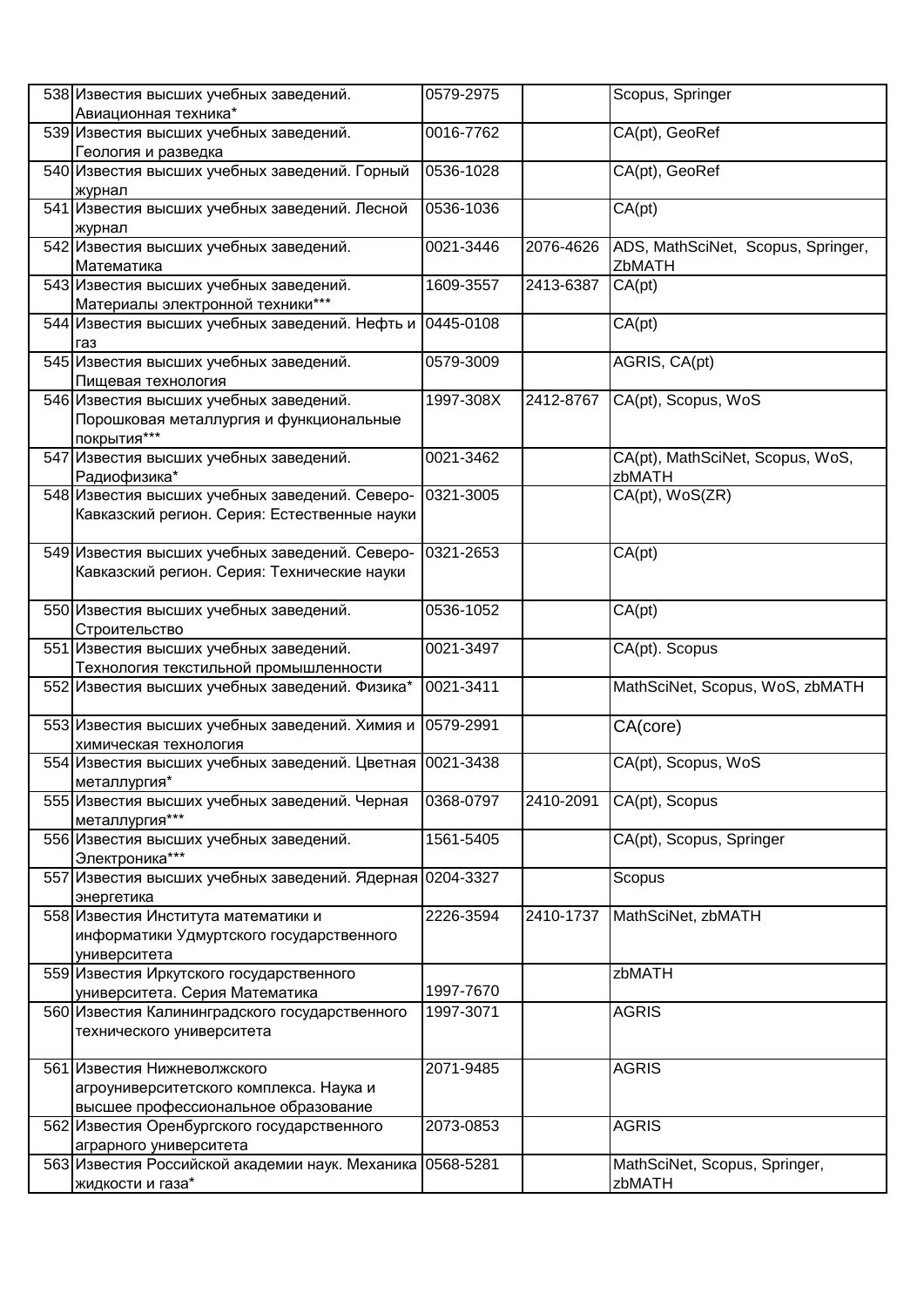| 564 Известия Российской академии наук. Механика<br>твердого тела*       | 1026-3519 |           | Scopus, WoS, zbMATH                             |
|-------------------------------------------------------------------------|-----------|-----------|-------------------------------------------------|
|                                                                         | 1026-3470 |           | PubMed, Scopus, Springer                        |
| 565 Известия Российской академии наук. Серия<br>Биологическая*          |           |           |                                                 |
| 566 Известия Российской академии наук. Серия<br>Географическая*         | 0373-2444 |           | Scopus, Springer                                |
| 567 Известия Российской академии наук. Серия<br>Математическая*         | 1607-0046 |           | MathSciNet, Scopus, WoS, zbMATH                 |
| 568 Известия Российской академии наук. Серия                            | 1026-3489 |           | CA(core), Scopus, Springer, zbMATH              |
| Физическая*<br>569 Известия Российской академии наук. Серия             | 1026-3500 |           | CA(core), Scopus, Wos                           |
| Химическая*                                                             |           |           |                                                 |
| 570 Известия Российской академии наук. Теория и<br>системы управления*  | 1029-3620 |           | MathSciNet, Scopus, WoS, zbMATH                 |
| 571 Известия Российской академии наук. Физика                           | 1023-6317 |           | CA(pt), MathSciNet, Scopus, WoS,                |
| атмосферы и океана*                                                     |           |           | zbMATH                                          |
| 572 Известия Российской академии наук. Физика<br>Земли*                 | 1026-3527 | 1531-8451 | GeoRef, MathSciNet, Scopus,<br>Springer, WoS    |
| 573 Известия Российской академии наук.                                  | 0002-3310 |           | CA(pt), Scopus, Springer                        |
| Энергетика***<br>574 Известия Русского географического                  | 0869-6071 |           | Scopus, Springer                                |
| общества***                                                             |           |           |                                                 |
| 575 Известия Самарского научного центра РАН                             | 1990-5378 |           | WoS(ZR)                                         |
| 576 Известия Самарской государственной<br>сельскохозяйственной академии | 1997-3225 |           | <b>AGRIS</b>                                    |
| 577 Известия Саратовского университета. Новая                           | 1816-9791 |           | MathSciNet, zbMATH                              |
| серия. Серия, Математика, механика,                                     |           |           |                                                 |
| информатика                                                             |           |           |                                                 |
| 578 Известия Тимирязевской                                              | 0021-342X |           | AGRIS, CA(pt), WoS(BIOSIS)                      |
| сельскохозяйственной академии<br>579 Известия ТИНРО***                  | 1606-9919 |           |                                                 |
|                                                                         | 2413-1830 |           | CA(pt), Scopus, Springer, WoS<br>GeoRef, Scopus |
| 580 Известия Томского политехнического                                  |           |           |                                                 |
| университета. Инжиниринг георесурсов****<br>581 Измерительная техника*  | 0368-1025 |           | Scopus, WoS                                     |
|                                                                         |           |           |                                                 |
| 582 Иммунология                                                         | 0206-4952 |           | CA(pt), Scopus, WoS(BIOSIS)                     |
| 583 Инженерная физика                                                   | 2072-9995 |           | CA(pt)                                          |
| 584 Инженерная экология                                                 | 0204-3483 |           | CA(pt)                                          |
| 585 Инженерно-строительный журнал                                       | 2071-4726 | 2071-0305 | Scopus, WoS(ESCI)                               |
| 586 Инновации в АПК: проблемы и перспективы                             | 2311-9535 |           | <b>AGRIS</b>                                    |
| 587 Интеграция образования                                              | 1991-9468 | 2308-1058 | Scopus                                          |
| 588 Инфекционные болезни                                                | 1729-9225 | 2414-9691 | Scopus                                          |
| 589 Инфекция и иммунитет****                                            | 2220-7619 | 2313-7398 | Scopus, WoS(ESCI)                               |
| 590 Информационные процессы***                                          | 1819-5822 | 1819-5822 | Scopus, Springer, WoS                           |
| 591 Искусственный интеллект и принятие<br>решений***                    | 2071-8594 |           | Scopus, Springer                                |
| 592 Исследование Земли из космоса***                                    | 0205-9614 |           | CA(pt)                                          |
| 593 История медицины                                                    | 2500-2910 | 2409-5834 | Scopus                                          |
| 594 Кавказский энтомологический бюллетень                               | 1814-3326 |           | WoS(ZR)                                         |
| 595 Казанский медицинский журнал                                        | 0368-4814 |           | WoS(BIOSIS)                                     |
| 596 Кардиоваскулярная терапия и профилактика                            | 1728-8800 |           | PubMed, Scopus                                  |
| 597 Кардиология                                                         | 0022-9040 |           | PubMed, Scopus, WoS                             |
| 598 Катализ в промышленности*                                           | 1816-0387 |           | CA(pt), Scopus, Springer, WoS                   |
| 599 Каучук и резина                                                     | 0022-9466 |           | CA(pt)                                          |
| 600 Квантовая электроника*                                              | 0368-7147 |           | Scopus, WoS                                     |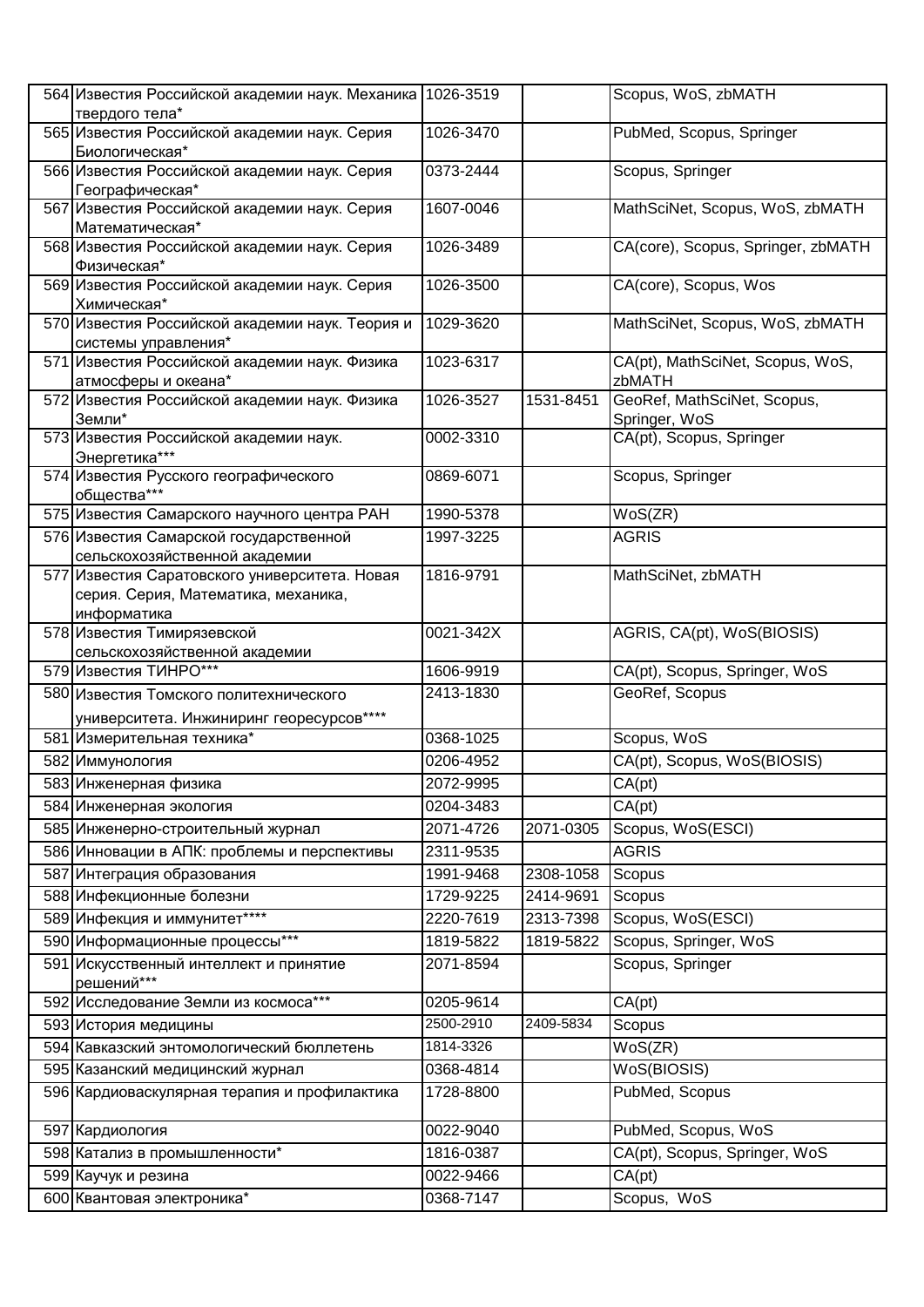| 601 Кинетика и катализ*                                                                                                                                     | 0453-8811 |           | CA(core), Scopus, Springer, WoS                           |
|-------------------------------------------------------------------------------------------------------------------------------------------------------------|-----------|-----------|-----------------------------------------------------------|
| 602 Клеи. Герметики. Технологии*                                                                                                                            | 1813-7008 |           | CA(core), Scopus, Springer                                |
| 603 Клеточные технологии в биологии и<br>медицине***                                                                                                        | 1814-3490 |           | Scopus, Springer, WoS                                     |
| 604 Клиническая и экспериментальная хирургия                                                                                                                | 2308-1198 |           | Scopus                                                    |
| 605 Клиническая лабораторная диагностика                                                                                                                    | 0869-2084 |           | CA(pt), PubMed, Scopus                                    |
| 606 Клиническая медицина                                                                                                                                    | 0023-2149 |           | CA(pt), PubMed, Scopus                                    |
| 607 Кожевенно-обувная промышленность                                                                                                                        | 0023-4354 |           | $\overline{CA(pt)}$                                       |
| 608 Кокс и химия*                                                                                                                                           | 0023-2815 |           | CA(pt), Scopus, Springer, WoS                             |
| 609 Коллоидный журнал*                                                                                                                                      | 0023-2912 |           | CA(core), GeoRef, Scopus, Springer,<br>WoS                |
| 610 Композиты и наноструктуры                                                                                                                               | 1999-7590 |           | CA(pt)                                                    |
| 611 Компьютерная лингвистика и интеллектульные<br>технологии                                                                                                | 2221-7932 | 2075-7182 | Scopus                                                    |
| 612 Компьютерная оптика                                                                                                                                     | 0134-2452 |           | Scopus                                                    |
| 613 Конденсированные среды и межфазные<br>границы                                                                                                           | 1606-867X |           | CA(pt)                                                    |
| 614 Кондитерское производство                                                                                                                               | 2073-3577 |           | <b>AGRIS</b>                                              |
| 615 Конкурентоспособность в глобальном мире:<br>экономика, наука, технологии                                                                                | 2072-084X |           | <b>AGRIS</b>                                              |
| 616 Конструкции из композиционных материалов                                                                                                                | 2073-2562 |           | CA(pt)                                                    |
| 617 Координационная химия*                                                                                                                                  | 0132-344X |           | CA(core), Scopus, WoS                                     |
| 618 Кормопроизводство                                                                                                                                       | 1562-0417 |           | <b>AGRIS</b>                                              |
| 619 Коррозия: материалы, защита***                                                                                                                          | 1813-7016 |           | CA(pt). Scopus, Springer, WoS                             |
| 620 Космические исследования*                                                                                                                               | 0023-4206 |           | ADS, Scopus, Springer, WoS                                |
| 621 Краткие сообщения по физике*                                                                                                                            | 0455-0595 |           | ADS, CA(pt), Scopus, Springer, WoS                        |
| 622 Криминологический журнал Байкальского<br>государственного университета экономики и<br>права (с № № за 2016 - Всероссийский<br>криминологический журнал) | 1996-7756 | 2071-8721 | Scopus                                                    |
| 623 Криосфера Земли*                                                                                                                                        | 1560-7496 |           | GeoRef, Scopus                                            |
| 624 Кристаллография*                                                                                                                                        | 0023-4761 |           | CA(core), Scopus, WoS, Springer,<br>zbMATH                |
| 625 Кузнечно-штамповочное производство.<br>Обработка материалов давлением                                                                                   | 0234-8241 |           | CA(pt)                                                    |
| 626 Кукуруза и сорго                                                                                                                                        | 0233-7770 |           | <b>AGRIS</b>                                              |
| 627 Культурно-историческая психология                                                                                                                       | 1816-5435 | 2224-8935 | WoS(ESCI)                                                 |
| 628 Лакокрасочные материалы и их применение                                                                                                                 | 0130-9013 |           | CA(pt)                                                    |
| 629 Лед и снег                                                                                                                                              | 2076-6734 |           | GeoRef, Scopus                                            |
| 630 Лесоведение***                                                                                                                                          | 0024-1148 |           | AGRIS, CA(pt), Scopus, Springer,<br>WoS, WoS (BIOSIS, ZR) |
| 631 Лесотехнический журнал                                                                                                                                  | 2222-7962 |           | <b>AGRIS</b>                                              |
| 632 Литейное производство                                                                                                                                   | 0024-449X |           | CA(pt)                                                    |
| 633 Литология и полезные ископаемые*                                                                                                                        | 0024-497X |           | GeoRef, Scopus, WoS                                       |
| 634 Логические исследования                                                                                                                                 | 2074-1472 | 2413-2713 | zbMATH                                                    |
| 635 Логос                                                                                                                                                   | 0869-5377 |           | Scopus, WoS(ESCI)                                         |
| 636 Макрогетероциклы                                                                                                                                        | 1998-9539 |           | CA(pt), Scopus, WoS                                       |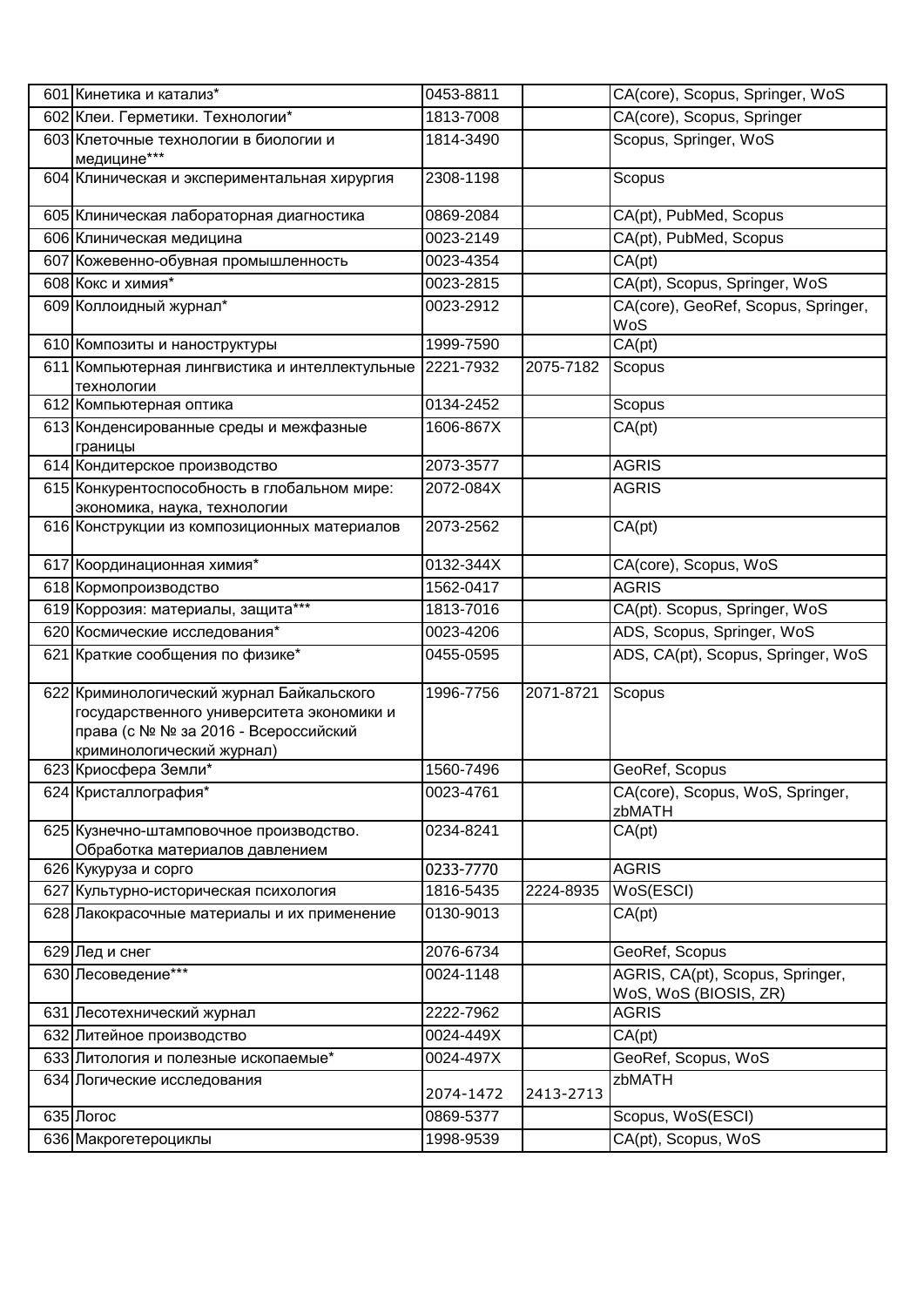| 637 Масличные культуры. Научно-технический<br>бюллетень Всероссийского научно-<br>исследовательского института масличных<br>культур | 2412-608X |                  | <b>AGRIS</b>                                |
|-------------------------------------------------------------------------------------------------------------------------------------|-----------|------------------|---------------------------------------------|
| 638 Масложировая промышленность                                                                                                     | 0025-4649 |                  | AGRIS, CA(pt)                               |
| 639 Масс-спектрометрия***                                                                                                           | 1817-969X | 1817-9746        | CA(pt); Scopus, Springer, WoS               |
| 640 Математическая биология и биоинформатика                                                                                        |           | 1994-6538        | CA(pt), Scopus                              |
| 641 Математическая теория игр и её<br>приложения***                                                                                 | 2074-9872 |                  | Scopus, Springer, WoS, zbMATH               |
| 642 Математические заметки*                                                                                                         | 0025-567X |                  | MathSciNet, Scopus, WoS, zbMATH             |
| 643 Математические структуры и моделирование                                                                                        | 2222-8799 | 2222-8772        | MathSciNet, zbMATH                          |
| 644 Математические труды*                                                                                                           | 1560-750X |                  | MathSciNet, Scopus, Springer,<br>zbMATH     |
| 645 Математический сборник*                                                                                                         | 0368-8666 | 2305-2783        | ADS, MathSciNet, Scopus, WoS,<br>zbMATH     |
| 646 Математическое моделирование*                                                                                                   | 2070-0482 | 2070-0490        | Scopus, MathSciNet, WoS, zbMATH             |
| 647 Материаловедение***                                                                                                             | 1684-579X |                  | CA(pt), Scopus, Springer, WoS               |
| 648 Медиаобразование                                                                                                                | 1994-4160 | 1994-4195        | WoS(ESCI)                                   |
| 649 Медицина труда и промышленная экология                                                                                          | 1026-9428 |                  | CA(pt), PubMed, Scopus,<br>WoS(BIOSIS)      |
| 650 Медицинская генетика                                                                                                            | 2073-7998 |                  | CA(pt)                                      |
| 651 Медицинская иммунология                                                                                                         | 1563-0625 | 2313-741X Scopus |                                             |
| 652 Медицинская паразитология и паразитарные<br>болезни                                                                             | 0025-8326 |                  | CA(pt), PubMed, Scopus, WoS<br>(BIOSIS, ZR) |
| 653 Медицинская техника*                                                                                                            | 0025-8075 |                  | PubMed, Scopus                              |
| 654 Медицинский вестник Северного Кавказа                                                                                           | 2073-8137 | 2073-8145        | Scopus                                      |
| 655 Международные научные исследования                                                                                              | 2076-9563 |                  | <b>AGRIS</b>                                |
| 656 Международные процессы                                                                                                          | 1728-2756 | 1811-2773        | Scopus                                      |
| 657 Международный вестник ветеринарии                                                                                               | 2072-2419 |                  | <b>AGRIS</b>                                |
| 658 Международный научно-исследовательский<br>журнал                                                                                | 2303-9868 | 2227-6017        | AGRIS                                       |
| 659 Международный научный журнал                                                                                                    | 1995-4638 |                  | <b>AGRIS</b>                                |
| 660 Международный сельскохозяйственный<br>журнал                                                                                    | 0235-7801 |                  | <b>AGRIS</b>                                |
| 661 Международный технико-экономический<br>журнал                                                                                   | 1995-4646 |                  | <b>AGRIS</b>                                |
| 662 Мелиорация и водное хозяйство                                                                                                   | 0235-2524 |                  | CA(pt), Scopus                              |
| 663 Мембраны и мембранные технологии***                                                                                             | 2218-1172 | 2218-1180        | CA(core), Scopus, Springer, WoS             |
| 664 Металловедение и термическая обработка<br>металлов*                                                                             | 0026-0819 |                  | Scopus, Springer, WoS                       |
| 665 Металлургия машиностроения                                                                                                      | 2075-0773 |                  | CA(pt)                                      |
| 666 Металлы*                                                                                                                        | 0869-5733 |                  | CA(pt), Scopus                              |
| 667 Метеорология и гидрология*                                                                                                      | 0130-2906 |                  | CA(pt), GeoRef, Scopus, WoS                 |
| 668 Механика композиционных материалов и<br>конструкций                                                                             | 1029-6670 |                  | CA(pt)                                      |
| 669 Микология и фитопатология                                                                                                       | 0026-3648 |                  | Scopus, WoS(BIOSIS)                         |
| 670 Микробиология*                                                                                                                  | 0026-3656 | 1608-3237        | PubMed, Scopus, WoS                         |
| 671 Микроэлектроника*                                                                                                               | 0544-1269 |                  | Scopus, Springer                            |
| 672 Микроэлементы в медицине                                                                                                        | 1607-9957 |                  | CA(pt)                                      |
| 673 Минеральные ресурсы России. Экономика и<br>управление                                                                           | 0869-3188 |                  | GeoRef                                      |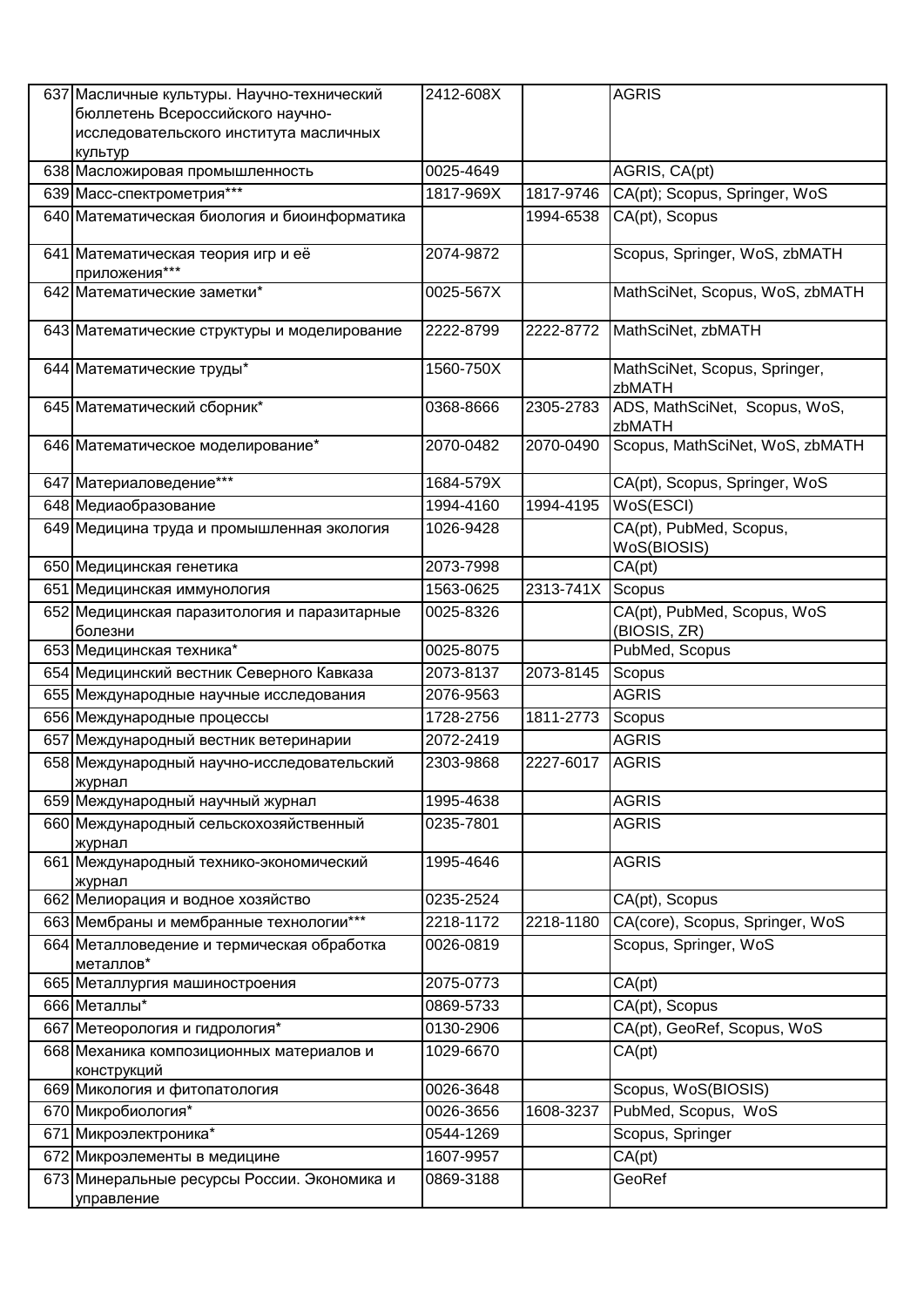|     | 674 Мир России                                                                                                                             | 1811-038X | 1811-0398       | Scopus, WoS(ESCI)             |
|-----|--------------------------------------------------------------------------------------------------------------------------------------------|-----------|-----------------|-------------------------------|
|     | 675 Мировая экономика и международные<br>отношения (МЭиМО)                                                                                 | 0131-2227 |                 | Scopus                        |
|     | 676 Моделирование и анализ информационных<br>систем***                                                                                     | 1818-1015 | 2313-5417       | Scopus, Springer              |
| 677 | Молекулярная биология*                                                                                                                     | 0026-8984 |                 | PubMed, Scopus, WoS           |
|     | 678 Молекулярная генетика, микробиология и<br>вирусология*                                                                                 | 0208-0613 |                 | CA(pt), PubMed, Scopus, WoS   |
|     | 679 Молекулярная медицина                                                                                                                  | 1728-2918 |                 | CA(pt)                        |
|     | 680 Молочная промышленность                                                                                                                | 0026-9026 |                 | <b>AGRIS</b>                  |
|     | 681 Молочное и мясное скотоводство                                                                                                         | 0026-9034 |                 | <b>AGRIS</b>                  |
|     | 682 Молочнохозяйственный вестник                                                                                                           | 2225-4269 |                 | <b>AGRIS</b>                  |
|     | 683 Мониторинг общественного мнения:                                                                                                       |           | 2219-5467       | Scopus                        |
|     | экономические и социальные перемены****                                                                                                    |           |                 |                               |
|     | 684 Морские интеллектуальные технологии                                                                                                    | 2073-7173 |                 | WoS(ESCI)                     |
|     | 685 Морфология                                                                                                                             | 0004-1947 |                 | PubMed, Scopus                |
|     | 686 Московский экономический журнал                                                                                                        |           | 2413-046X AGRIS |                               |
|     | 687 Мясная индустрия                                                                                                                       | 0869-3528 |                 | <b>AGRIS</b>                  |
|     | 688 Надежность и безопасность энергетики***                                                                                                | 1999-5555 |                 | Scopus, Springer              |
|     | 689 Нано- и микросистемная техника                                                                                                         | 1813-8586 |                 | CA(pt)                        |
|     | 690 Наноиндустрия                                                                                                                          | 1993-8578 |                 | CA(pt)                        |
| 691 | Наносистемы: физика, химия, математика                                                                                                     | 2220-8054 | 2305-7971       | CA(pt), WoS(ESCI)             |
|     | 692 Нанотехнологии в строительстве: научный<br>интернет-журнал                                                                             | 2075-8545 |                 | CA(pt), WoS(ESCI)             |
|     | 693 Наука в центральной России                                                                                                             | 2305-2538 |                 | <b>AGRIS</b>                  |
|     | 694 Научная визуализация                                                                                                                   |           | 2079-3537       | Scopus                        |
|     | 695 Научно-практическая ревматология****                                                                                                   | 1995-4484 | 1995-4492       | Scopus                        |
|     | 696 Научно-техническая информация. Серия 1*                                                                                                | 0548-0019 |                 | Scopus, Springer, WoS(ESCI)   |
|     | 697 Научно-техническая информация. Серия 2*                                                                                                | 0548-0027 |                 | Springer, WoS(ESCI)           |
|     | 698 Научно-технический вестник ОАО "НК<br>"Роснефть"                                                                                       | 2074-2339 |                 | CA(pt)                        |
|     | 699 Научные и технические аспекты охраны<br>окружающей среды                                                                               | 0869-1002 |                 | CA(pt)                        |
|     | 700 Научный журнал КубГАУ (Политематический<br>сетевой электронный научный журнал<br>Кубанского государственногоаграрного<br>университета) | 1990-4665 |                 | <b>AGRIS</b>                  |
|     | 701 Научный журнал НИУ ИТМО. Серия<br>«Процессы и аппараты пищевых производств»                                                            | 2310-1164 |                 | <b>AGRIS</b>                  |
|     | 702 Научный журнал Российского НИИ проблем<br>мелиорации                                                                                   | 2222-1816 |                 | <b>AGRIS</b>                  |
|     | 703 Неврологический журнал****                                                                                                             | 1560-9545 | 2413-0699       | Scopus                        |
|     | 704 Неврология, нейропсихиатрия, психосоматика                                                                                             | 2074-2711 | 2310-1342       | Scopus                        |
|     | 705 Недропользование XXI век                                                                                                               | 1998-4685 |                 | CA(pt)                        |
|     | 706 Нейрохимия*                                                                                                                            | 1027-8133 |                 | Scopus                        |
|     | 707 Нелинейная динамика                                                                                                                    | 1816-448X | 1817-5155       | Scopus, zbMATH                |
|     | 708 Неорганические материалы*                                                                                                              | 0002-337X |                 | CA(core), GeoRef, Scopus, WoS |
|     | 709 Нервно-мышечные болезни****                                                                                                            | 2222-8721 | 2413-0443       | Scopus                        |
|     | 710 Нефтепромысловое дело                                                                                                                  | 0207-2351 |                 | CA(pt)                        |
|     | 711 Нефтехимия*                                                                                                                            | 0028-2421 |                 | CA(core), Scopus, WoS         |
|     | 712 Нефтяное хозяйство                                                                                                                     | 0028-2448 | 0028-2448       | CA(pt), Scopus                |
|     |                                                                                                                                            |           |                 |                               |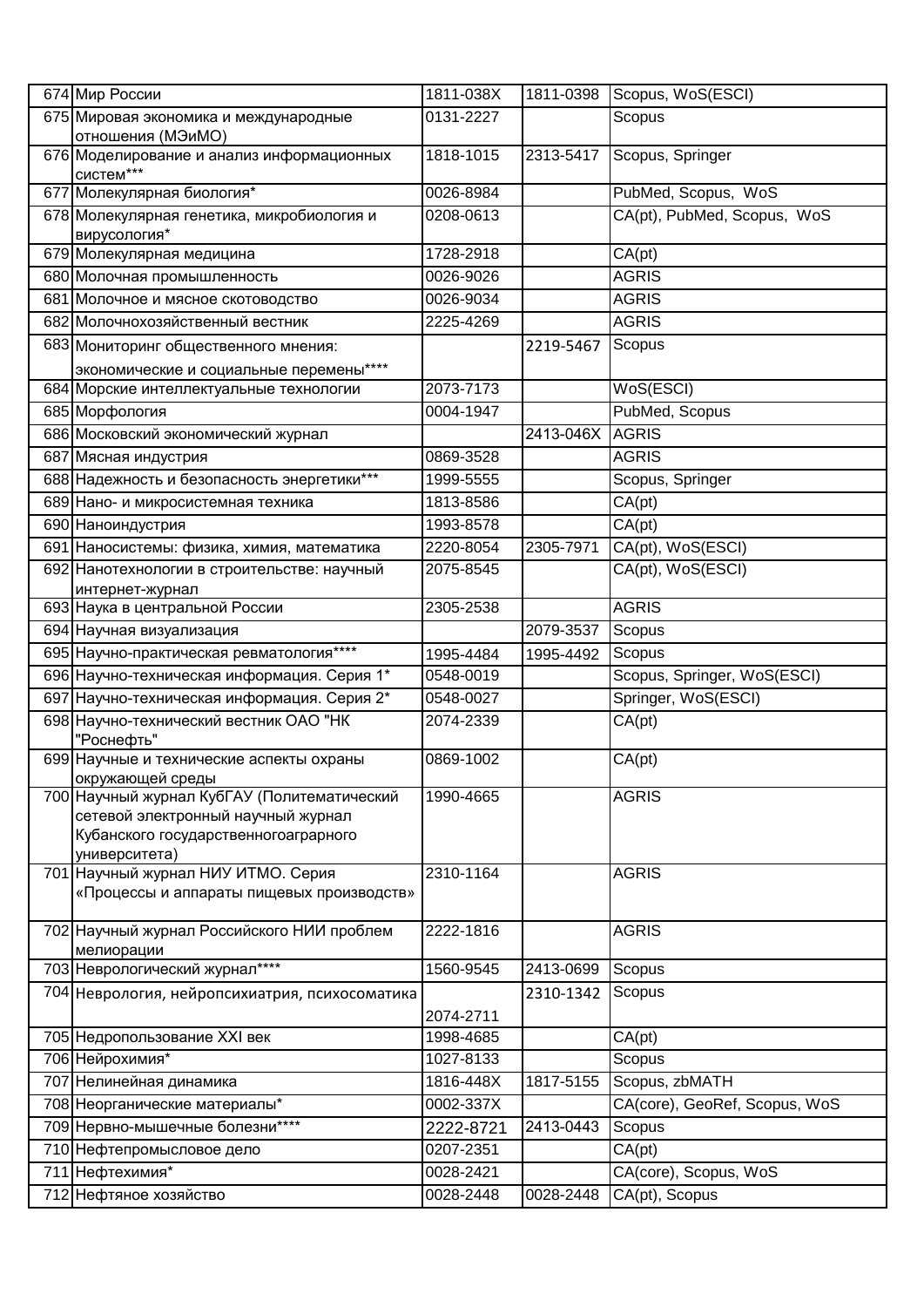| 713 Нечеткие системы и мягкие вычисления                           | 1819-4362   |                  | zbMath                                         |
|--------------------------------------------------------------------|-------------|------------------|------------------------------------------------|
| 714 Нива Поволжья                                                  | 1998-6092   |                  | <b>AGRIS</b>                                   |
| 715 Новейшая история России                                        | 2219-9659   | 2309-7973 Scopus |                                                |
| 716 Новое литературное обозрение                                   | 0869-6365   |                  | WoS                                            |
| 717 Новости систематики низших растений****                        |             |                  | Scopus                                         |
|                                                                    | 0568-5435   |                  |                                                |
| 718 Новые огнеупоры*                                               | 1683-4518   |                  | CA(pt), Scopus, WoS                            |
| 719 Новый исторический вестник                                     | 2072-9286   |                  | Scopus, WoS(ESCI)                              |
| 720 Новый мир                                                      | 0130-7673   |                  | WoS                                            |
| 721 Новый филологический вестник                                   | 2072-9316   |                  | WoS(ESCI)                                      |
| 722 Обзорный журнал по химии*                                      | 2218-1148   |                  | Springer                                       |
| 723 Обогащение руд                                                 | 0202-3776   |                  | CA(pt), Scopus                                 |
| 724 Оборонный комплекс - научно-техническому<br>прогрессу России   | 1729-6552   |                  | CA(pt)                                         |
| 725 Общая реаниматология                                           | 1813-9779   |                  | Scopus                                         |
| 726 Овощи России                                                   | 2072-9146   |                  | <b>AGRIS</b>                                   |
| 727 Ожирение и метаболизм                                          | 2071-8713   | 2306-5524        | Scopus                                         |
| 728 Океанология*                                                   | 0030-1574   |                  | CA(pt), GeoRef, Scopus, WoS                    |
| 729 Онкогематология****                                            | 1818-8346   | 2413-4023        | Scopus                                         |
| 730 Онкоурология****                                               | 1726-9776   | 1996-1812        | Scopus, WoS(ESCI)                              |
| 731 Онтогенез*                                                     | 0475-1450   |                  | PubMed, Scopus, Scopus*, WoS*                  |
| 732 Оптика атмосферы и океана*                                     | 0869 - 5695 |                  | CA(pt), Scopus, Springer                       |
| 733 Оптика и спектроскопия*                                        | 0030-4034   |                  | ADS, Scopus, WoS                               |
| 734 Оптический журнал*                                             | 0030-4042   |                  | Scopus, Springer, WoS                          |
| 735 Ортопедия, травматология и                                     | 2309-3994   | 2410-8731        | Scopus                                         |
| восстановительная хирургия детского возраста                       |             |                  |                                                |
|                                                                    |             |                  |                                                |
| 736 Основания, фундаменты и механика грунтов*                      | 0030-6223   |                  | Scopus, Springer, WoS                          |
| 737 Отечественная геология                                         | 0869-7175   |                  | CA(pt), GeoRef                                 |
| 738 Офтальмология****                                              | 1816-5095   | 2500-0845        | Scopus                                         |
| 739 Палеонтологический журнал*                                     | 0031-031X   |                  | GeoRef, Scopus, Springer, WoS                  |
| 740 Паразитология***                                               | 0031-1847   |                  | PubMed, Scopus, WoS (BIOSIS, ZR)               |
|                                                                    |             |                  |                                                |
| 741 Патологическая физиология и                                    | 0031-2991   |                  | CA(pt), PubMed, Scopus                         |
| экспериментальная терапия                                          |             |                  |                                                |
| 742 Педиатрия. Журнал им. Г.Н. Сперанского                         | 0031-403X   | 1990-2182        | Scopus, WoS(BIOSIS)                            |
| 743 Пермский аграрный вестник                                      | 2307-2873   |                  | <b>AGRIS</b>                                   |
| 744 Перспективные материалы***<br>745 Петрология*                  | 1028-978X   |                  | CA(pt), Scopus, Springer, WoS                  |
|                                                                    | 0869-5903   |                  | GeoRef, Scopus, Springer, WoS<br>AGRIS, CA(pt) |
| 746 Пиво и напитки                                                 | 2072-9650   |                  |                                                |
| 747 Письма в Астрономический журнал*                               | 0320-0108   |                  | ADS, Scopus, Springer, WoS                     |
| 748 Письма в Журнал технической физики*                            | 0320-0116   |                  | Scopus, Springer, WoS                          |
| 749 Письма в журнал Физика элементарных частиц<br>и атомного ядра* | 1814-5957   | 1814-5973        | Scopus, Springer, WoS (WoS(ESCI))              |
| 750 Письма в Журнал экспериментальной и                            | 0370-274X   |                  | CA(core), Scopus, Springer, WoS                |
| теоретической физики*                                              |             |                  |                                                |
| 751 Письма о материалах                                            | 2218-5046   | 2410-3535        | Scopus                                         |
| 752 Пищевая промышленность                                         | 0235-2486   |                  | AGRIS, CA(pt)                                  |
| 753 Пищевые ингредиенты: сырье и добавки                           | 2073-3526   |                  | CA(pt)                                         |
| 754 Пластические массы***                                          | 0544-2901   |                  | CA(pt), Scopus                                 |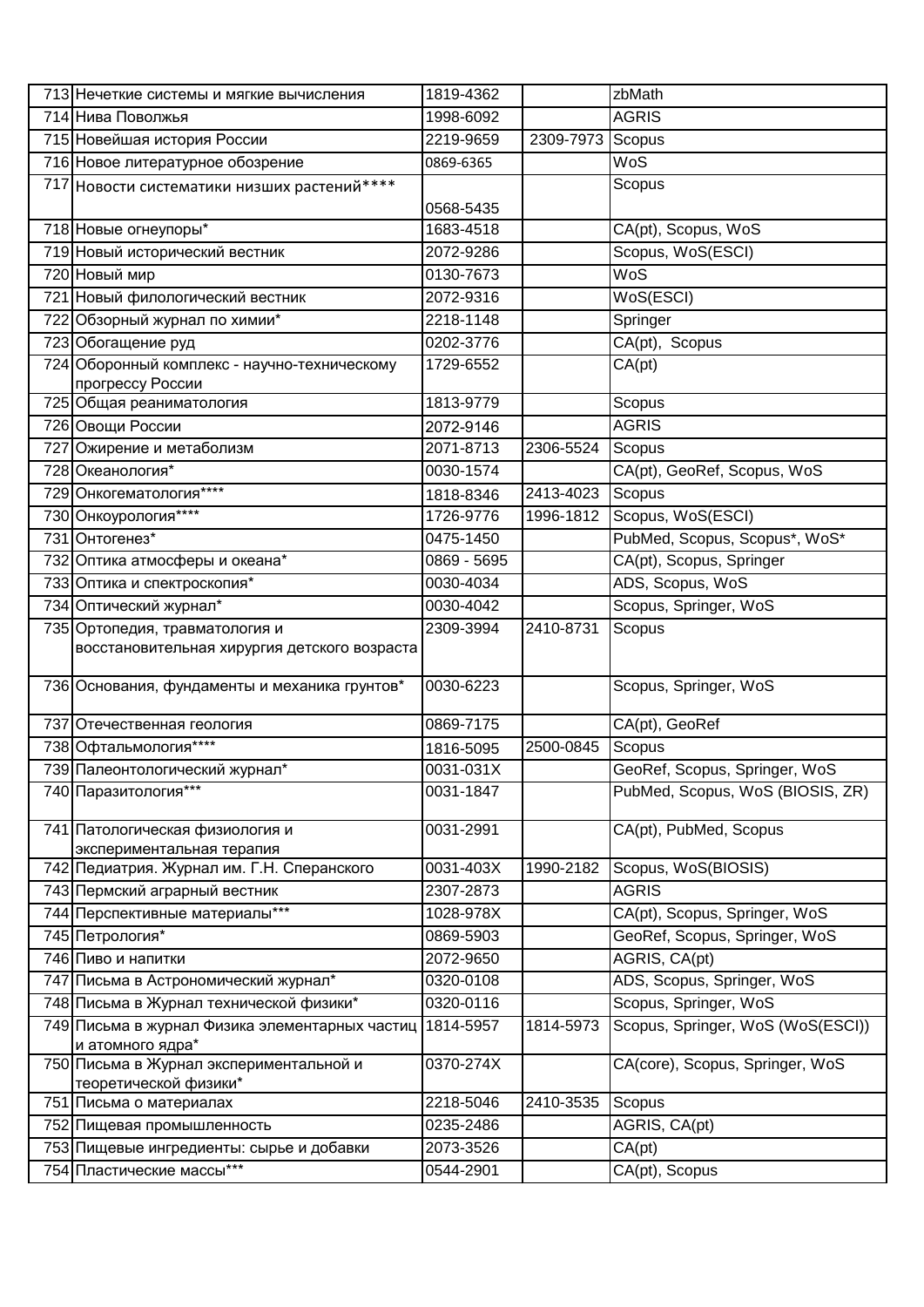| 755 Поверхность: рентгеновские, синхротронные и<br>нейтронные исследования*                         | 0207-3528 |           | CA(pt), Scopus, Springer                     |
|-----------------------------------------------------------------------------------------------------|-----------|-----------|----------------------------------------------|
| 756 Поволжский экологический журнал***                                                              | 1684-7318 |           | CA(pt), Scopus, Springer, WoS,<br>WoS(ZR)    |
| 757 Пожаровзрывобезопасность                                                                        | 0869-7493 |           | CA(pt)                                       |
| 758 Полис. Политические исследования                                                                | 1026-9487 | 1684-0070 | Scopus                                       |
| 759 Политравма****                                                                                  | 1819-1495 |           | Scopus                                       |
| 760 Почвоведение*                                                                                   | 0032-180X |           | GeoRef, Scopus, Springer, WoS                |
| 761 Право - Журнал Высшей школы экономики                                                           | 2072-8166 |           | WoS(ESCI)                                    |
| 762 Правозащитник                                                                                   | 2309-4346 |           | <b>AGRIS</b>                                 |
| 763 Практика противокоррозионной защиты                                                             | 1998-5738 |           | CA(pt)                                       |
| 764 Приборы и техника эксперимента*                                                                 | 0032-8162 |           | ADS, Scopus, WoS                             |
| 765 Прикладная биохимия и микробиология*                                                            | 0555-1099 |           | CA(core), PubMed, Scopus, Springer,<br>WoS   |
| 766 Прикладная математика и механика*                                                               | 0032-8235 |           | ADS, MathSciNet, Scopus, WoS,<br>zbMATH      |
| 767 Прикладная механики и техническая физики<br>(ПМТФ. Прикладная механика, техническая<br>физика)* | 0869-5032 |           | MathSciNet, Scopus, Springer, WoS,<br>zbMATH |
| 768 Прикладная физика                                                                               | 1996-0948 |           | CA(pt), Scopus                               |
| 769 Прикладная эконометрика                                                                         | 1993-7601 | 2410-6445 | Scopus                                       |
| 770 Принципы экологии                                                                               |           | 2304-6465 | WoS(ZR)                                      |
| 771 Природа                                                                                         | 0032-874X |           | CA(pt)                                       |
| 772 Проблемы агрохимии и экологии                                                                   | 2072-0386 |           | <b>ARGIS</b>                                 |
| 773 Проблемы анализа****                                                                            | 2306-3424 | 2306-3432 | Scopus                                       |
| 774 Проблемы биологии продуктивных животных                                                         | 1996-6733 |           | <b>AGRIS</b>                                 |
| 775 Проблемы ветеринарной санитарии, гигиены и<br>экологии                                          | 2075-1818 |           | AGRIS, CA(pt)                                |
| 776 Проблемы информационной безопасности.<br>Компьютерные системы***                                | 2071-8217 | 2071-8217 | Scopus, Springer                             |
| 777 Проблемы машиностроения и<br>автоматизации***                                                   | 0234-6206 |           | CA(pt), Scopus, Springer                     |
| 778 Проблемы машиностроения и надежности<br>машин*                                                  | 0235-7119 |           | CA(pt); Scopus, Springer                     |
| 779 Проблемы музыкальной науки                                                                      | 1997-0854 |           | Scopus                                       |
| 780 Проблемы передачи информации*                                                                   | 0555-2923 |           | MathSciNet, Scopus, WoS, zbMATH              |
| 781 Проблемы прогнозирования*                                                                       | 0868-6351 |           | Scopus                                       |
| 782 Проблемы развития АПК региона                                                                   | 2079-0996 |           | <b>AGRIS</b>                                 |
| 783 Проблемы социальной гигиены и истории<br>медицины                                               | 0869-866X | 2412-2106 | PubMed, Scopus                               |
| 784 Проблемы управления***                                                                          | 1819-3161 |           | Scopus, Springer, WoS, zbMATH                |
| 785 Проблемы репродукции                                                                            | 1025-7217 | 2309-4885 | CA(pt)                                       |
| 786 Проблемы эндокринологии                                                                         | 0375-9660 | 2308-1430 | CA(pt), Scopus, WoS(BIOSIS)                  |
| 787 Программирование*                                                                               | 0132-3474 |           | MathSciNet, Scopus, WoS, zbMATH              |
| 788 Производство проката                                                                            | 1684-257X |           | CA(pt)                                       |
| 789 Промышленная энергетика                                                                         | 0033-1155 |           | CA(pt)                                       |
| 790 Профилактическая медицина****                                                                   | 2305-4948 | 2309-513X | Scopus                                       |
| 791 Психологическая наука и образование                                                             | 1814-2052 | 2311-7273 | WoS(ESCI)                                    |
| 792 Психологический журнал                                                                          | 0205-9592 |           | Scopus, WoS                                  |
| 793 Психология. Журнал Высшей школы экономики                                                       | 1813-8918 |           | Scopus, WoS(ESCI)                            |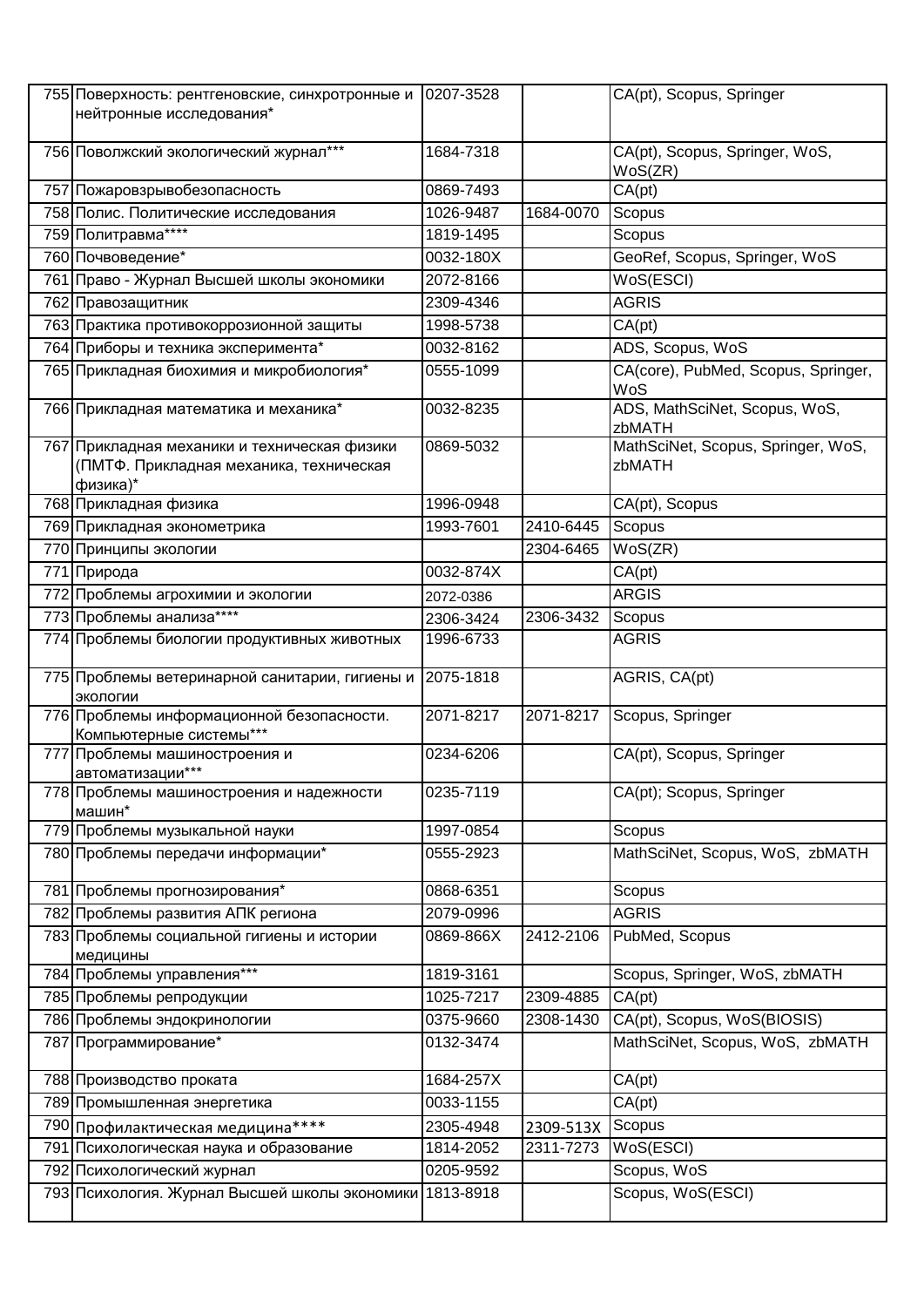| 794 Радиационная биология. Радиоэкология                                                                      | 0869-8031              |           | CA(pt), PubMed, Scopus,            |
|---------------------------------------------------------------------------------------------------------------|------------------------|-----------|------------------------------------|
| 795 Радиационная гигиена****                                                                                  |                        | 2409-9082 | WoS(BIOSIS))<br>Scopus             |
|                                                                                                               | 1998-426X<br>0131-3878 | 2412-950X |                                    |
| 796 Радиация и риск                                                                                           | 0033-8494              |           | Scopus                             |
| 797 Радиотехника и электроника*                                                                               |                        | 1531-846X | Scopus, Springer, WoS              |
| 798 Радиохимия*                                                                                               | 0033-8311              |           | CA(core), Scopus                   |
| 799 Разведка и охрана недр                                                                                    | 0034-026X              |           | CA(pt)                             |
| 800 Расплавы***                                                                                               | 0235-0106              |           | CA(pt); Scopus, Springer           |
| 801 Растительность России****                                                                                 | 2073-0659              |           | Scopus                             |
| 802 Растительные ресурсы                                                                                      | 0033-9946              |           | CA(pt), WoS(BIOSIS)                |
| 803 Рациональная фармакотерапия в<br>кардиологии****                                                          | 1819-6446              | 2225-3653 | Scopus, WoS(ESCI)                  |
| 804 Регион: экономика и социология***                                                                         | 0135-5538              |           | Scopus, Springer                   |
| 805 Репутациология                                                                                            | 2071-9094              |           | <b>AGRIS</b>                       |
| 806 Российская история                                                                                        | 0869-5687              |           | Scopus, WoS                        |
| 807 Российская сельскохозяйственная наука<br>(бывш. Доклады Российской академии<br>сельскохозяйственных наук) | 2500-2627              |           | <b>AGRIS</b>                       |
| 808 Российские нанотехнологии*                                                                                | 1992-7223              | 1993-4068 | Scopus, Springer                   |
| 809 Российский биотерапевтический журнал                                                                      | 1726-9784              |           | CA(pt)                             |
| 810 Российский вестник перинатологии и                                                                        | 1027-4065              |           | WoS(BIOSIS)                        |
| педиатрии                                                                                                     |                        |           |                                    |
| 811 Российский ветеринарный журнал                                                                            |                        |           | <b>AGRIS</b>                       |
| 812 Российский журнал биологических инвазий*                                                                  | 1996-1499              |           | Scopus, Springer, WoS(ZR)          |
| 813 Российский журнал биомеханики                                                                             | 1812-5123              | 2410-065X | Scopus                             |
| 814 Российский иммунологический журнал                                                                        | 1028-7221              |           | PubMed                             |
| 815 Российский кардиологический журнал                                                                        | 1560-4071              |           | Scopus                             |
| 816 Российский паразитологический журнал                                                                      | 1998-8435              |           | <b>AGRIS</b>                       |
| 817 Российский психологический журнал                                                                         | 1812-1853              | 2411-5789 | WoS(ESCI)                          |
| 818 Российский стоматологический журнал                                                                       | 1728-2802              |           | CA(pt)                             |
| 819 Российский физиологический журнал им.<br>Сеченова                                                         | 0869-8139              |           | CA(pt), PubMed, Scopus             |
| 820 Российский химический журнал***                                                                           | 0373-0247              |           | CA(pt), Scopus, Springer, WoS      |
| 821 Руды и металлы                                                                                            | 0869-5997              |           | CA(pt)                             |
| 822 Русская литературы                                                                                        | 0131-6095              |           | Scopus, WoS                        |
| 823 Русский журнал детской неврологии****                                                                     | 2073-8803              | 2412-9178 | Scopus                             |
| 824 Рыбное хозяйство                                                                                          | 0131-6184              |           | WoS(ZR)                            |
| 825 Садоводство и виноградарство                                                                              | 0235-2591              |           | <b>AGRIS</b>                       |
| 826 Саратовский научно-медицинский журнал                                                                     | 1995-0039              | 2076-2518 | CA(pt)                             |
| 827 Caxap                                                                                                     | 0036-3340              |           | CA(pt)                             |
| 828 Сахарная свекла                                                                                           | 0036-3359              |           | <b>AGRIS</b>                       |
| 829 Сахарный диабет                                                                                           | 2072-0351              | 2072-0378 | Scopus, WoS(ESCI)                  |
| 830 Сварочное производство***                                                                                 | 0491-6441              |           | CA(pt), Scopus                     |
| 831 Сверхкритические флюиды. Теория и<br>практика***                                                          | 1992-8130              |           | CA(pt), Scopus, Springer, WoS      |
| 832 Светотехника*                                                                                             | 0039-7067              |           | Scopus, WoS                        |
| 833 Сейсмические приборы*                                                                                     | 0131-6230              | 2312-6965 | Springer, WoS(ESCI)                |
| 834 Сельскохозяйственная биология                                                                             | 0131-6397              | 2313-4836 | AGRIS, CA(pt), Scopus, WoS(BIOSIS) |
|                                                                                                               |                        |           |                                    |
| 835 Сельскохозяйственные машины и технологии                                                                  | 2073-7599              |           | <b>AGRIS</b>                       |
| 836 Сенсорные системы                                                                                         | 0235-0092              |           | WoS(BIOSIS, ZR)                    |
|                                                                                                               |                        |           |                                    |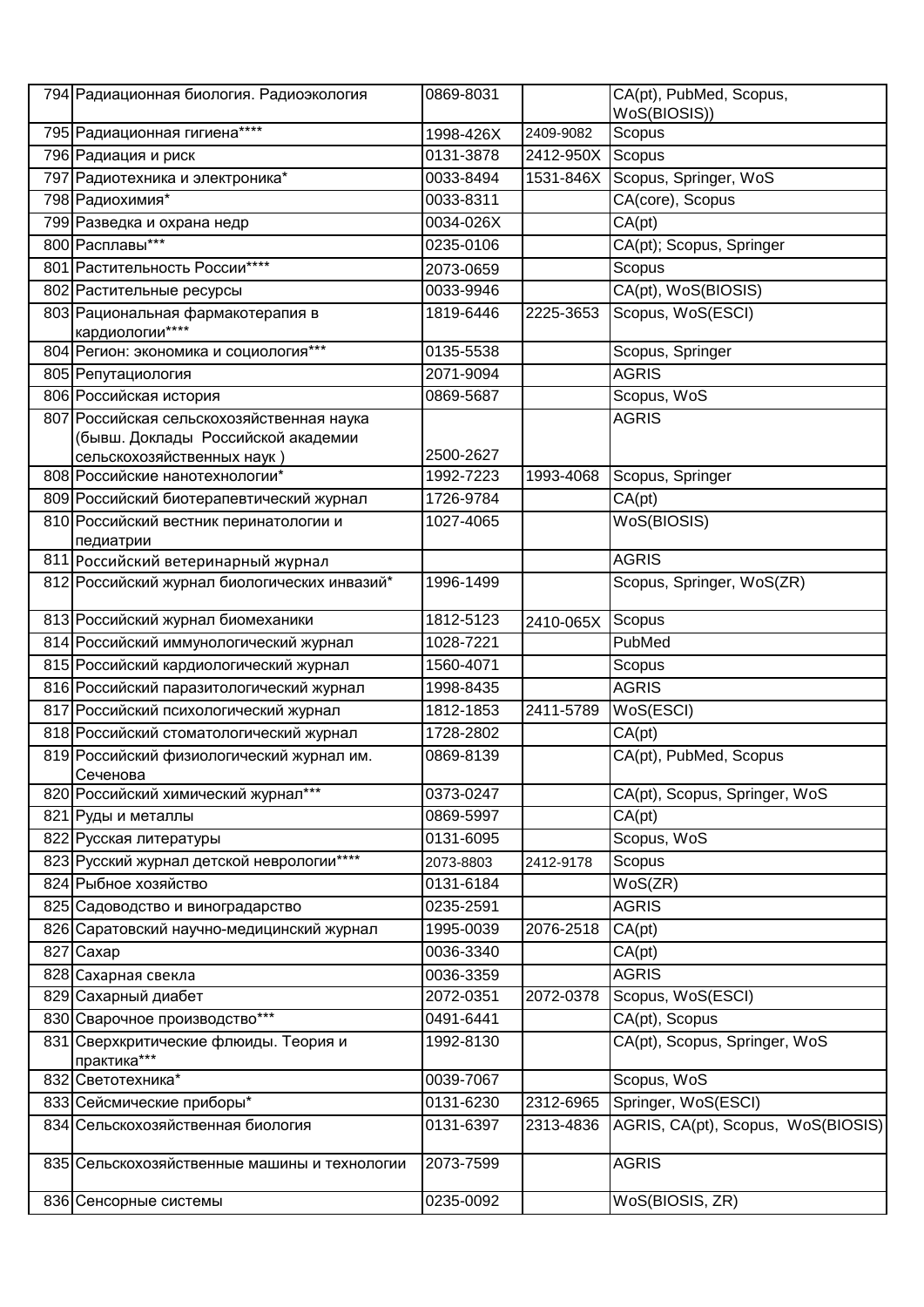|     | 837 Сибирские исторические исследования                                     | 2312-461X | 2312-4628 | Scopus                                       |
|-----|-----------------------------------------------------------------------------|-----------|-----------|----------------------------------------------|
|     | 838 Сибирские электронные математические                                    |           | 1813-3304 | Scopus, zbMATH                               |
|     | известия*                                                                   |           |           |                                              |
|     | 839 Сибирский вестник сельскохозяйственной<br>науки                         | 0370-8799 |           | <b>AGRIS</b>                                 |
|     | 840 Сибирский журнал вычислительной<br>математики*                          | 1560-7526 |           | Scopus, WoS(ESCI), zbMATH                    |
|     | 841 Сибирский журнал индустриальной<br>математики*                          | 1560-7518 |           | MathSciNet, Scopus, zbMATH                   |
|     | 842 Сибирский лесной журнал                                                 | 2311-1410 |           | <b>AGRIS</b>                                 |
|     | 843 Сибирский математический журнал*                                        | 0037-4474 |           | MathSciNet, Scopus, WoS, zbMATH              |
|     | 844 Сибирский филологический журнал                                         | 1813-7083 |           | WoS(ESCI)                                    |
|     | 845 Сибирский экологический журнал*                                         | 0869-8619 |           | AGRIS, Scopus, Springer, WoS                 |
|     | 846 Системы управления и информационные<br>технологии***                    | 1729-5068 |           | MathSciNet, Scopus, Springer, WoS,<br>zbMATH |
|     | 847 Современная герпетология                                                | 1814-6090 |           | WoS(ZR)                                      |
|     | 848 Современная Европа                                                      | 0201-7083 |           | Scopus, WoS(ESCI)                            |
|     | 849 Современные проблемы дистанционного                                     | 2070-7401 | 2411-0280 | Scopus                                       |
|     | зондирования Земли из Космоса                                               |           |           |                                              |
|     | 850 Современные технологии в медицине                                       | 2076-4243 |           | 2309-995X Scopus, WoS(ESCI)                  |
|     | 851 Современный ученый                                                      | 2541-8459 |           | <b>AGRIS</b>                                 |
|     | 852 Солнечно-земная физика                                                  | 2412-4737 |           | <b>ADS</b>                                   |
|     | 853 Сорбционные и хроматографические процессы 1680-0613                     |           |           | CA(pt)                                       |
|     | 854 Социологические исследования                                            | 0132-1625 |           | Scopus, WoS                                  |
|     | 855 Социологический журнал****                                              | 1562-2495 | 1684-1581 | Scopus                                       |
|     | 856 Социологическое обозрение                                               | 1728-192X | 1728-1938 | Scopus, WoS(ESCI)                            |
|     | 857 Сравнительная политика                                                  | 2221-3279 | 2412-4990 | WoS(ESCI)                                    |
|     | 858 Сталь***                                                                | 0038-920X |           | CA(pt), Scopus                               |
|     | 859 Стекло и керамика*                                                      | 0131-9582 |           | CA(core), Scopus, Springer, WoS              |
|     | 860 Степной бюллетень                                                       | 1684-8438 | 1726-2860 | WoS(ZR)                                      |
|     | 861 СТИН***                                                                 | 0869-7566 |           | Scopus, Springer                             |
|     | 862 Стоматология                                                            | 0039-1735 | 2309-5318 | CA(pt), PubMed, Scopus                       |
|     | 863 Стратиграфия. Геологическая корреляция*                                 | 0869-592X | 1531-8656 | Scopus, WoS, WoS (ZR)                        |
|     | 864 Строительные материалы                                                  | 0585-430X |           | CA(pt)                                       |
|     | 865 Строительные материалы, оборудование,<br>технологии XXI века            | 1729-9209 |           | CA(pt)                                       |
|     | 866 Строительство нефтяных и газовых скважин на 0130-3872<br>суше и на море |           |           | CA(pt)                                       |
|     | 867 Судебно-медицинская экспертиза                                          | 0039-4521 | 2309-5326 | CA(pt), PubMed, Scopus,<br>WoS(BIOSIS)       |
|     | 868 Суицидология                                                            | 2224-1264 |           | WoS(ESCI)                                    |
|     | 869 Сыроделие и маслоделие                                                  | 2073-4018 |           | <b>AGRIS</b>                                 |
|     | 870 Теоретическая и математическая физика*                                  | 0564-6162 | 2305-3135 | MathSciNet, Scopus, WoS, zbMATH              |
| 871 | Теоретическая и прикладная экология****                                     | 1995-4301 |           | Scopus                                       |
|     | 872 Теоретические основы химической технологии                              | 0040-3571 |           | CA(core), Scopus, WoS                        |
|     | 873 Теория вероятностей и ее применение*                                    | 0040-361X |           | ADS, MathSciNet, Scopus, WoS,<br>zbMATH      |
|     | 874 Теория и практика физической культуры                                   | 0040-3601 |           | Scopus                                       |
|     | 875 Тепловые процессы в технике                                             | 2074-2649 |           | CA(pt)                                       |
|     | 876 Теплофизика высоких температур*                                         | 0040-3644 |           | CA(core), Scopus, Springer, WoS              |
|     |                                                                             |           |           |                                              |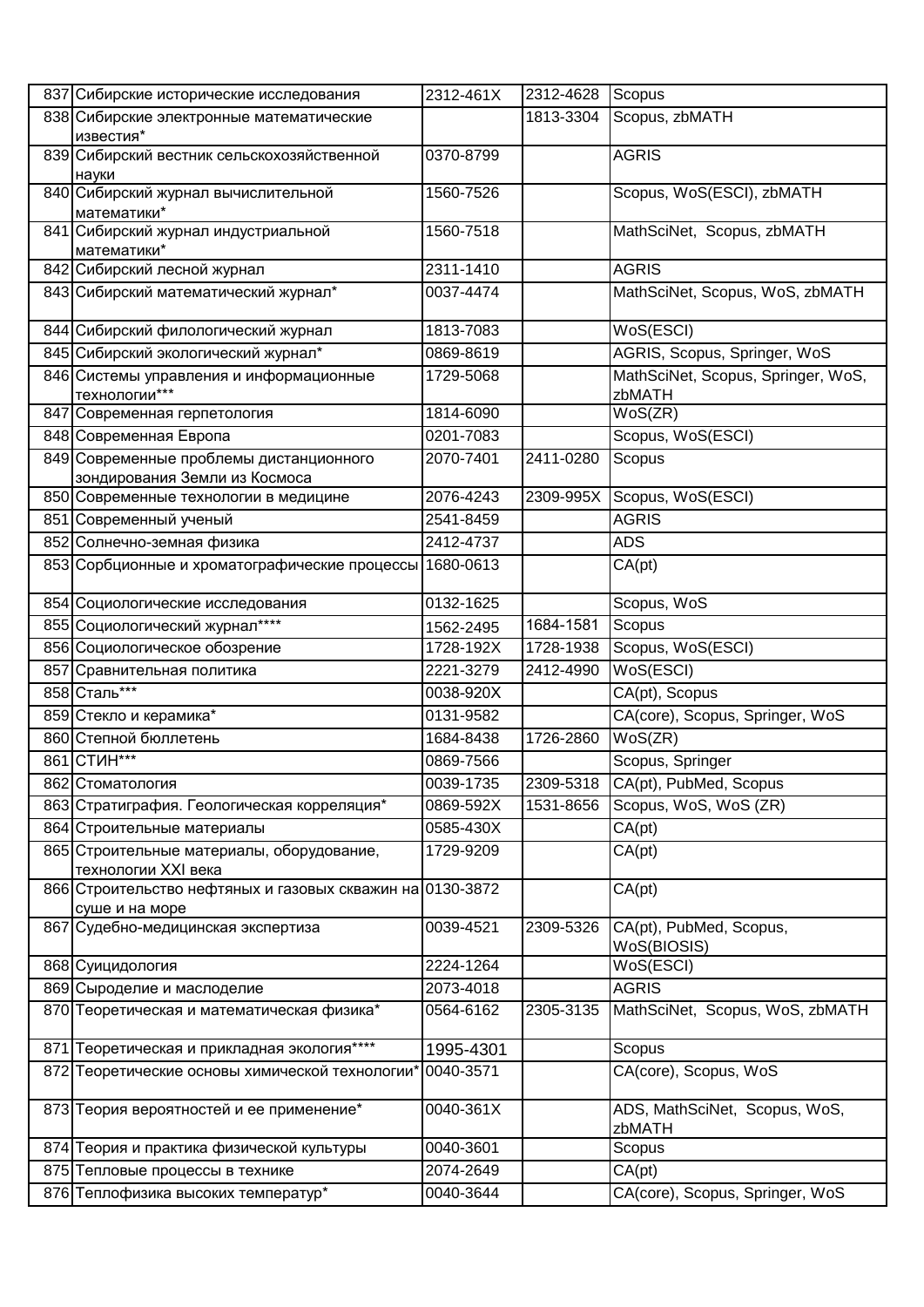| 877 Теплофизика и аэромеханика*                                     | 0869-8635 |           | ADS, CA(pt), Scopus, WoS                     |
|---------------------------------------------------------------------|-----------|-----------|----------------------------------------------|
| 878 Теплоэнергетика*                                                | 0040-3636 |           | Scopus, Springer                             |
| 879 Терапевтический архив                                           | 0040-3660 | 2309-5342 | PubMed, Scopus, WoS                          |
| 880 Территория Нефтегаз                                             | 2072-2745 |           | CA(pt)                                       |
| 881 Техника и оборудование для села                                 | 2072-9642 |           | <b>AGRIS</b>                                 |
| 882 Техника и технология пищевых производств                        | 2074-9414 |           | <b>AGRIS</b>                                 |
|                                                                     |           |           |                                              |
| 883 Техника и технология силикатов                                  | 2076-0655 |           | CA(pt)                                       |
| 884 Технологии живых систем                                         | 2070-0997 |           | CA(pt)                                       |
| 885 Технологии пищевой и перерабатывающей                           | 2311-6447 |           | <b>AGRIS</b>                                 |
| промышленности АПК - продукты здорового                             |           |           |                                              |
| Іпитания                                                            |           |           |                                              |
| 886 Технология колесных и гусеничных машин                          | 2227-9393 |           | <b>AGRIS</b>                                 |
| 887 Технология легких сплавов                                       | 0321-4664 |           | CA(pt)                                       |
| 888 Технология машиностроения                                       | 1562-322X |           | CA(pt)                                       |
| 889 Технология металлов***                                          | 1684-2499 |           | CA(pt); Scopus, Springer, WoS                |
| 890 Тихоокеанская геология*                                         | 0207-4028 |           | CA(pt), GeoRef, Scopus, WoS                  |
| 891 Токсикологический вестник                                       | 0869-7922 |           | CA(pt), WoS(BIOSIS)                          |
| 892 Тонкие химические технологии (бывш. Вестник 2410-6593<br>MUTXT) |           |           | CA(core)                                     |
| 893 Травматология и ортопедия России                                | 2311-2905 |           | WoS(ESCI)                                    |
| 894 Трение и смазка в машинах и механизмах                          | 1819-2092 |           | CA(pt)                                       |
| 895 Труды ГОСНИТИ (Труды Всероссийского                             | 0131-9299 |           | <b>AGRIS</b>                                 |
| научно-исследовательского технологического                          |           |           |                                              |
| института ремонта и эксплуатации машинно-<br>тракторного парка)     |           |           |                                              |
| 896 Труды Института математики и механики УрО                       | 0134-4889 |           | Scopus, Springer, WoS                        |
| <b>PAH***</b>                                                       |           |           |                                              |
| 897 Труды Кубанского ГАУ                                            | 1999-1703 |           | <b>AGRIS</b>                                 |
| 898 Труды Математического института имени<br>В. А. Стеклова*        | 0371-9685 |           | MathSciNet, Scopus, Springer, WoS,<br>zbMATH |
| 899 Труды Санкт-Петербургского научно-                              | 2079-6080 |           | <b>AGRIS</b>                                 |
| исследовательского института лесного                                |           |           |                                              |
| хозяйства                                                           |           |           |                                              |
| 900 Труды СПИИРАН                                                   | 2078-9181 | 2078-9599 | Scopus                                       |
| 901 Туберкулез и болезни легких                                     | 2075-1230 |           | CA(pt), PubMed                               |
| 902 Уголь****                                                       | 0041-5790 | 2412-8333 | CA(pt), Scopus                               |
| 903 Управление большими системами***                                | 1819-2440 | 1819-2467 | Scopus, Springer, WoS, zbMATH                |
| 904 Упрочняющие технологии и покрытия                               | 1813-1336 |           | CA(pt)                                       |
| 905 Урало-алтайские исследования                                    | 2079-1003 |           | Scopus                                       |
| 906 Уральский исторический вестник                                  | 1728-9718 |           | Scopus                                       |
| 907 Урология                                                        | 1728-2985 |           | PubMed, Scopus, WoS(BIOSIS)                  |
| 908 Успехи биологической химии***                                   | 0130-7371 |           | CA(core), PubMed, Scopus, Springer,<br>WoS   |
| 909 Успехи геронтологии*                                            | 1561-9125 |           | PubMed, Scopus, Springer                     |
| 910 Успехи математических наук*                                     | 0042-1316 | 2305-2872 | MathSciNet, Scopus, WoS, zbMATH              |
| 911 Успехи прикладной физики                                        | 2307-4469 |           | CA(pt)                                       |
| 912 Успехи современной биологии***                                  | 0042-1324 |           | CA(pt), Springer, WoS (ZR)                   |
| 913 Успехи физиологических наук                                     | 0301-1798 |           | CA(pt). PubMed, Scopus, WoS<br>(BIOSIS, ZR)  |
| 914 Успехи физических наук*                                         | 0042-1294 | 1996-6652 | Scopus, WoS, zbMATH                          |
| 915 Успехи химии*                                                   | 0042-1308 | 1817-5651 | CA(core), Scopus, WoS                        |
| 916 Устойчивое развитие горных территорий****                       | 1998-4502 | 2499-975X | Scopus                                       |
|                                                                     |           |           |                                              |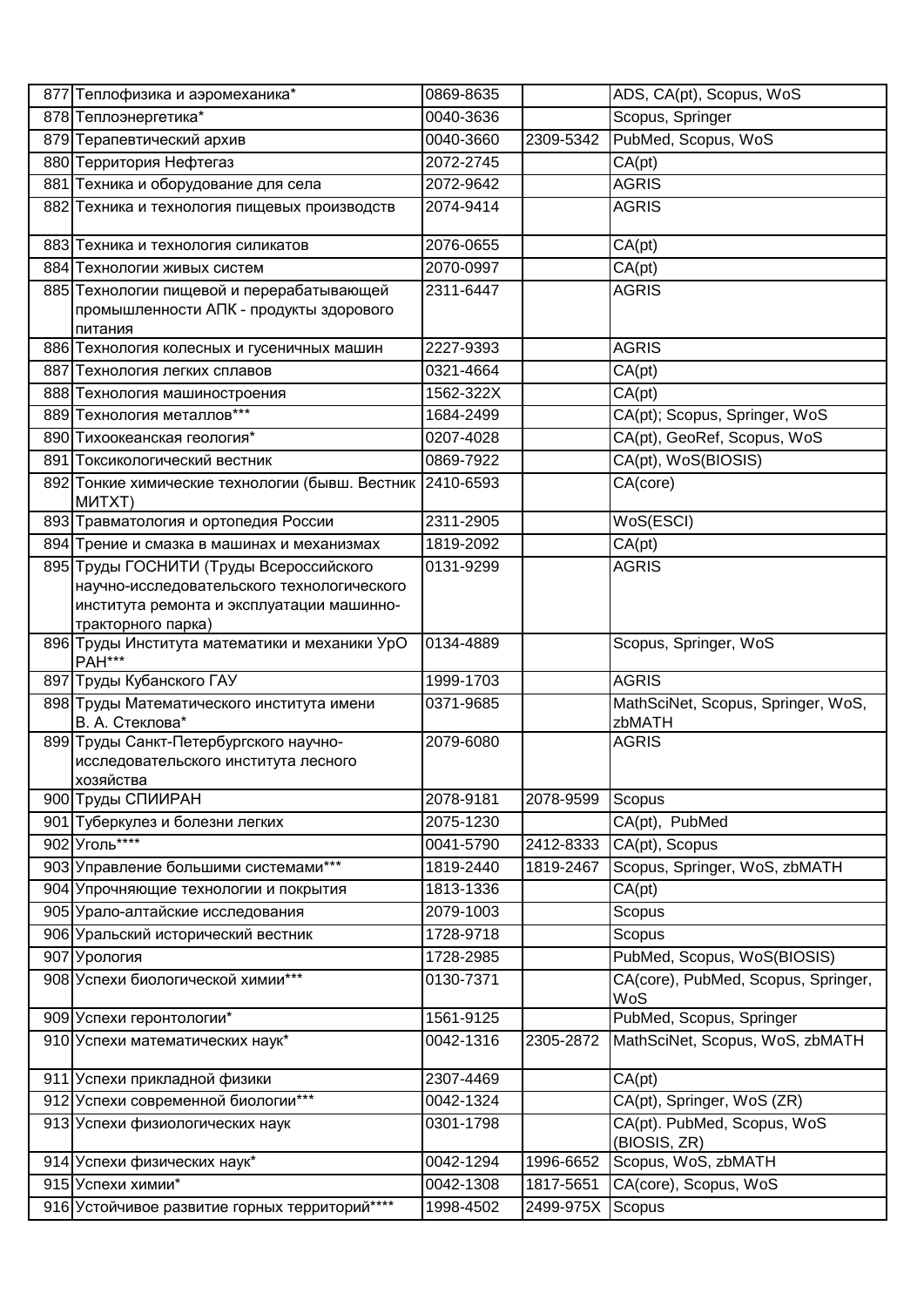| 917 Уфимский математический журнал                                 | 2074-1863 |           | 2074-1871 MathSciNet, Scopus                 |
|--------------------------------------------------------------------|-----------|-----------|----------------------------------------------|
| 918 Ученые записки Казанского университета.                        | 1815-6088 |           | MathSciNet, Scopus, Springer,                |
| Серия Физико-математические науки***                               |           |           | WoS(ESCI), zbMATH                            |
| 919 Ученые записки Казанского университета.                        | 1815-6169 |           | CA(pt), WoS(ESCI)                            |
| Серия: Естественные науки<br>920 Фармация                          | 0367-3014 |           | CA(pt), WoS(BIOSIS)                          |
|                                                                    | 2413-2241 |           | CA(pt)                                       |
| 921 Фармация и фармакология****                                    |           |           |                                              |
| 922 Физика горения и взрыва*                                       | 0430-6228 |           | ADS, CA(pt), Scopus, Springer, WoS           |
| 923 Физика Земли*                                                  | 0002-3337 |           | CA(pt), Scopus, WoS                          |
| 924 Физика и техника полупроводников*                              | 0015-3222 |           | Scopus, WoS                                  |
| 925 Физика и химия обработки материалов***                         | 0015-3214 |           | ADS, CA(pt), Scopus, Springer, WoS           |
| 926 Физика и химия стекла*                                         | 0132-6651 |           | CA(core), Scopus, Springer, WoS              |
| 927 Физика металлов и металловедение*                              | 0015-3230 |           | CA(core), Scopus, Springer, WoS              |
| 928 Физика плазмы*                                                 | 0367-2921 |           | Scopus, Springer, WoS                        |
| 929 Физика твердого тела*                                          | 0367-3294 |           | ADS, CA(core), Scopus, WoS                   |
| 930 Физика элементарных частиц и атомного ядра                     | 0367-2026 | 1814-7445 | Scopus, WoS                                  |
| *(RAYE)                                                            |           |           |                                              |
| 931 Физико-технические проблемы разработки<br>полезных ископаемых* | 0015-3273 |           | CA(pt), GeoRef, Scopus, WoS                  |
| 932 Физикохимия поверхности и защита                               | 0044-1856 |           | CA(core), Scopus, Springer, WoS              |
| материалов (бывш.: Защита металлов)*                               |           |           |                                              |
| 933 Физиология растений*                                           | 0015-3303 |           | CA(core), Scopus, WoS                        |
| 934 Физиология человека*                                           | 0131-1646 |           | PubMed, Scopus, Springer                     |
| 935 Физическая мезомеханика*                                       | 1683-805X |           | CA(pt), Scopus                               |
| 936 Флебология****                                                 | 1997-6976 | 2309-5601 | Scopus                                       |
| 937 Форсайт                                                        | 1995-459X | 2312-9972 | Scopus                                       |
| 938 Фотоника                                                       | 1993-7296 | 1993-7296 | CA(pt)                                       |
| 939 Фундаментальная и прикладная<br>гидрофизика****                | 2073-6673 |           | Scopus                                       |
| 940 Функциональный анализ и его приложения*                        | 0374-1990 | 2305-2899 | MathSciNet, Scopus, Springer, WoS,<br>zbMATH |
| 941 Химико-фармацевтический журнал*                                | 0023-1134 |           | CA(core), Scopus, Springer, WoS              |
| 942 Химическая промышленность                                      | 0023-110X |           | CA(pt)                                       |
| 943 Химическая промышленность сегодня                              | 0023-110X |           | CA(core)                                     |
| 944 Химическая технология***                                       | 1684-5811 |           | CA(core), Scopus, Springer, WoS              |
| 945 Химическая физика и мезоскопия                                 | 1727-0227 | 1727-0529 | CA(pt)                                       |
| 946 Химическая физика*                                             | 0207-401X |           | CA(core), Scopus, Springer, WoS              |
| 947 Химические волокна*                                            | 0023-1118 |           | CA(core), Scopus, WoS                        |
| 948 Химическое и нефтегазовое машиностроение*                      | 1029-8770 |           | CA(pt), Scopus, Springer, WoS(ESCI)          |
| 949 Химия в интересах устойчивого развития                         | 0869-8538 |           | CA(core)                                     |
| 950 Химия высоких энергий*                                         | 0023-1193 |           | CA(core), Scopus, Springer, WoS              |
| 951 Химия и технология топлив и масел*                             | 0023-1169 |           | CA(core), Scopus, Springer, WoS              |
| 952 Химия растительного сырья***                                   | 1029-5151 | 1029-5143 | CA(pt), Scopus, Springer, WoS                |
| 953 Химия твердого топлива*                                        | 0023-1177 |           | CA(pt), Scopus, Springer, WoS                |
| 954 Хирургия. Журнал им. Н.И. Пирогова                             | 0023-1207 | 2309-5628 | PubMed, Scopus                               |
| 955 Хлебопечение России                                            | 2073-3569 |           | <b>AGRIS</b>                                 |
| 956 Хлебопродукты                                                  | 0235-2508 |           | AGRIS, CA(pt)                                |
| 957 Холодильная техника                                            | 0023-124X |           | <b>AGRIS</b>                                 |
| 958 Хранение и переработка сельхозсырья                            | 2072-9669 |           | <b>AGRIS</b>                                 |
| 959 Цветные металлы                                                | 0372-2929 |           | CA(pt), Scopus                               |
|                                                                    |           |           |                                              |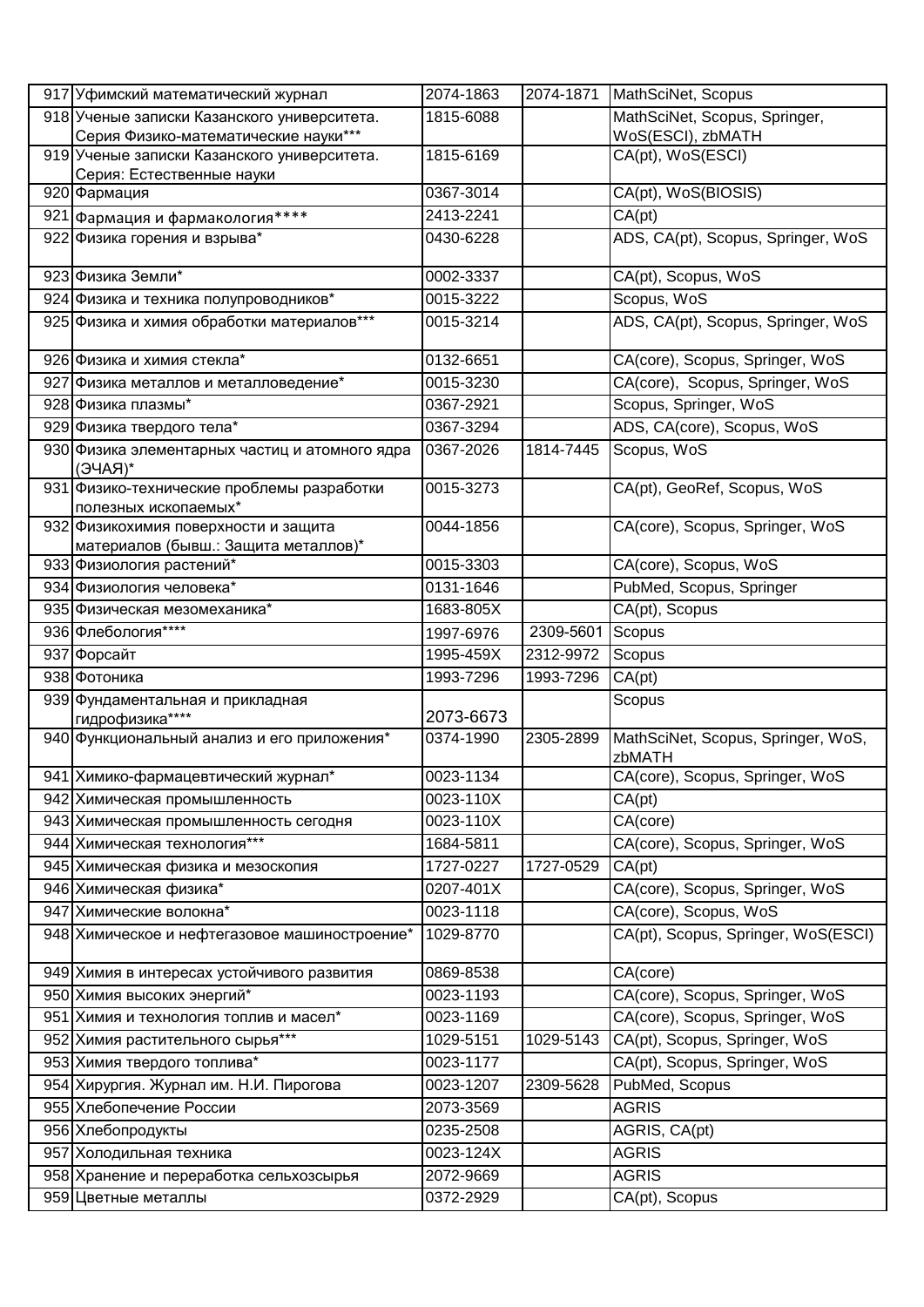|     | 960 Целлюлоза. Бумага. Картон                                                       | 0869-4923 |           | CA(pt)                                 |
|-----|-------------------------------------------------------------------------------------|-----------|-----------|----------------------------------------|
|     | 961 Цемент и его применение                                                         | 1607-8837 |           | CA(pt)                                 |
|     | 962 Цитология*                                                                      | 0041-3771 |           | CA(pt), PubMed, Scopus, Springer,      |
|     |                                                                                     |           |           | WoS                                    |
|     | 963 ЦИТИСЭ                                                                          | 2409-7616 |           | <b>AGRIS</b>                           |
|     | 964 Чебышевский сборник                                                             | 2226-8383 |           | <b>MathSciNet</b>                      |
|     | 965 Челябинский физико-математический журнал                                        | 2500-0101 |           | <b>MathSciNet</b>                      |
|     | 966 Черная металлургия. Бюллетень научно-<br>технической и экономической информации | 0135-5910 |           | CA(pt)                                 |
|     | 967 Черные металлы                                                                  | 0132-0890 |           | CA(pt), Scopus                         |
|     | 968 Экологическая генетика***                                                       | 1811-0932 |           | CA(pt), Scopus, Springer               |
|     | 969 Экологическая химия***                                                          | 0869-3498 |           | CA(pt), Scopus, Springer, WoS          |
|     | 970 Экологические системы и приборы                                                 | 2072-9952 |           | CA(pt)                                 |
|     | 971 Экология и промышленность России****                                            | 1816-0395 | 2304-3415 | CA(pt), Scopus                         |
|     | 972 Экология производства                                                           | 2078-3981 |           | CA(pt)                                 |
|     | 973 Экология промышленного производства                                             | 2073-2589 |           | CA(pt)                                 |
|     | 974 Экология урбанизированных территорий                                            | 1816-1863 |           | CA(pt)                                 |
|     | 975 Экология человека                                                               | 1728-0869 |           | Scopus                                 |
|     | 976 Экология*                                                                       | 0367-0597 |           | Scopus, WoS                            |
| 977 | Экономика и предпринимательство                                                     | 1999-2300 |           | <b>AGRIS</b>                           |
|     | 978 Экономика региона                                                               | 2072-6414 | 2411-1406 | Scopus                                 |
|     | 979 Экономика сельского хозяйства России                                            | 2070-0288 |           | <b>AGRIS</b>                           |
|     | 980 Экономика сельскохозяйственных и                                                | 0235-2494 |           | <b>AGRIS</b>                           |
|     | перерабатывающих предприятий                                                        |           |           |                                        |
|     | 981 Экономика, труд, управление в сельском                                          | 2077-3595 |           | <b>AGRIS</b>                           |
|     | хозяйстве                                                                           |           |           |                                        |
|     | 982 Экономическая политика                                                          | 1994-5124 |           | Scopus, WoS(ESCI)                      |
|     | 983 Экономическая социология                                                        |           | 1726-3247 | Scopus, WoS(ESCI)                      |
|     | 984 Экономические и социальные перемены:                                            | 2307-0331 | 2312-9824 | WoS(ESCI)                              |
|     | факты, тенденции, прогноз                                                           |           |           |                                        |
|     | 985 Экономический журнал Высшей школы<br>ЭКОНОМИКИ****                              | 1813-8691 | 1813-8705 | Scopus                                 |
|     | 986 Экспериментальная и клиническая<br>гастроэнтерология                            | 1682-8658 |           | PubMed, Scopus                         |
|     | 987 Экспериментальная и клиническая<br>фармакология                                 | 0869-2092 |           | CA(pt), PubMed, Scopus,<br>WoS(BIOSIS) |
|     | 988 Экспериментальная психология                                                    | 2072-7593 | 2311-7036 | WoS(ESCI)                              |
|     | 989 Электрические станции                                                           | 0201-4564 |           | CA(pt)                                 |
|     | 990 Электрометаллургия***                                                           | 1684-5781 |           | CA(pt), Scopus, Springer               |
|     | 991 Электросвязь*                                                                   | 0013-5771 |           | Scopus                                 |
|     | 992 Электротехника*                                                                 | 0013-5860 |           | Scopus                                 |
|     | 993 Электрохимия*                                                                   | 0424-8570 |           | CA(core), Scopus, WoS                  |
|     | 994 Энергетик                                                                       | 0013-7278 |           | CA(pt)                                 |
|     | 995 Энергобезопасность и энергосбережение                                           | 2071-2219 |           | <b>AGRIS</b>                           |
|     | 996 Энергосбережение и водоподготовка                                               | 1992-4658 |           | CA(pt)                                 |
|     | 997 Энтомологическое обозрение*                                                     | 0367-1445 |           | Scopus, Springer, WoS                  |
|     | 998 Энциклопедия инженера-химика                                                    | 1994-6252 |           | CA(pt)                                 |
|     | 999 Этнографическое обозрение                                                       | 0869-5415 |           | Scopus                                 |
|     | 1000 Юг России: экология, развитие                                                  | 1992-1098 |           | WoS(ZR)                                |
|     | 1001 Юридическая наука и практика: Вестник                                          | 2078-5356 |           | WoS(ESCI)                              |
|     | Нижегородской академии МВД РОССИИ                                                   |           |           |                                        |